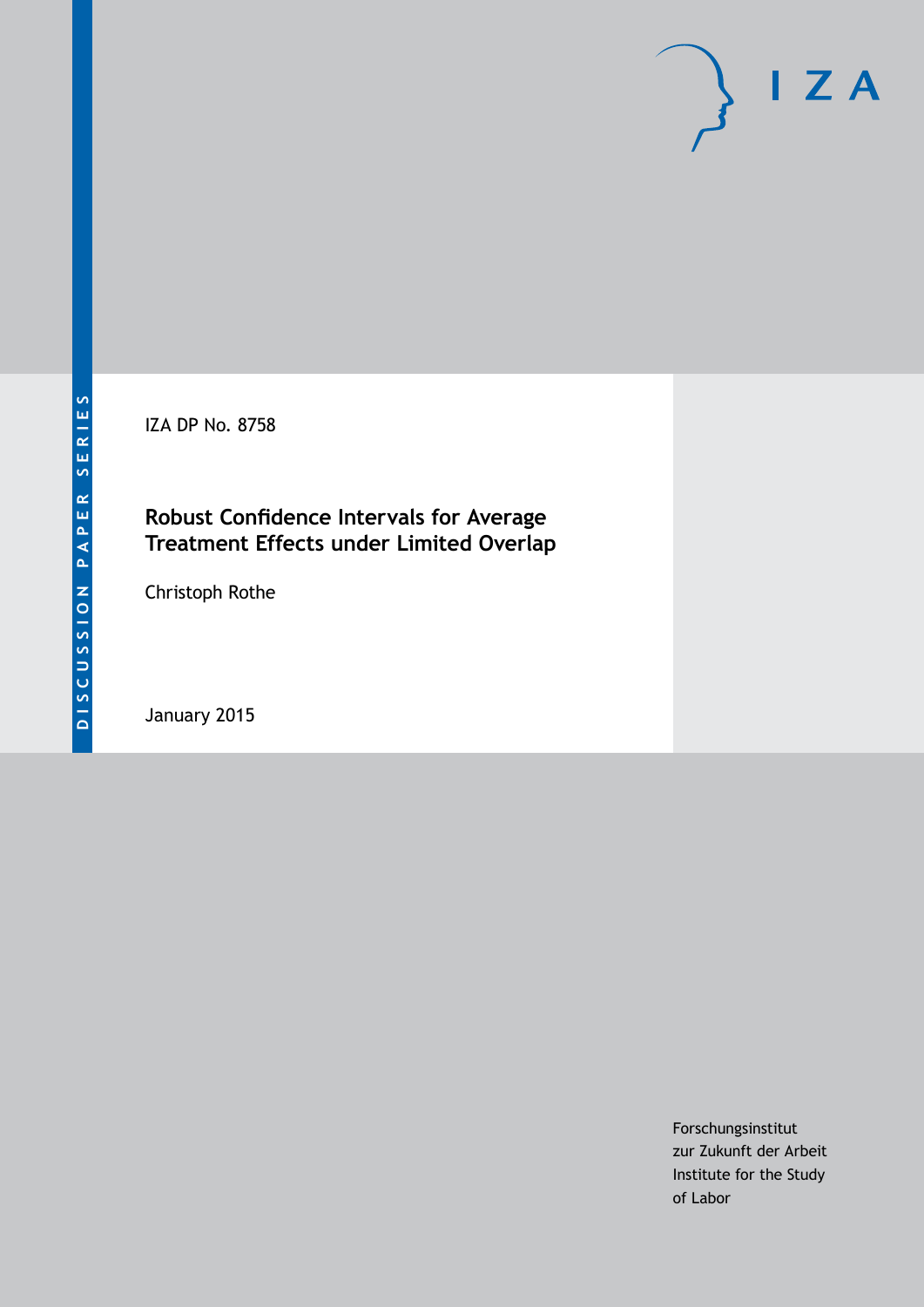# **Robust Confidence Intervals for Average Treatment Effects under Limited Overlap**

**Christoph Rothe**

*Columbia University and IZA*

Discussion Paper No. 8758 January 2015

IZA

P.O. Box 7240 53072 Bonn **Germany** 

Phone: +49-228-3894-0 Fax: +49-228-3894-180 E-mail: [iza@iza.org](mailto:iza@iza.org)

Any opinions expressed here are those of the author(s) and not those of IZA. Research published in this series may include views on policy, but the institute itself takes no institutional policy positions. The IZA research network is committed to the IZA Guiding Principles of Research Integrity.

The Institute for the Study of Labor (IZA) in Bonn is a local and virtual international research center and a place of communication between science, politics and business. IZA is an independent nonprofit organization supported by Deutsche Post Foundation. The center is associated with the University of Bonn and offers a stimulating research environment through its international network, workshops and conferences, data service, project support, research visits and doctoral program. IZA engages in (i) original and internationally competitive research in all fields of labor economics, (ii) development of policy concepts, and (iii) dissemination of research results and concepts to the interested public.

<span id="page-1-0"></span>IZA Discussion Papers often represent preliminary work and are circulated to encourage discussion. Citation of such a paper should account for its provisional character. A revised version may be available directly from the author.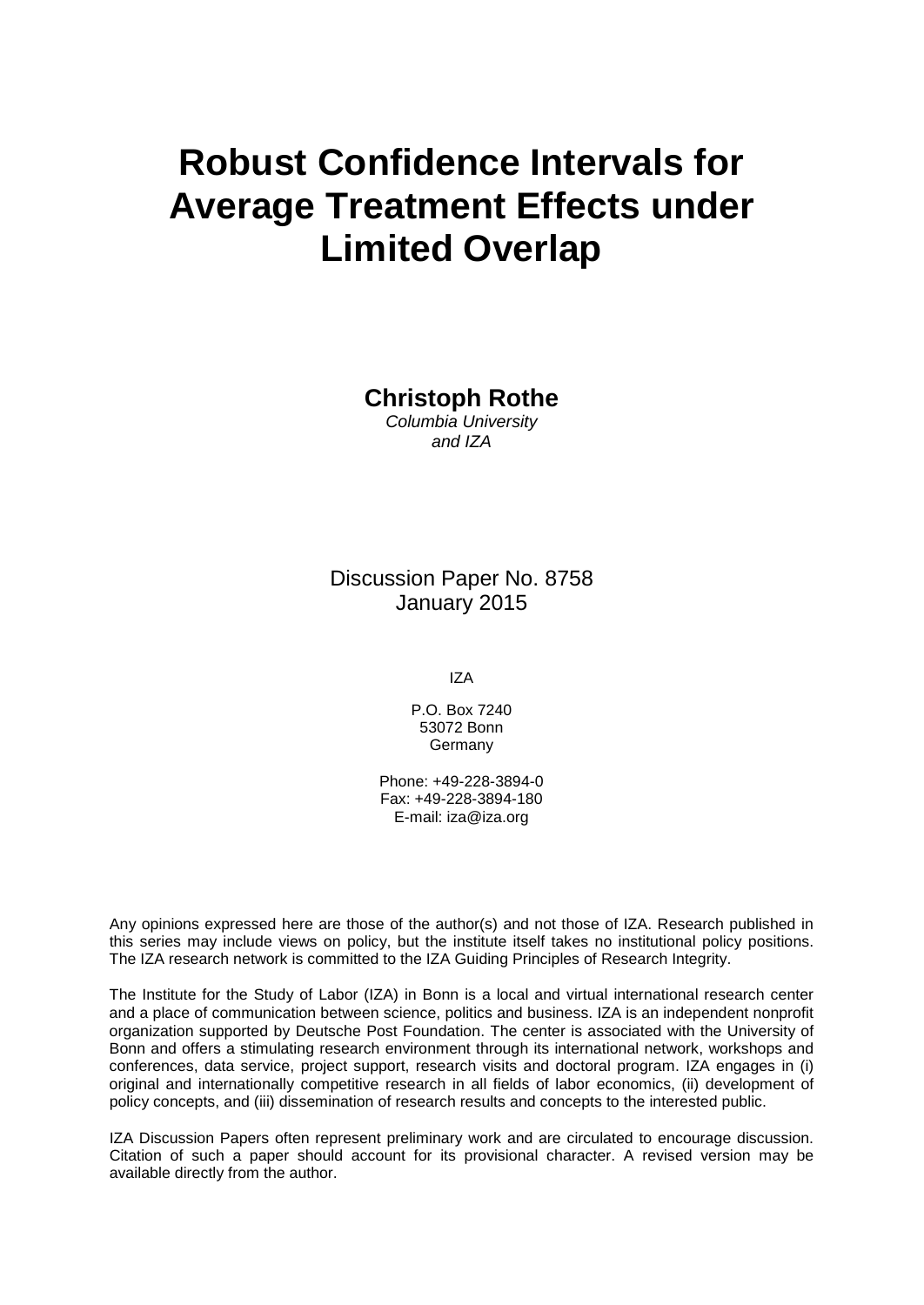IZA Discussion Paper No. 8758 January 2015

# **ABSTRACT**

# **Robust Confidence Intervals for Average Treatment Effects under Limited Overlap[\\*](#page-1-0)**

Estimators of average treatment effects under unconfounded treatment assignment are known to become rather imprecise if there is limited overlap in the covariate distributions between the treatment groups. But such limited overlap can also have a detrimental effect on inference, and lead for example to highly distorted confidence intervals. This paper shows that this is because the coverage error of traditional confidence intervals is not so much driven by the total sample size, but by the number of observations in the areas of limited overlap. At least some of these "local sample sizes" are often very small in applications, up to the point where distributional approximation derived from the Central Limit Theorem become unreliable. Building on this observation, the paper proposes two new robust confidence intervals that are extensions of classical approaches to small sample inference. It shows that these approaches are easy to implement, and have superior theoretical and practical properties relative to standard methods in empirically relevant settings. They should thus be useful for practitioners.

JEL Classification: C12, C14, C25, C31

Keywords: average treatment effect, causality, overlap, propensity score, treatment effect heterogeneity, unconfoundedness

Corresponding author:

Christoph Rothe Department of Economics Columbia University 420 W 118th St. New York, NY 10027 USA E-mail: [cr2690@columbia.edu](mailto:cr2690@columbia.edu)

\* I would like to thank Shakeeb Khan, Ulrich M¨uller, Bernard Salanie, and seminar audiences at Duke, Columbia and the 2014 Greater NY Metropolitan Area Colloquium at Princeton for their helpful comments.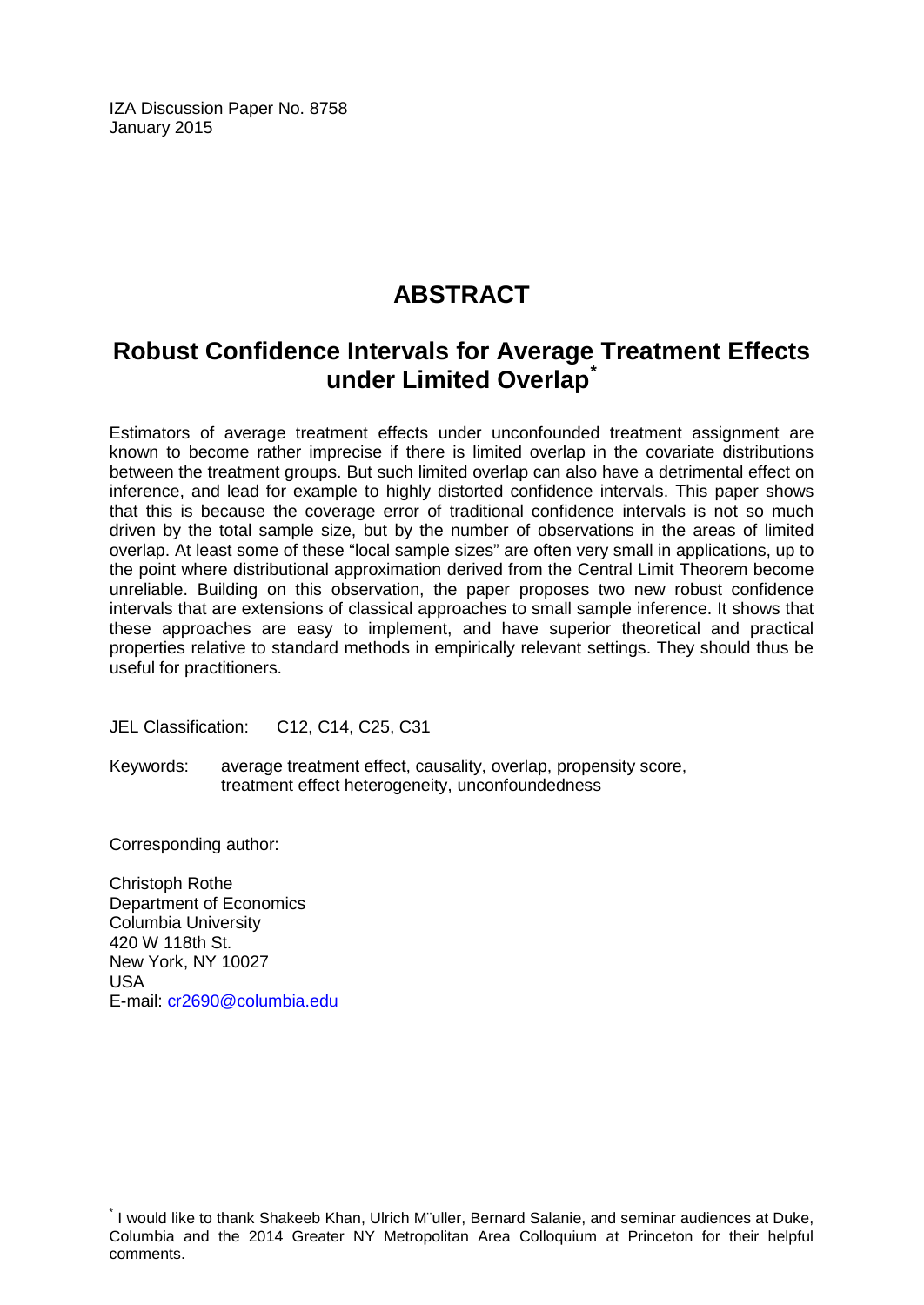#### 1. INTRODUCTION

There are many empirical studies in economics whose goal it is to assess the effect of a binary treatment, such as the participation in an active labor market program, on some outcome of interest. The main empirical challenge in such studies is that differences in the outcomes of treated and non-treated units may not only be caused by the treatment, but can also be due to selection effects. Following the seminal work of Rubin (1974) and Rosenbaum and Rubin (1983), one important strand of the program evaluation literature addresses this issue by imposing the assumption that the treatment is unconfounded. This means that the selection into the treatment is modeled as being independent of the potential outcomes if certain observable covariates are held constant. A large number of estimators of average treatment effects that exploit this structure have been proposed in the literature, and these procedures have become increasingly popular in applications. See, among others, Hahn (1998), Heckman, Ichimura, and Todd (1998), Hirano, Imbens, and Ridder (2003), Abadie and Imbens (2006), Imbens, Newey, and Ridder (2007) or Chen, Hong, and Tarozzi (2008); and Imbens (2004) or Imbens and Wooldridge (2009) for comprehensive surveys.

A common concern for empirical practice is that these estimators can become rather imprecise if there are regions of the covariate space with only few observations in either the treatment or the non-treatment group. Such areas of *limited overlap* naturally arise if the overall sample size is relatively small to begin with. However, they can also occur in very large samples if the propensity score, which is defined as the conditional probability of taking the treatment given the covariates, takes on values that are close to either 0 or 1 (relative to the sample size). Since the variance of treatment effect estimators generally depends inversely on these conditional treatment and non-treatment probabilities, it can potentially be very large in this case. Moreover, Khan and Tamer (2010) show that if propensity scores can become arbitrarily close to 0 or 1, nonparametric estimators of average treatment effects can exhibit irregular behavior, and might converge at rates slower than the usual parametric one; see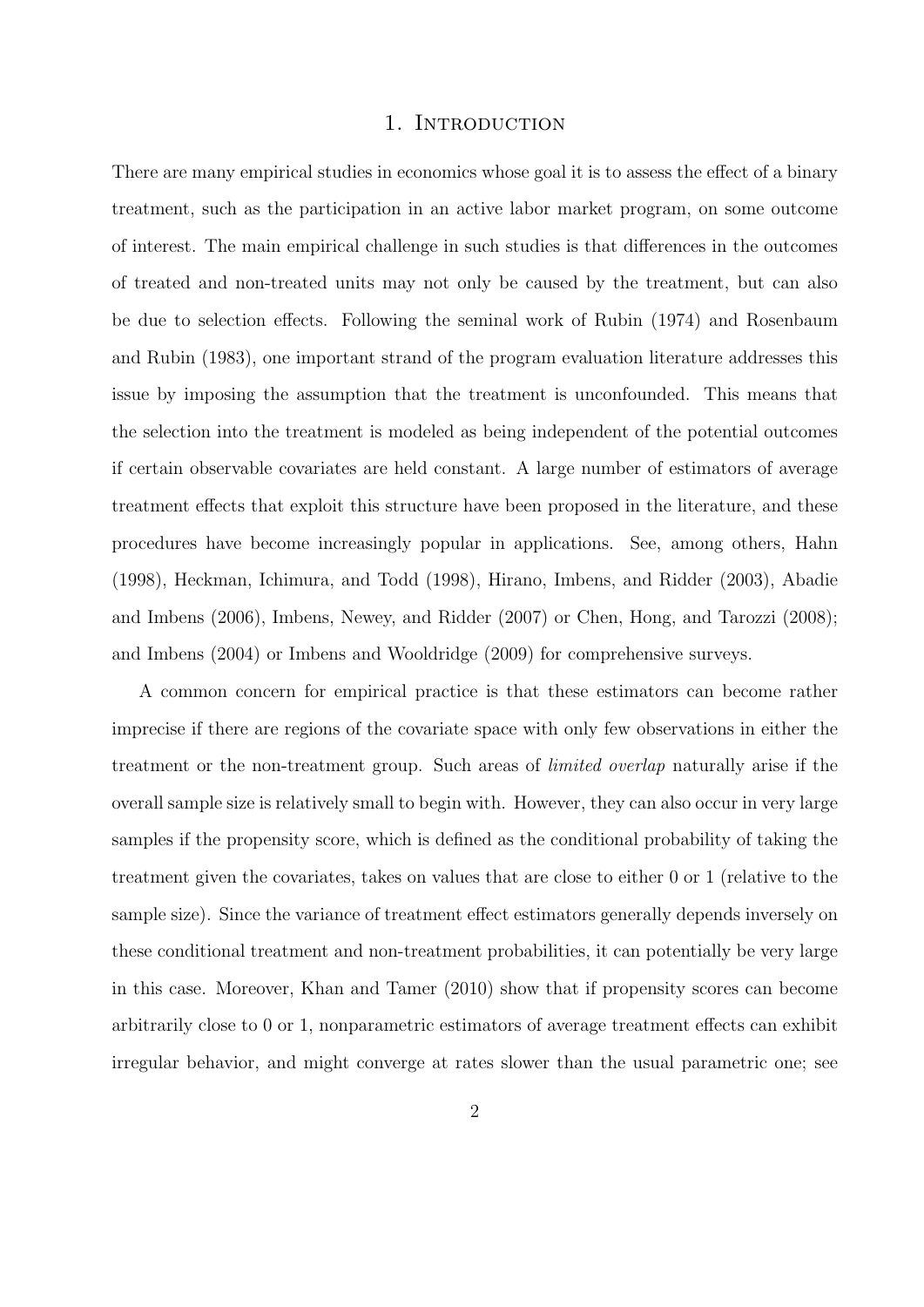also Khan and Nekipelov (2013) and Chaudhuri and Hill (2014). Appropriate overlap is thus important for obtaining precise point estimates of average treatment effects, and this fact seems to be widely appreciated by practitioners (see Imbens, 2004, Section 5.C, for example).

A more subtle issue that has received relatively little attention in the literature is that limited overlap also has a detrimental effect on inference. If propensity scores are close to 0 or 1, average treatment effects are only *weakly identified*, in the sense that the data generating process is close to one in which point identification fails. Weak identification of the parameter of interest is known to cause problems for inference in many econometric models, such as instrumental variables regressions with weak instruments (e.g. Staiger and Stock, 1997). For the treatment effect models with unconfoundedness, similar problems occur. For example, Kahn and Tamer's (2010) results imply that nonparametric estimators of treatment effects may no longer be *<sup>√</sup> n*-consistent and asymptotically normal if propensity scores are arbitrarily close to 0 or 1, and thus the justification for the usual 95% confidence interval of the form "point estimate*±*1*.*96*×*standard error" breaks down. By extension, one should also be concerned about the accuracy of such a confidence interval in applications where the propensity score is bounded away from 0 and 1, but only by a relatively small constant. In a simulation study reported in this paper, we demonstrate that the *actual* coverage probability of such a confidence interval can indeed be substantially below the nominal level of 95%, making estimates seem more precise than they are. It is important to note that this phenomenon cannot be explained by the fact that standard errors are generally larger under limited overlap, as this by itself only affects the length but not the coverage probability of the confidence interval. Roughly speaking, under limited overlap standard confidence intervals tend to be "too short" even though they are typically rather wide to begin with.

This paper explores the channels through which limited overlap affects the accuracy of inference, and provides some practical solutions to the challenges created by this issue. We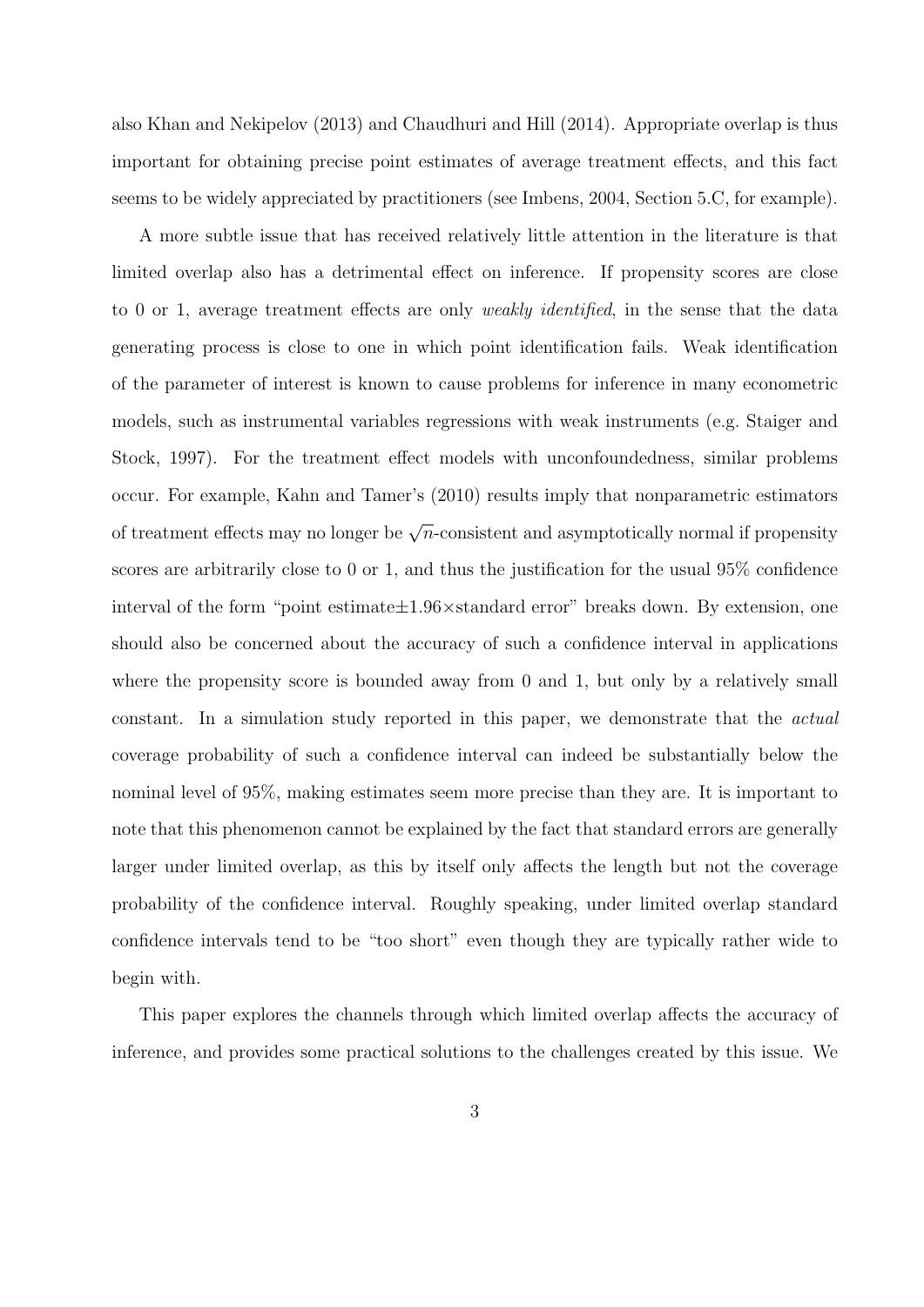begin by considering a "small" nonparametric model in which the covariates have known finite support. This benchmark setup has the advantage that many commonly used estimation strategies are numerically identical here. Our first main contribution is then to show that the order of the coverage error of a standard confidence interval is not driven by the total sample size, but by the numbers of observations in the smallest covariate-treatment cells. Since under limited overlap some of these numbers are only modest, the coverage error of such a confidence interval can be substantial. Inference on average treatment effects under limited overlap is therefore essentially a problem of *locally small sample sizes*, even if the overall sample size is large. The issue is thus conceptually quite different from the problems for inference caused by weak identification in other econometric models, such weak IV models. To the best of our knowledge, this paper is the first to formally make this point.

Moving from a description towards a solution of the problem, we consider the construction of robust confidence intervals that maintain approximately correct coverage probability by adapting automatically to the degree of overlap in a data-driven way. Given our previous analysis, the usefulness of traditional first order *large sample* arguments for addressing this issue seems limited at best. We therefore do not pursue an approach based on a drifting sequence of propensity scores, for example. Instead, we propose to extend classical methods that were specifically designed for *small sample* inference to our setting. This is the second main contribution of this paper. We exploit the fact that with discrete covariates the estimators of average treatment effects take the form of a linear combination of independent sample means. Inference on treatment effects can thus be thought of as a generalized version of the Behrens-Fisher problem (Behrens, 1928; Fisher, 1935), which has a long tradition in the statistics literature.

We consider two different ways to construct robust confidence intervals for average treatment effects. Both are formally derived under the assumption that the data are distributed as a scale mixture of normals. While this class contains a wide range of continuous, unimodal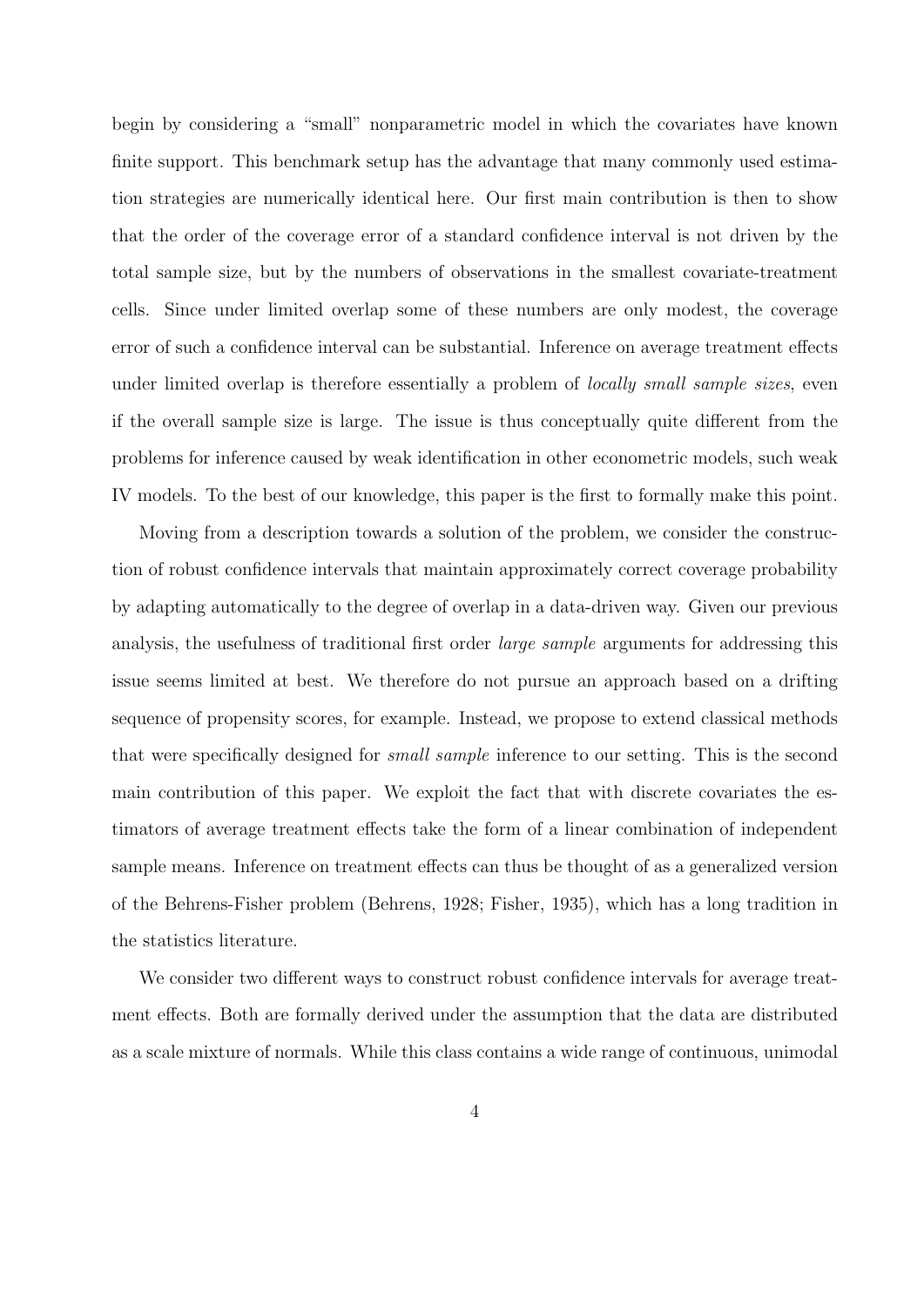and symmetric distributions, the condition is clearly restrictive and somewhat unusual in the context of nonparametric treatment effect inference. We treat it as an auxiliary assumption for the construction of our robust confidence intervals, in the sense that these procedures will have good properties if the condition is either literally or approximately satisfied, and are at least not going to be invalid in a classical sense if this assumption is violated. Without some restrictions of the data distribution of this type, it would seem impossible to obtain meaningful theoretical statements about the distribution of (studentized) average outcomes in covariate-treatment cells with very few observations, as first-order asymptotic approximations are going to be unreliable.

Our first approach to constructing a robust confidence intervals can be interpreted as bounding the distribution of the studentized estimator by a "squeezed" version of a *t* distribution with degrees of freedom equal to the number of observations in the smallest covariatetreatment cell minus one. This then leads to a conservative confidence interval that is valid for any finite sample size irrespective of the degree of overlap (under our distributional assumption). This type of inference is similar in spirit to that in Ibragimov and Müller  $(2013)$ , although the problem considered by them is quite different.

Our second approach is to approximate the distribution of the studentized estimate by a *t* distribution with data-dependent degrees of freedom determined by the Welch-Satterthwaite formula (Welch, 1938, 1947; Satterthwaite, 1946). For the case of two cells, this approximation has long been known to be very accurate even for relatively small group sizes (e.g. Wang, 1971; Lee and Gurland, 1975; Best and Rayner, 1987), and our simulations suggest that this also extends to settings with a larger number of cells. We also show that this approach formally leads to a higher-order asymptotic correction in the coverage error of the confidence interval, although in practice it seems to work better than this result alone would suggest.

Our proposed confidence intervals are easy to implement as they both take the familiar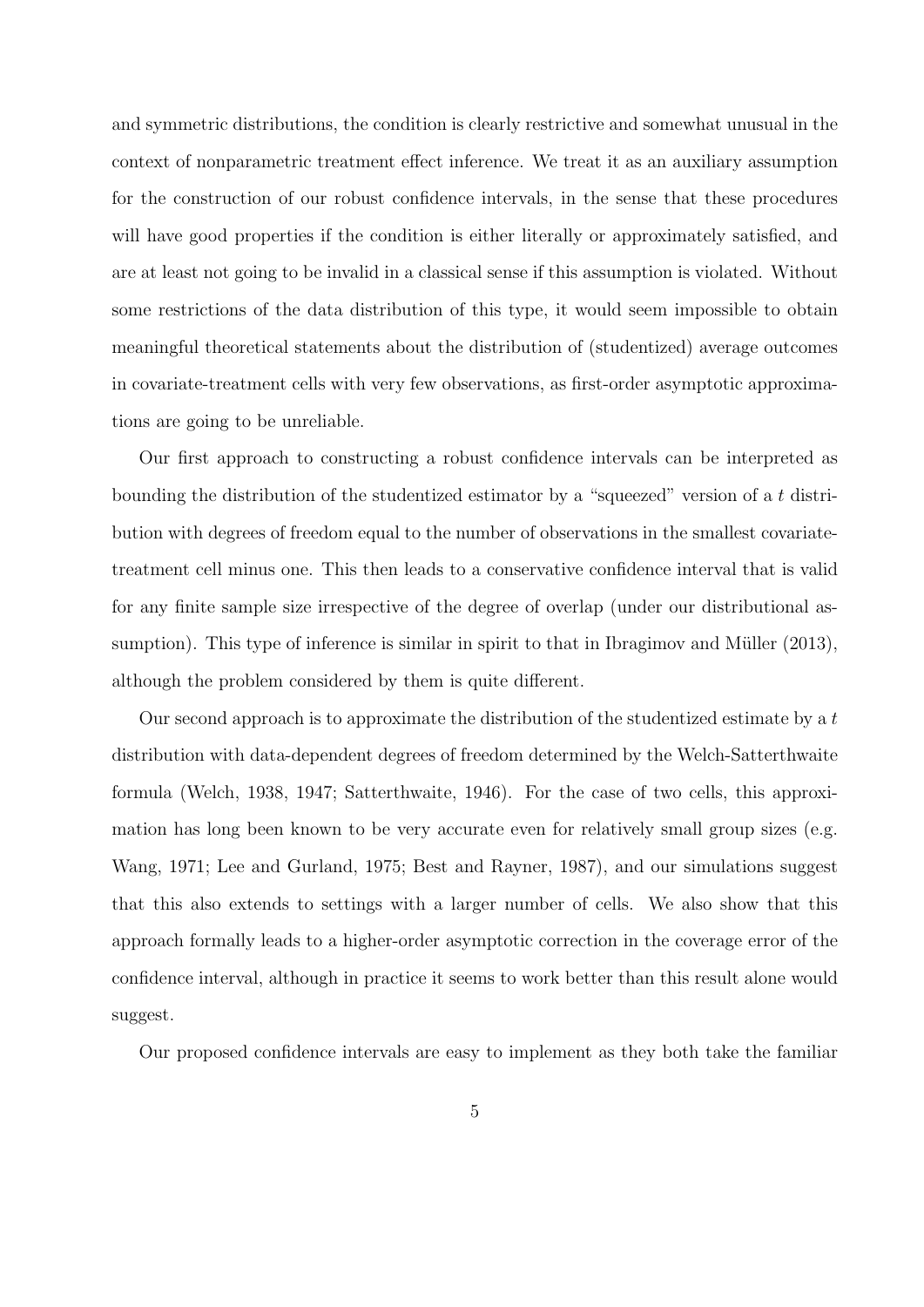form "point estimate*±*critical value*×*standard error", where only the critical value differs relative to the usual construction. No modifications of the treatment effect estimator or the estimate of its variance are required, and no additional tuning parameters need to be chosen. The critical values are adaptive in the sense that they are larger for data sets where overlap is more severely limited, thus providing an accurate reflection of sampling uncertainty in such settings. At the nominal 95% level, for example, our robust confidence intervals can potentially be up to six and a half times longer than the traditional one that uses the critical value 1.96, although in empirical applications an increase in length by 10%-30% seems to be more typical. Under strong overlap, our robust intervals are virtually identical to the traditional one if the overall sample size is large.

The third main contribution of this paper is to show how to extend our methods to "large" nonparametric models with continuously distributed covariates. Here the main idea is that the techniques we developed for the discrete case can be applied with very little modification if treatment effects are estimated by first partitioning the covariate space into a finite number of cells, and then fitting a constant or some higher-order polynomial within each element of the partition by least squares. Such an approach is often referred to as *partitioning regression*. See Györfi, Krzyzak, Kohler, and Walk (2002) for a textbook treatment, and Cattaneo and Farrell (2011, 2013) for some recent applications in econometrics. In this case, our approach yields robust confidence intervals for the sum of the true treatment effect and the bias resulting from the "piecewise constant" or "piecewise polynomial" approximation. This bias can be made negligible for practical purposes by choosing the partition and the order of the local polynomial appropriately.

In a simulation study, we show that our construction leads to confidence intervals with good finite-sample coverage properties under limited overlap, even if the auxillary assumption about the data distribution is substantially violated. We also apply our methods to the National Supported Work (NSW) demonstration data, analyzed originally by LaLonde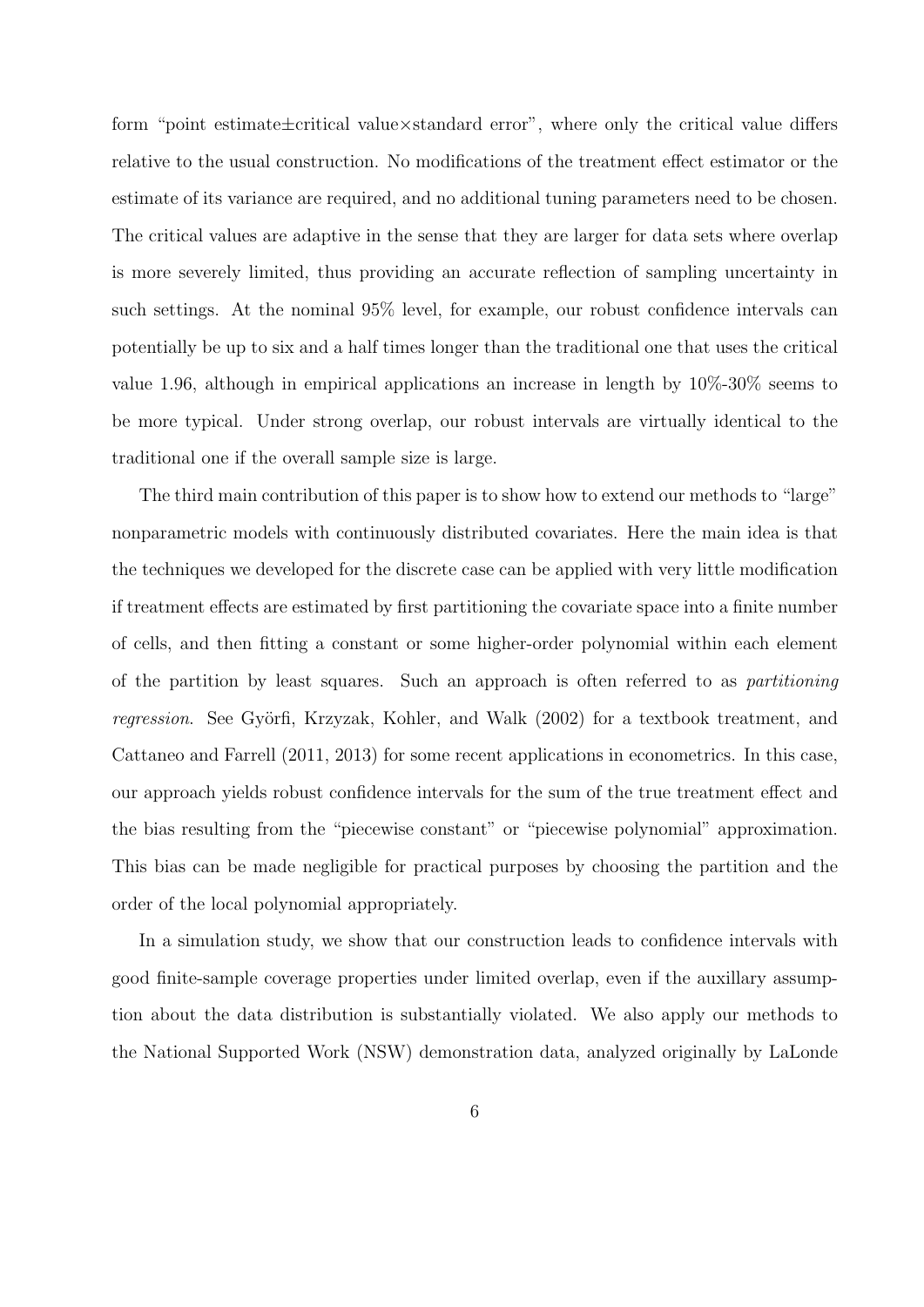(1986). There we show that for a partition chosen by a modern machine learning algorithm our methods suggest confidence intervals that are up to about 15% wider than the standard one, which shows the practical relevance of our correction.

In empirical practice, concerns about limited overlap are commonly addressed by redefining the population of interest, i.e. by estimating the average treatment effect only for that part of the population with propensity scores that are well-separated from the boundaries of the unit interval; see for example Crump, Hotz, Imbens, and Mitnik (2009). Our robust confidence intervals should be seen as a complement to such an approach, and not as a replacement. Trimming observations with very low or very high propensity scores has the advantage that the resulting redefined average treatment effect parameter can typically be estimated with greater precision, and there are no concerns about the validity of standard confidence intervals in this context. On the other hand, if treatment effects are heterogeneous, their average might be very different in the trimmed population relative to the original one. If the entire population is of policy relevance, trimming therefore introduces a bias. Since observations are sparse in the trimmed areas by construction, the magnitude of this bias is difficult to determine from the data.<sup>1</sup> In an empirical application with limited overlap, it would therefore seem reasonable to present point estimates and confidence intervals for both a trimmed and the original population, thus offering readers a more nuanced view of the informational content of the data.

The remainder of this paper is structured as follows. In Section 2, we introduce the basic setup. In Section 3, we show the detrimental effect of limited overlap on the performance of standard methods for inference in a setting with discrete covariates. In Section 4, we propose two new robust confidence intervals. In Section 5, we extend our approach to settings with

<sup>&</sup>lt;sup>1</sup>A similar comment applies to methods using a "vanishing" trimming approach based on an asymptotic experiment in which an ever smaller proportion of observations is trimmed as the same size increases (e.g. Khan and Tamer, 2010; Chaudhuri and Hill, 2014; Yang, 2014). Similarly to fixed trimming, such methods face a bias/variance-type trade-off which due to the special structure of treatment effect models is generally very challenging to resolve in finite samples.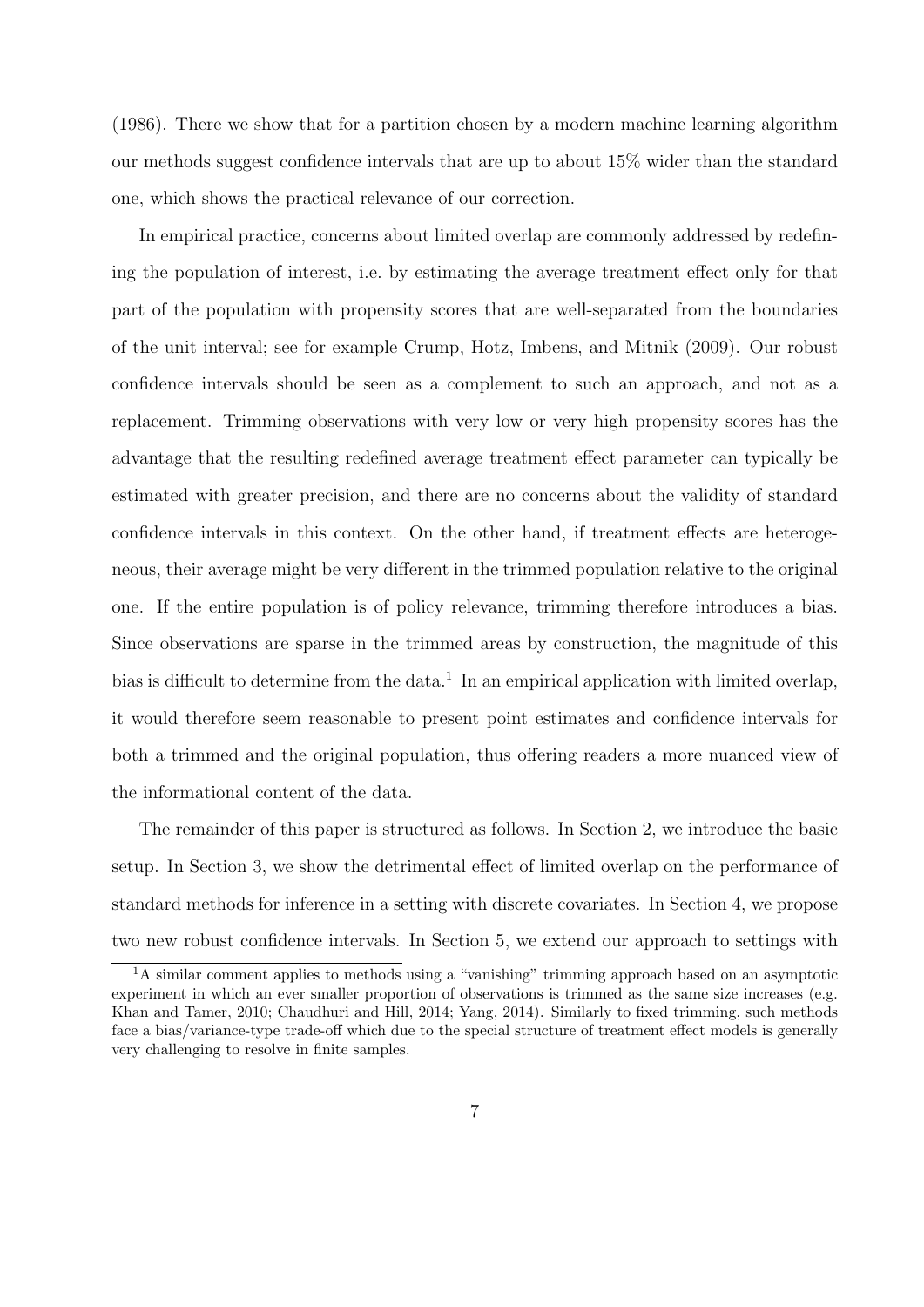continuously distributed covariates. Section 6 contains the result of a simulation study and an empirical illustration using the well known LaLonde data. Finally, Section 7 concludes. All proofs are collected in the appendix.

### 2. THE BASIC SETUP

**2.1. Model.** We are interested in determining the causal effect of a binary treatment on some economic outcome. Let *D* be a treatment indicator that takes the value 1 if the treatment is received, and 0 otherwise. Define *Y* (1) as the potential outcome of an individual if the treatment is imposed exogenously, and  $Y(0)$  as the corresponding potential outcome in the absence of the treatment. The realized outcome is then given by  $Y \equiv Y(D)$ . Also, let *X* be a vector of covariates measured prior to the treatment. The analyst observes *n* realizations of  $(Y, D, X)$ , where one should think of *n* as a relatively large integer. We make the following assumption about the sampling scheme.

**Assumption 1** (Sampling). The data  $\{(Y_i, D_i, X_i) : i \leq n\}$  are an independent and identi*cally distributed sample from the distribution of the random vector* (*Y, D, X*)*.*

There are several parameters that can be used to summarize the distribution of individual level causal effects *Y* (1)*−Y* (0) in this context. We primarily focus on the population average treatment effect (PATE) and sample average treatment effect (SATE), which are given by

$$
\tau_P \equiv \mathbb{E}(Y(1) - Y(0))
$$
 and  $\tau_S \equiv \frac{1}{n} \sum_{i=1}^n \tau(X_i)$ ,

respectively. Here  $\tau(x) \equiv \mathbb{E}(Y(1) - Y(0)|X = x)$  is the conditional average treatment effect (CATE) given  $X<sup>2</sup>$  However, the analysis in this paper can easily be extended to other common estimands, such as the population and sample average treatment effect on

<sup>2</sup>Our terminology in this paper follows that of Crump et al. (2009). We remark that the terms *conditional* and *sample average treatment effect* are sometimes used differently in the literature; see Imbens (2004) for example.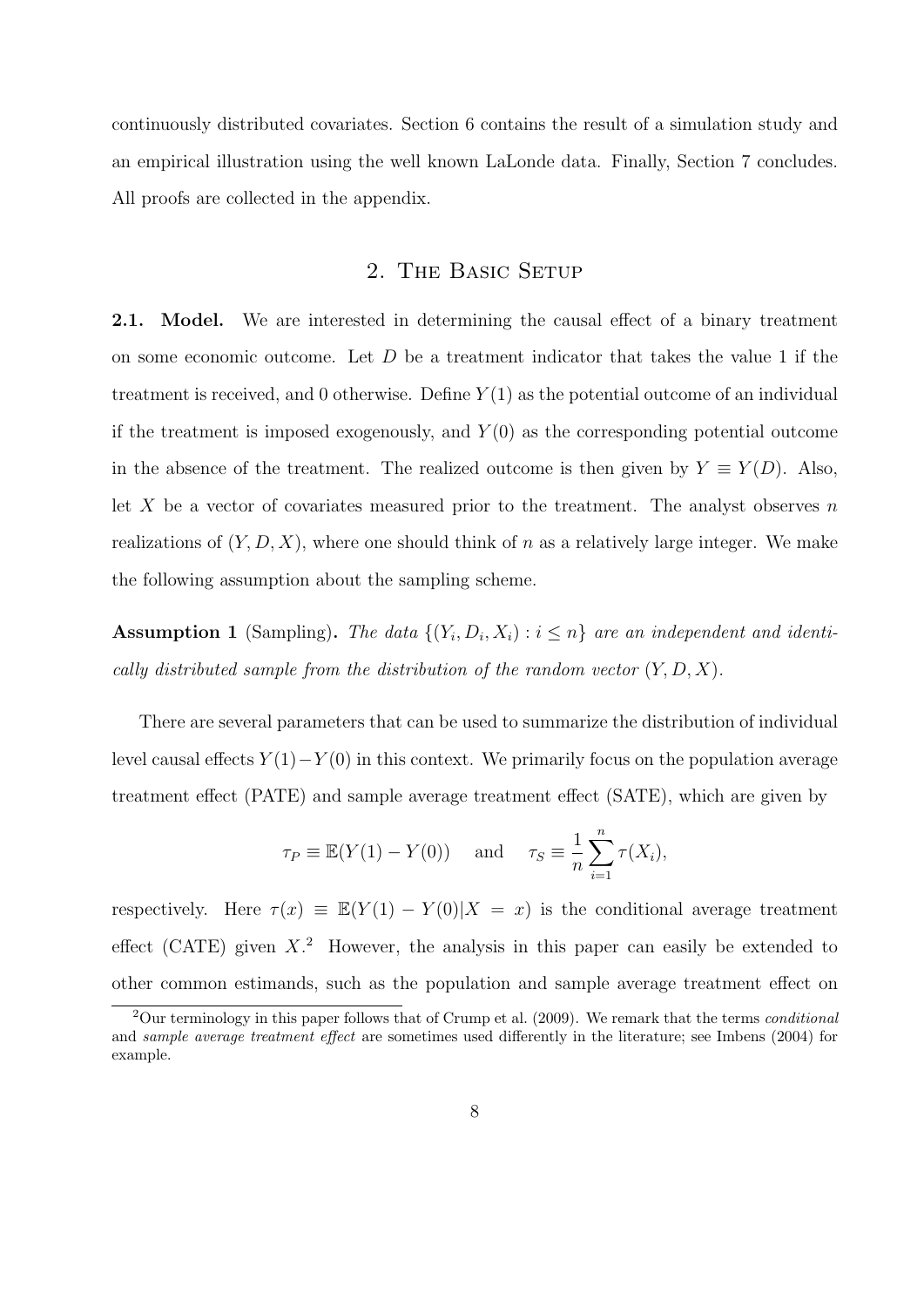the treated. See Imbens (2004) for a discussion of these and other related estimands. In the following, we use the notation that  $\mu_d(x) \equiv \mathbb{E}(Y|D=d, X=x)$  and  $\sigma_d^2(x) \equiv \text{Var}(Y|D=x)$ *d, X* = *x*). We refer to  $p_d(x) \equiv P(D = d|X = x)$  as the *generalized propensity score* (GPS), and write  $p(x) \equiv p_1(x)$  for the "ordinary" propensity score.

Throughout the paper, we maintain the *ignorability condition* of Rosenbaum and Rubin (1983), which asserts that conditional on the covariates, the treatment indicator is independent of the potential outcomes, and that the distribution of the covariates has the same support among the treated and the untreated. These conditions are strong and arguably not realistic in certain empirical settings; but see Imbens (2004) for a discussion of their merit in those cases. They can be stated formally as follows:

**Assumption 2** (Unconfoundedness).  $(Y(1), Y(0)) \perp D|X$ .

**Assumption 3** (Overlap).  $0 < p(X) < 1$  *with probability 1.* 

Under Assumptions 2–3 the conditional average treatment effect  $\tau(x)$  is identified from the joint distribution of  $(Y, D, X)$  over the entire support of X through the relationship  $\tau(x) = \mu_1(x) - \mu_0(x)$ . The population and sample average treatment effects can then be identified by averaging  $\tau(x)$  over the population and sampling distribution of X, respectively:

$$
\tau_P = \mathbb{E}(\tau(X)) \quad \text{and} \quad \tau_S = \frac{1}{n} \sum_{i=1}^n \tau(X_i). \tag{2.1}
$$

See e.g. Imbens (2004) for an overview of other representations of average treatment effects in terms of the distribution of observable quantities, such as inverse probability weighting.

**2.2. Estimation, Inference, and the Overlap Condition.** Estimators of the PATE that are semiparametrically efficient under Assumptions 1–3 and certain additional regularity conditions have been proposed for example by Hahn (1998), Hirano et al. (2003) and Imbens et al. (2007). These estimators are also appropriate and efficient for the SATE (Imbens,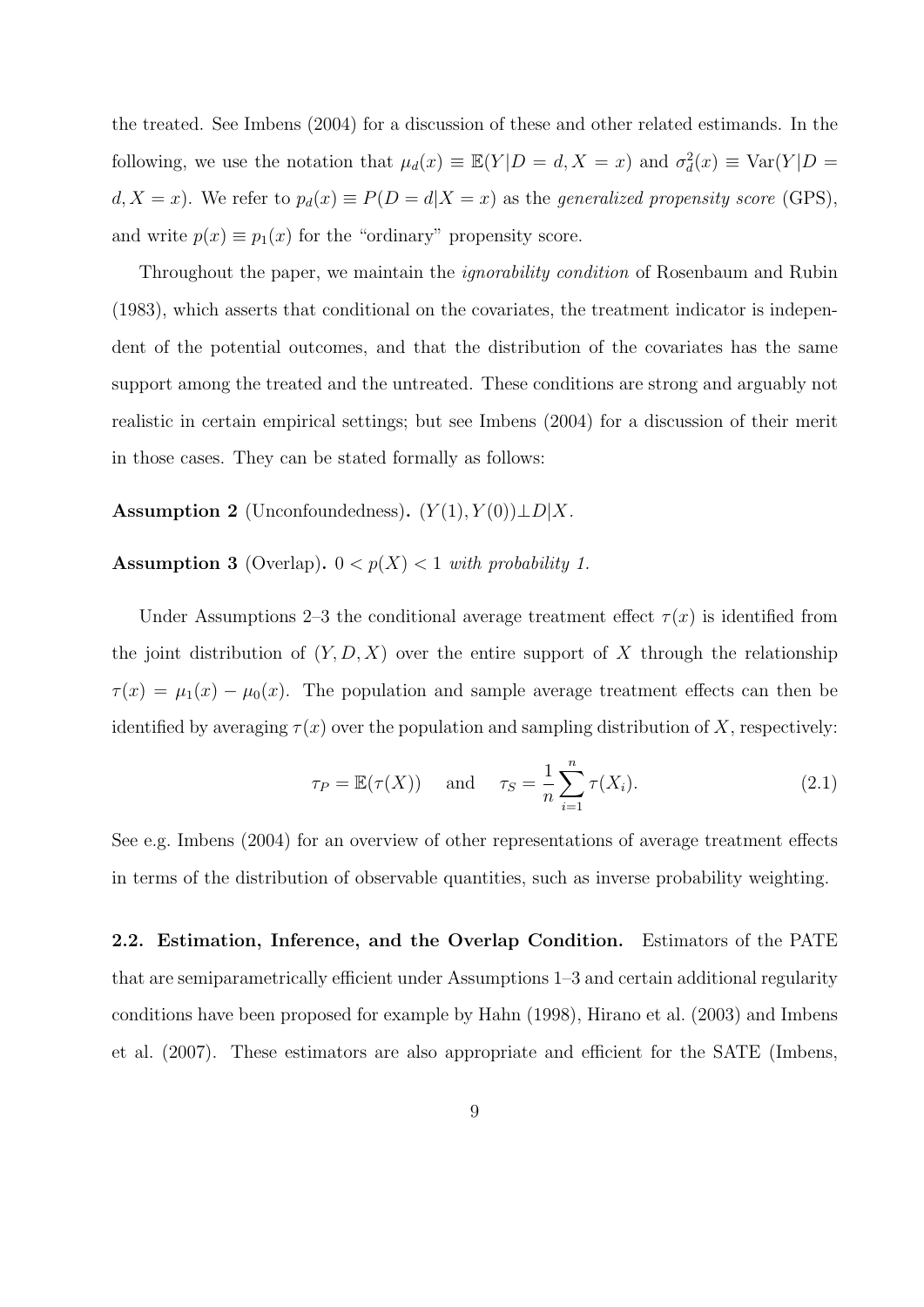2004). In addition to smoothness conditions on functions such as  $\mu_d(x)$  or  $p(x)$ , the regularity conditions required by these estimators include that Assumption 3 is strengthened to:

$$
\epsilon < p(X) < 1 - \epsilon \text{ with probability 1 for some } \epsilon > 0. \tag{2.2}
$$

Condition (2.2) is often referred to as *strong overlap* in the literature. Khan and Tamer (2010) show that without this condition the semiparametric efficiency bound for estimating *τP* or *τ<sub>S</sub>* is not finite, and thus no *√*<sup>*n*</sup>-consistent and asymptotically normal (*√n*-CAN) semiparametric estimator of these parameters exists. This has important implications for empirical practice, because it does not only imply that standard estimators might have poor finite sample properties, but potentially also a failure of commonly used methods for inference that build on these estimators. For example, if (2.2) does not hold, the actual coverage probability of a standard confidence interval of the form "point estimate*±*1.96*×*standard error" can differ substantially from its 95% nominal level even if the available sample is very large, because the formal justification of such confidence intervals is precisely a " $\sqrt{n}$ -CAN"type result.

By extension, one would also be concerned that standard inference could be unreliable if  $(2.2)$  only holds for some  $\epsilon > 0$  that is very small relative to the sample size (in some appropriate sense). We will be particularly concerned with this case in our paper, and will informally refer to such a setting where the generalized propensity score takes on values that are "close" to but bounded away from 0 as having *limited overlap*. While  $\sqrt{n}$ -CAN estimators formally exist in such settings, one would expect methods for inference justified by this property to perform rather poorly.

**2.3. A Simple Estimator.** Our aim in this paper is to provide some further insights into why exactly limited overlap causes problems for inference, and to derive simple confidence intervals that have good coverage properties in finite samples if  $(2.2)$  holds for some  $\epsilon > 0$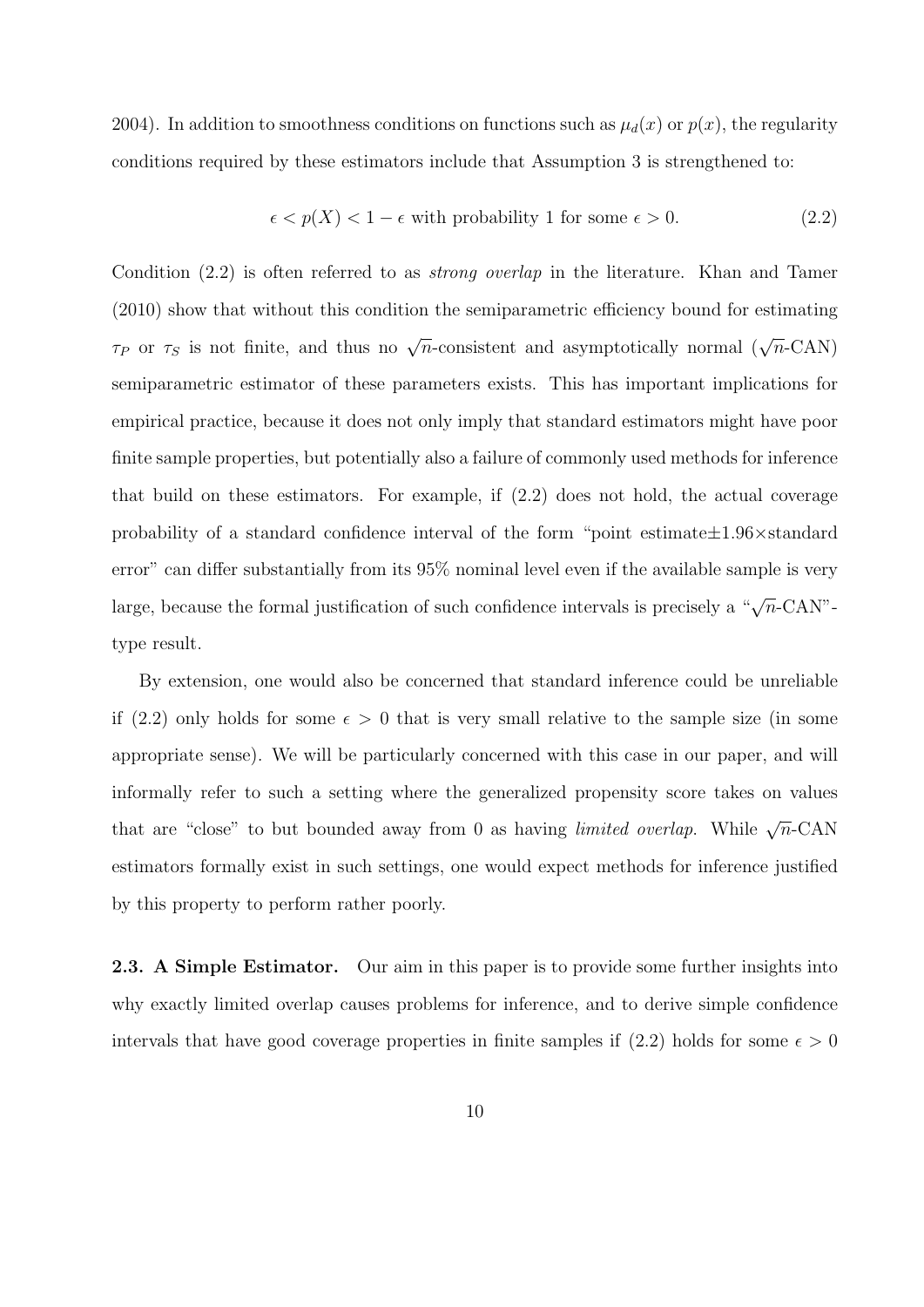that is very close to zero. To do this, we begin with adopting the assumption that the covariates *X* have known finite support, and denote the corresponding probability density function by  $f(x)$ .

**Assumption 4** (Finite Support). The distribution of *X* has finite support  $\mathcal{X} = \{x_1, \ldots, x_J\}$ *and probability density function*  $f(x) = P(X = x)$ *.* 

Assumption 4 is a modeling device that will simplify the following theoretical arguments. The condition is not overly restrictive as any continuous distribution can be arbitrarily well approximated by a discrete one with  $J$  large enough.<sup>3</sup> Our main motivation for using this setup is that with discrete covariates most popular estimators of average treatment effects, including those proposed by Hahn (1998), Hirano et al. (2003) and Imbens et al. (2007), are all numerically identical. This shows that the complications caused by limited overlap are not specific to a particular estimation strategy. Finally, our proposed solution for improving inference under limited overlap, which we present in Section 4, will be motivated by a setting with discrete covariates, although we also discuss an extension of our method to settings with continuously distributed covariates in Section 5.

Next, we introduce some additional notation. For  $d \in \{0,1\}$  and  $x \in \mathcal{X}$ , let  $\mathcal{M}_d(x)$  ${i : D_i = d, X_i = x}$  be the set of indices of those observations with treatment status  $D_i = d$  and covariates  $X_i = x$ , let  $N_d(x) = #\mathcal{M}_d(x)$  be the cardinality of this set, and put  $N(x) = N_1(x) + N_0(x)$ . We will refer to  $N_d(x)$  as the *realized local sample size* at  $(d, x)$ in the following. Another quantity that will be of central importance is the *expected local sample size* at (*d, x*), defined as

$$
n_d(x) \equiv \mathbb{E}(N_d(x)).
$$

This is the number of observations we expect to observe in any given covariate-treatment

 $3$ That is, if *X* contains some continuously distributed components, we can form cells over their support, discretize the data, and re-define *X* accordingly. While such a discretization results in a bias in the estimator  $\hat{\tau}$ , this bias can be made small by choosing a suitably fine partition of the support. We discuss this issue more formally in Section 5 below.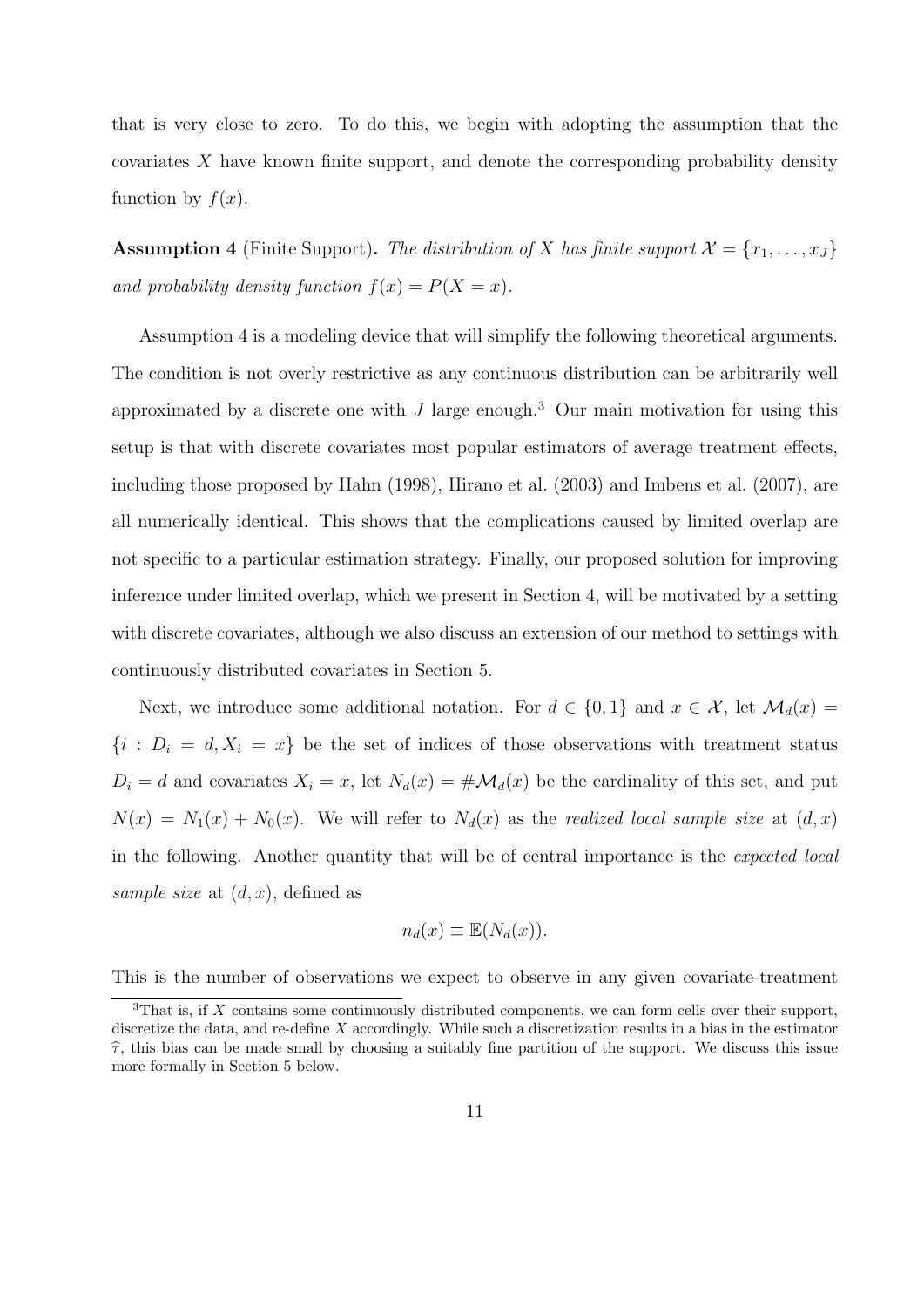cell. Note that in our setup we have that

$$
n_d(x) = n f(x) p_d(x).
$$

With this notation, the natural estimators of the density function  $f(x)$  and the generalized propensity score  $p_d(x)$  are

$$
\widehat{f}(x) = \frac{N(x)}{n}
$$
 and  $\widehat{p}_d(x) = \frac{N_d(x)}{N(x)}$ ,

respectively, and we write  $\hat{p}(x) = \hat{p}_1(x)$  for the estimate of the usual propensity score. We also define estimators of the conditional expectation  $\mu_d(x)$  and the conditional average treatment effect  $\tau(x)$  as

$$
\widehat{\mu}_d(x) = \frac{1}{N_d(x)} \sum_{i \in \mathcal{M}_d(x)} Y_i
$$
 and  $\widehat{\tau}(x) = \widehat{\mu}_1(x) - \widehat{\mu}_0(x)$ .

The natural estimator of both the PATE and the SATE is then given by

$$
\widehat{\tau} = \sum_{j=1}^{J} \widehat{f}(x_j)\widehat{\tau}(x_j) = \frac{1}{n}\sum_{i=1}^{n} \widehat{\tau}(X_i).
$$

Note that while this estimator is expressed as a sample analogue of the moment condition (2.1) here, with discrete covariates this estimator is actually numerically identical to other popular estimators based on sample analogues of alternative representations of average treatment effects. For example, our estimator could also be written in "inverse probability weighting" form as  $\hat{\tau} = n^{-1} \sum_{i=1}^n Y_i (D_i - \hat{p}(X_i)) \cdot (\hat{p}(X_i)(1 - \hat{p}(X_i)))^{-1}$ , as in Hirano et al. (2003). We use the expression given above merely for notational convenience.

## 3. The Impact of Limited Overlap

Conventional estimators of average treatment effects can have large variances under limited overlap, and can thus be rather imprecise in finite samples (e.g. Imbens, 2004; Crump et al.,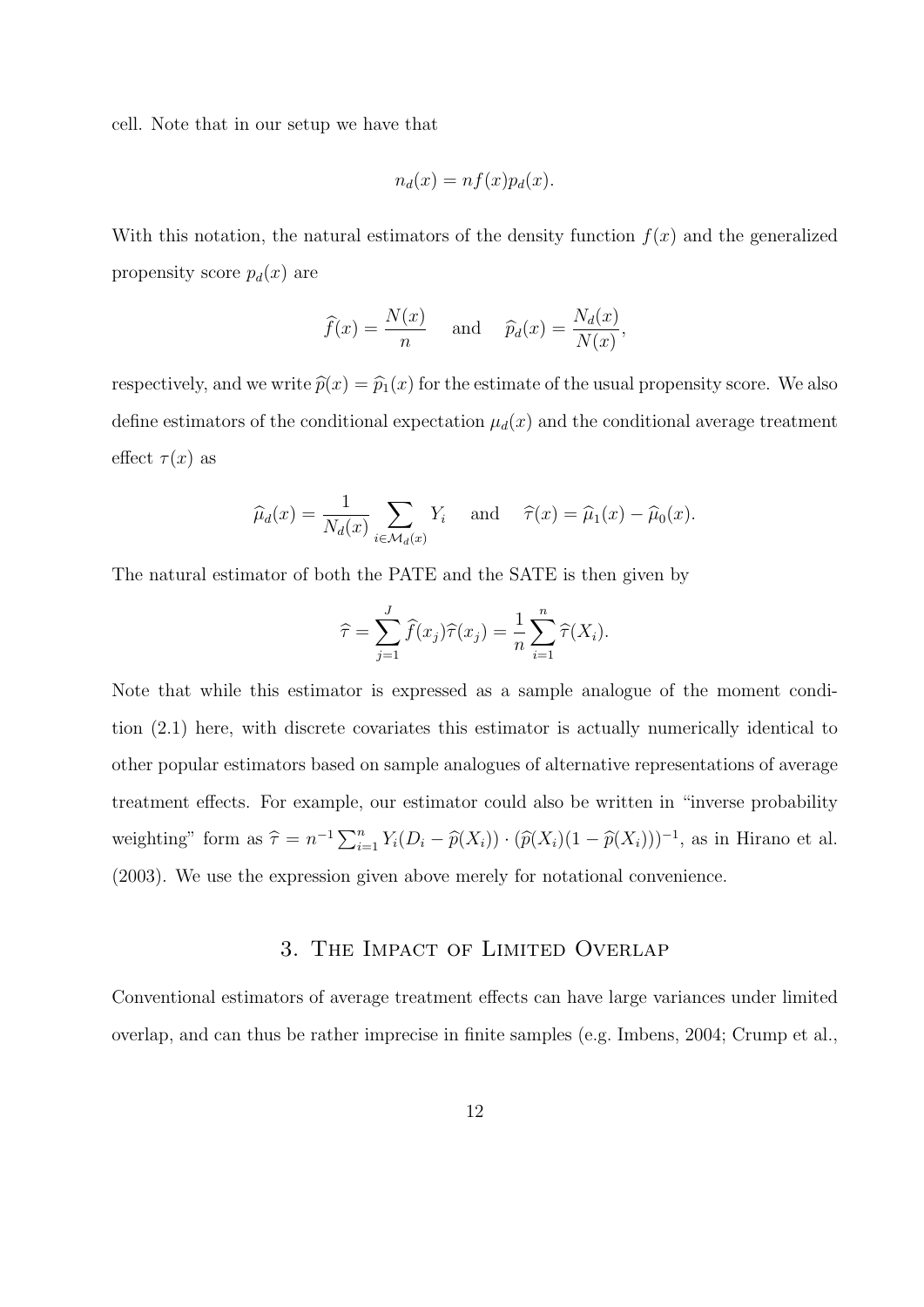2009). While large variances are of course undesirable from an empirical point of view, their presence alone does not cause the usual methods for inference to break down. Generally speaking, even if the variance of some parameter estimate is large, a confidence interval constructed by inverting the decision of the corresponding *t*-test should still have approximately correct coverage probability; it will just be rather wide. We now show that the situation is different for treatment effect estimation under limited overlap. In particular, we argue that low values of the generalized propensity score have a strongly detrimental effect on the coverage error of standard confidence intervals.

To understand the nature of the problems for inference caused by limited overlap, consider the task of deriving a confidence interval for the SATE  $\tau_S$ . Under our Assumptions 1–4, it would seem that this can formally be done in the usual way, as the estimator  $\hat{\tau}$  has standard asymptotic properties. In particular, as  $n \to \infty$ , we have that

$$
\sqrt{n}(\widehat{\tau} - \tau_S) \stackrel{d}{\to} \mathcal{N}\left(0, \omega_S^2\right) \quad \text{with} \quad \omega_S^2 \equiv \mathbb{E}\left(\frac{\sigma_1^2(X)}{p_1(X)} + \frac{\sigma_0^2(X)}{p_0(X)}\right).
$$

In our setup with discrete covariates, an equivalent expression for the asymptotic variance  $\omega_S^2$  is given by

$$
\omega_S^2 = \sum_{d,j} \frac{f(x_j)}{p_d(x_j)} \cdot \sigma_d^2(x_j).
$$

This representation shows that low generalized propensity scores will drive up the value of  $\omega_S^2$  if they occur in areas where the covariate density is (relatively) high. The asymptotic variance  $\omega_S^2$  can then be estimated consistently by

$$
\widehat{\omega}_S^2 = \sum_{d,j} \frac{\widehat{f}(x_j)}{\widehat{p}_d(x_j)} \widehat{\sigma}_d^2(x_j),
$$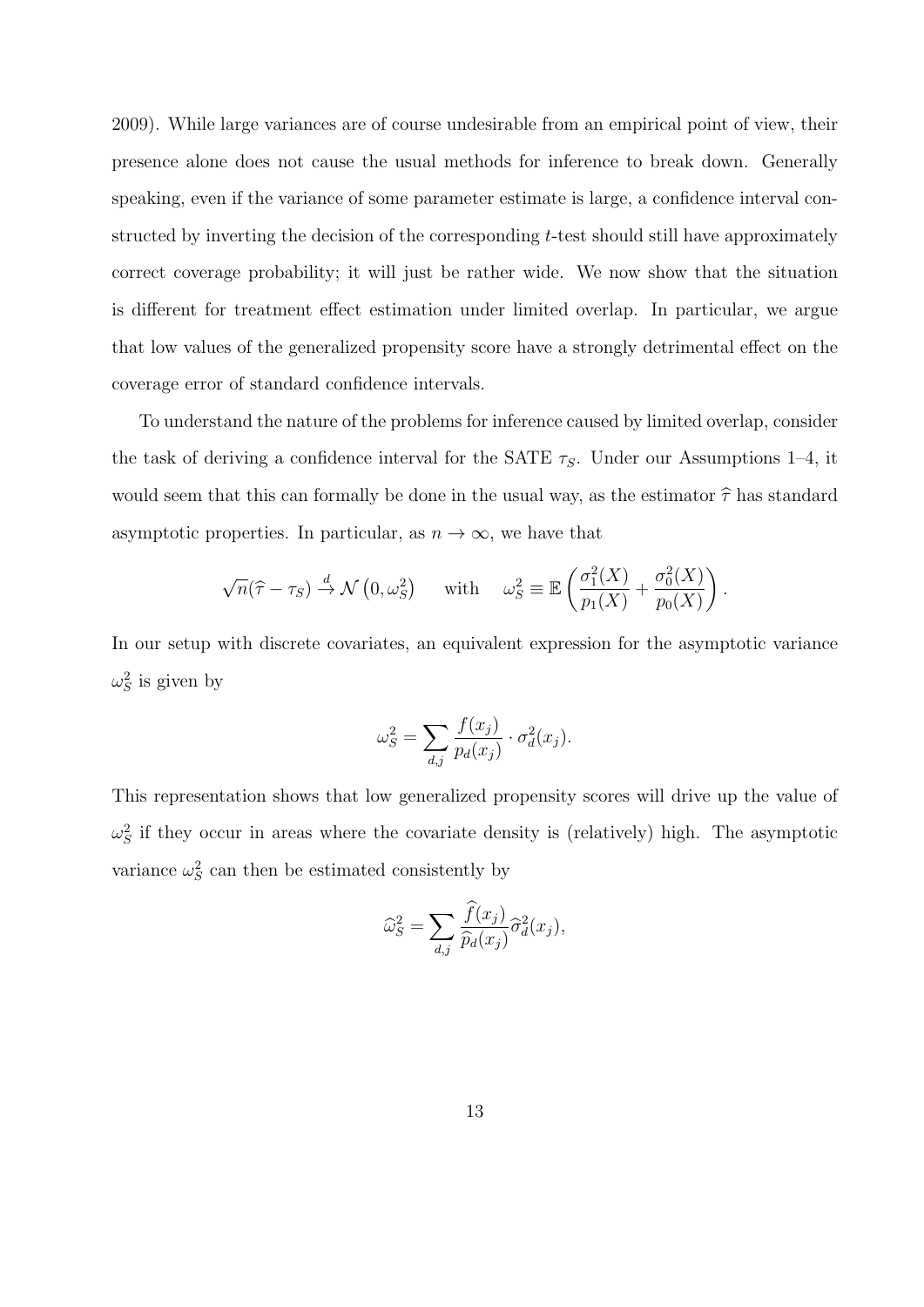where

$$
\widehat{\sigma}_d^2(x) = \frac{1}{N_d(x) - 1} \sum_{i \in \mathcal{M}_d(x)} (Y_i - \widehat{\mu}_d(x))^2
$$

is the natural estimator of  $\sigma_d^2(x)$ . This estimator is numerically well-defined as long as  $\min_{d,x} N_d(x) \geq 2$ , and all our analysis in the following is to be understood conditional on that event taking place. We then find that as  $n \to \infty$  the studentized version of our estimator is asymptotically standard normal; that is

$$
T_{S,n} \equiv \frac{\sqrt{n}(\hat{\tau} - \tau_S)}{\hat{\omega}_S} \stackrel{d}{\rightarrow} \mathcal{N}(0,1).
$$
 (3.1)

A result like (3.1) would then commonly used to justify a Gaussian approximation to the sampling distribution of  $T_{S,n}$ , that is  $P(T_{S,n} \leq c) \approx \Phi(c)$ , which in turn justifies the usual two-sided confidence interval for  $\tau_S$  with nominal level  $1 - \alpha$ :

$$
\mathcal{I}_{S,1} = \left(\widehat{\tau} - z_{\alpha} \times \frac{\widehat{\omega}_S}{\sqrt{n}}, \widehat{\tau} + z_{\alpha} \times \frac{\widehat{\omega}_S}{\sqrt{n}}\right),\,
$$

where  $z_{\alpha} = \Phi^{-1}(1 - \alpha/2)$ . The next proposition studies the coverage properties of this confidence interval.

**Proposition 1.** *Suppose that Assumptions 1–4 hold, and put*  $\gamma_d(x) = \mathbb{E}((Y - \mu_d(x))^3 | D =$  $d, X = x$ ) and  $\kappa_d(x) = \mathbb{E}((Y - \mu_d(x))^4 | D = d, X = x) - 3$  for all  $(d, x) \in \{0, 1\} \times \mathcal{X}$ . Under *regularity conditions (Hall and Martin, 1988; Hall, 1992), it holds that*

$$
P(\tau_S \in \mathcal{I}_{S,1}) = 1 - \alpha + n^{-1} \phi(z_\alpha) q_2(z_\alpha) + O(n^{-2}),
$$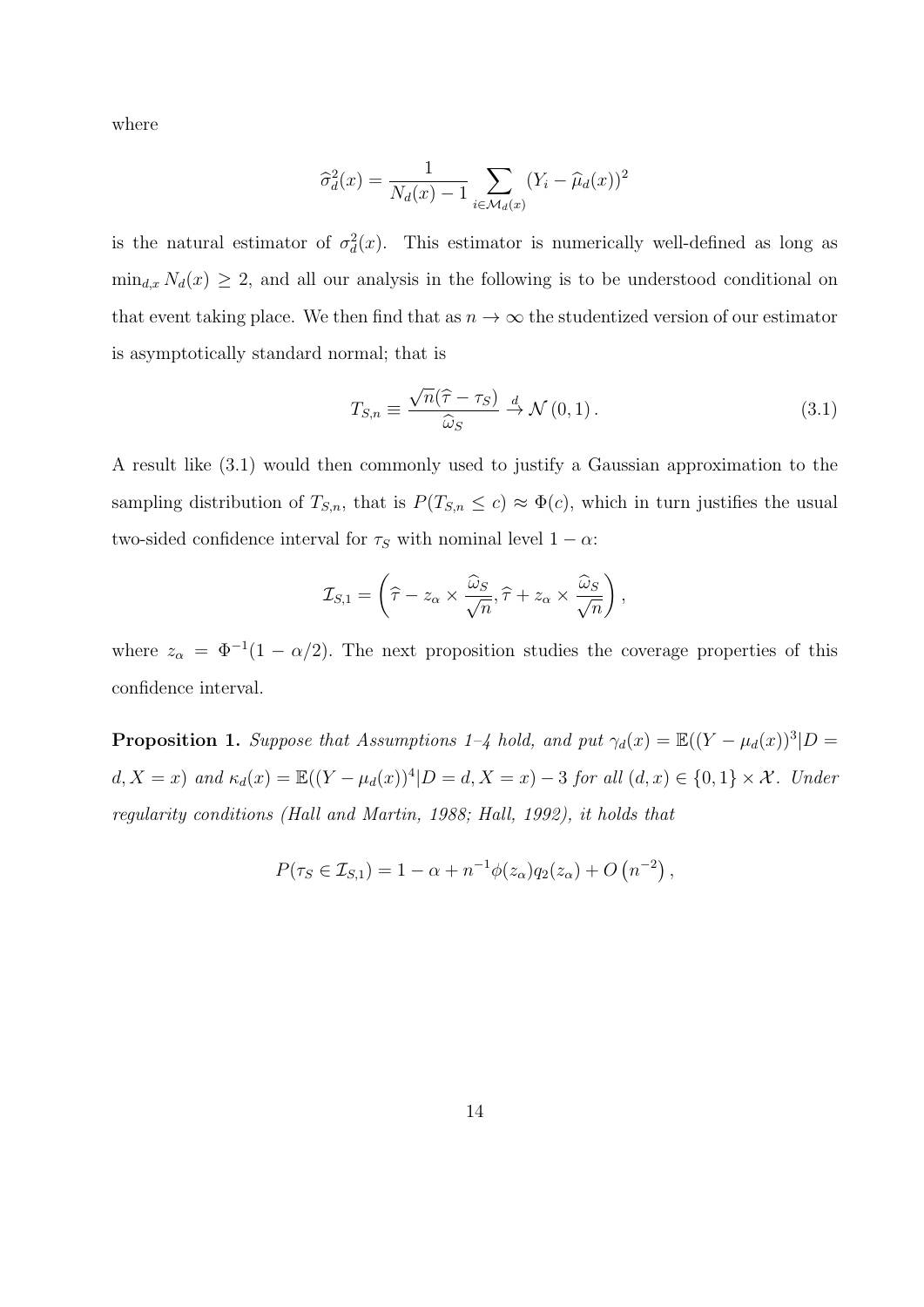*where ϕ denotes the standard normal density function,*

$$
q_2(t) = \frac{t^3 - 3t}{6\omega_S^4} \cdot \sum_{d,j} \frac{f(x_j)\kappa_d(x_j)}{p_d(x_j)^3} - \frac{t^5 + 2t^3 - 3t}{9\omega_S^6} \cdot \left(\sum_{d,j} \frac{f(x_j)\gamma_d(x_j)(-1)^{1-d}}{p_d(x_j)^2}\right)^2
$$

$$
-\frac{t}{\omega_S^4} \cdot \sum_{(d,j)\neq (d',j')} \frac{\sigma_d^2(x_j)\sigma_{d'}^2(x_{j'})(f(x_j)p_d(x_j) + f(x_{j'})p_{d'}(x_{j'}))}{(p_d(x_j)p_{d'}(x_{j'}))^2}
$$

$$
-\frac{(t^3 + 3t)}{2\omega_S^4} \cdot \sum_{d,j} \frac{f(x_j)\sigma_d^4(x_j)}{p_d(x_j)^3},
$$

and  $\omega_S^2 = \sum_{d,j} f(x_j) \sigma_d^2(x_j) / p_d(x_j)$  is as defined above.

Proposition 1 follows from a standard Edgeworth expansion of the distribution of *TS,n* (Hall and Martin, 1988; Hall, 1992). Formally, the coverage error of  $\mathcal{I}_{S,1}$  is of the order  $n^{-1}$ , which is the order we generally expect for confidence intervals of this type based on a regular parametric estimator (Hall, 1992). However, such an interpretation of the result can be misleading in finite samples of any size, as both the covariate density  $f(x)$  and the generalized propensity score  $p_d(x)$  strongly affect the constant associated with this rate. For any fixed sample size *n*, there exist data generating processes for which this constant, and thus the coverage error, can be very large. The following result shows that it is therefore better to think of the accuracy of  $\mathcal{I}_{S,1}$  as not being driven by the *total* sample size *n*, but but the *expected local* sample sizes.

**Proposition 2.** Recall that  $n_d(x) = nf(x)p_d(x)$ , and consider a sequence of covariate den*sities*  $f(x)$  *and generalized propensity scores*  $p_d(x)$  *such that*  $\min_{d,x} n_d(x) \to \infty$  *as*  $n \to \infty$ *. Then it holds that*

$$
n^{-1}\phi(z_{\alpha})q_2(z_{\alpha}) = O(n_{d^*}(x^*)^{-1}),
$$

*where*  $(d^*, x^*)$  *is the point at which the ratio*  $p_d(x)/f(x)$  *takes its smallest value; that is,*  $(d^*, x^*)$  *is such that*  $p_{d^*}(x^*)/f(x^*) = \min_{d,x} p_d(x)/f(x)$ .

Proposition 2 derives an approximation to the leading term  $n^{-1}\phi(z_\alpha)q_2(z_\alpha)$  of the Edgeworth expansion in Proposition 1 that allows for the possibility that at least some values of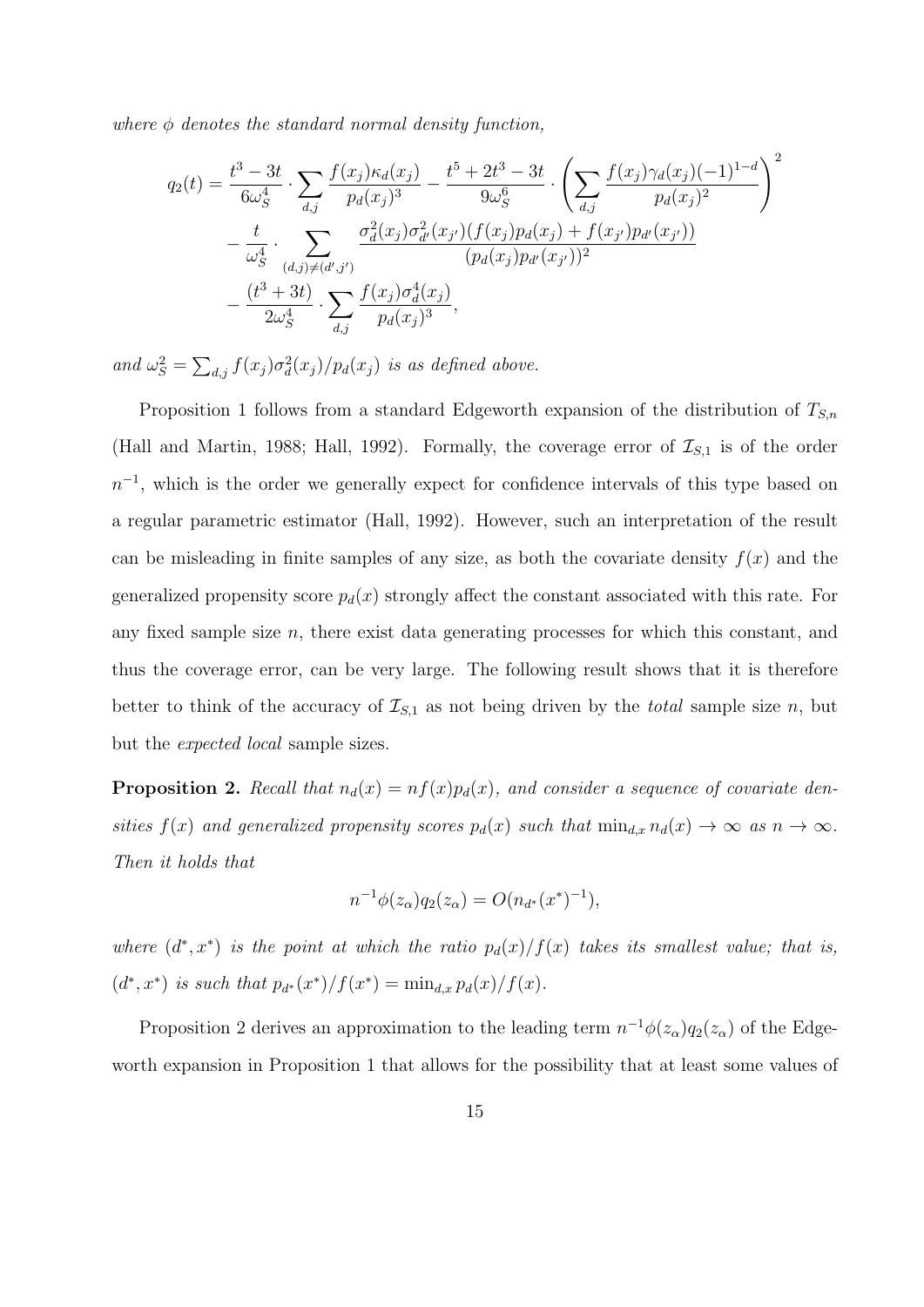the generalized propensity score are close to 0. It shows that in practice the accuracy of the interval  $\mathcal{I}_{S,1}$  is effectively similar to that of a confidence interval computed from a sample of the *expected local sample size*  $n_{d^*}(x^*)$  in the covariate-treatment cell where the ratio of the generalized propensity score and the covariate density takes its *smallest* value, instead of size *n*. Under limited overlap, where  $p_{d*}(x^*)$  is potentially small, the local sample size  $n_{d^*}(x^*) = nf(x^*)p_{d^*}(x^*)$  can easily be of an order of magnitude at which asymptotic approximations based on the Central Limit Theorem and Slutsky's Theorem are deemed unreliable. As a consequence, the probability that  $\tau_s$  is contained in  $\mathcal{I}_{S,1}$  can deviate substantially from the nominal level  $1 - \alpha$  even if the overall sample size *n* is very large. This is an important practical impediment for valid inference under limited overlap.

The proposition also shows that low generalized propensity scores are not problematic for inference by themselves, but only if they occur in areas where the covariate density is (relatively) high. This is because inference is based on a *density weighted* average of the sample means in each covariate- treatment cell. Even if some local sample size is small, the resulting uncertainty is dampened if the corresponding density weight is small as well. This mirrors the structure of the asymptotic variance discussed above. A mere inspection of the generalized propensity score alone does therefore in general not conclusively indicate whether standard confidence intervals are likely to be misleading; one would have to study the covariate density as well to make this determination.

A result analogous to Propositions 1–2 could also be derived for confidence intervals for the PATE, but we omit the details in the interest of brevity. To sketch the argument, note that  $\hat{\tau} - \tau_P = (\hat{\tau} - \tau_S) + (\tau_S - \tau_P)$ . and that the two terms in this decomposition are asymptotically independent. Moreover, the first term is the one we studied above, and the second term  $\tau_S - \tau_P = n^{-1} \sum_{i=1}^n \tau(X_i) - \mathbb{E}(\tau(X))$  is simply a sample average of *n* random variables with mean zero and finite variance that does not depend on the propensity score. This term is therefore unproblematic, as its distribution can be well approximated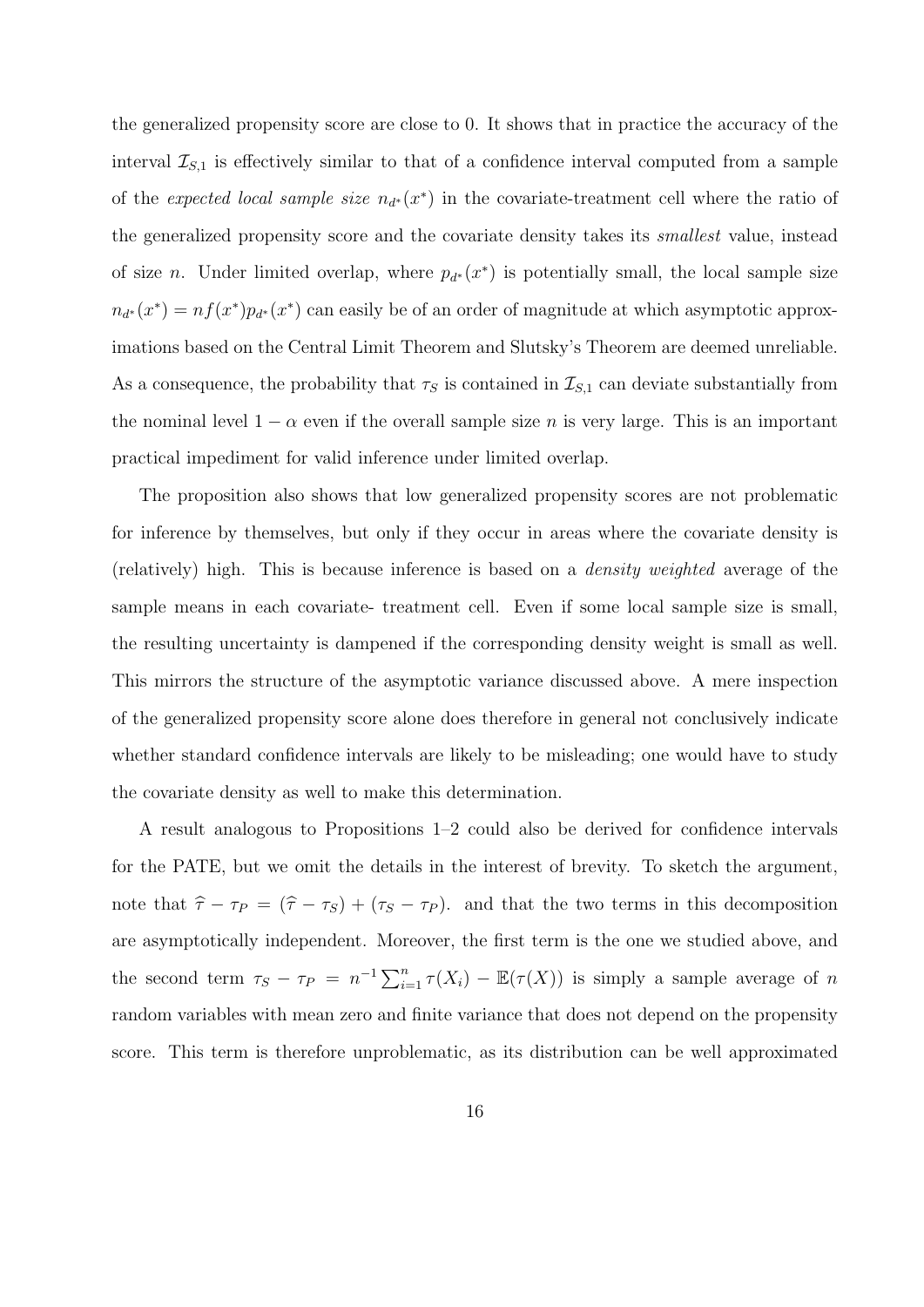by a Gaussian one irrespective of the degree of overlap. Taken together, the accuracy of a Gaussian approximation to the sampling distribution of a studentized version of  $\hat{\tau} - \tau_P$  will be driven by the accuracy of such an approximation to the studentized version of  $\hat{\tau} - \tau_s$ , and this result carries over to the corresponding confidence intervals.

#### 4. Robust Confidence Intervals under Limited Overlap

The result of the previous section shows that inference on average treatment effects under limited overlap is essentially a *small sample* problem, even if the overall sample size *n* is large. For this reason, traditional arguments based on first order *large sample* approximations seem not very promising for addressing this issue. In this section, we therefore argue in favor of alternative approaches to constructing confidence intervals, which are based on extending classical methods specifically devised for small sample inference to our setting.

**4.1. Robust Confidence Intervals for the SATE.** As in the previous section, we begin by studying inference on the SATE. Robust confidence intervals for the PATE can be derived similarly, as discussed in Section 4.2.

*4.1.1. Preliminaries.* To motivate our approach, consider the simple case in which the covariates *X* are absent from the model, and the data are thus generated from a randomized experiment. In this case, the statistic  $T_{S,n}$  defined in  $(3.1)$  is analogous to the test statistic of a standard two-sample *t*-test. Indeed, conditional on the number of treated and untreated individuals, inference on  $\tau_S$  reduces to the Behrens-Fisher problem (Behrens, 1928; Fisher, 1935), i.e. the problem of conducting inference on the difference of the means of two populations with unknown and potentially different variances. Our setting with covariates can be thought of as a generalized version of the Behrens-Fisher problem, since conditional on the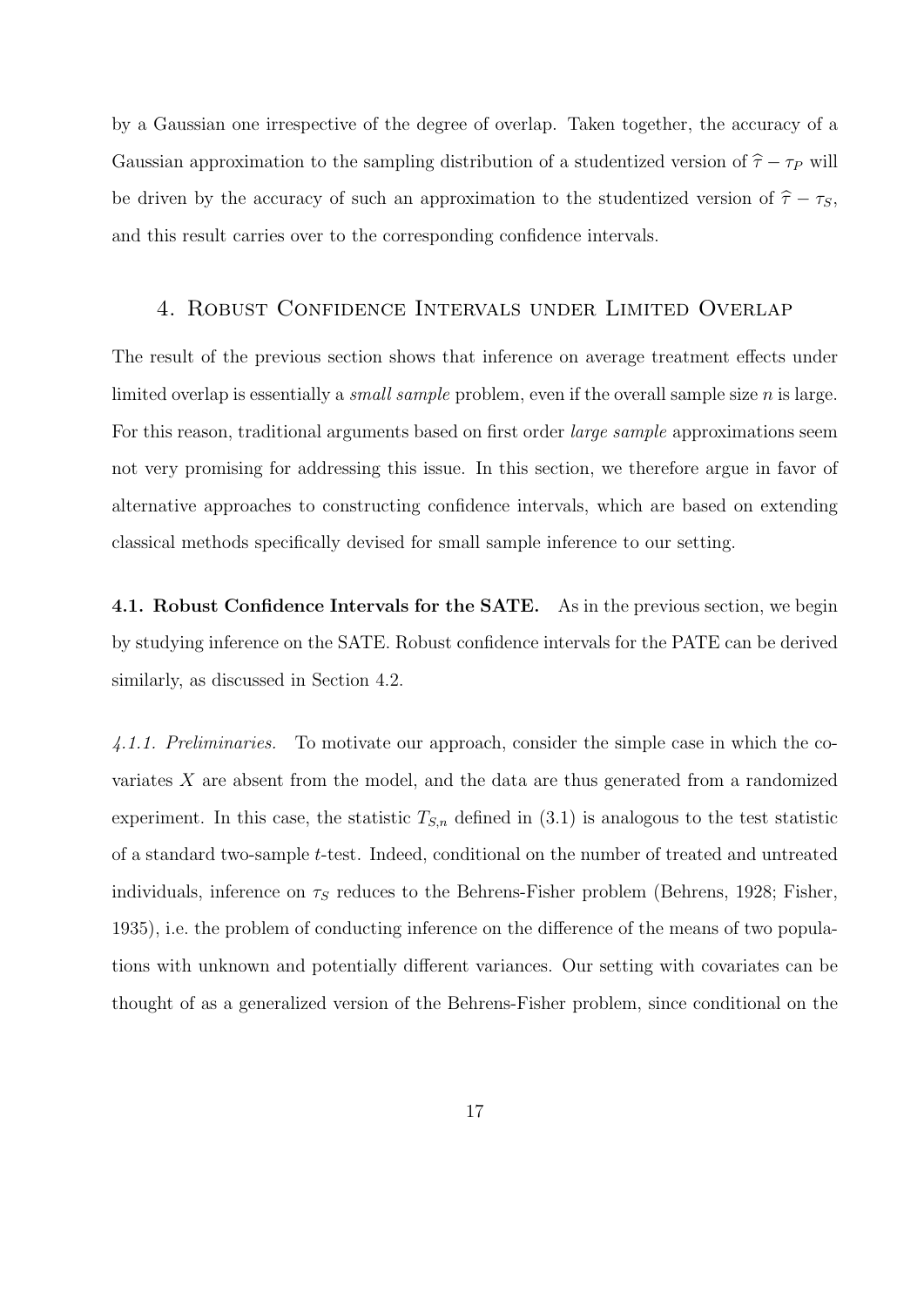set  $M = \{(X_i, D_i), i \leq n\}$  of treatment indicators and covariates,<sup>4</sup> the statistic  $T_{S,n}$  is the studentized version of a linear combination of 2*J* independent sample means, each calculated from *N*<sup>*d*</sup>(*x*) realizations of a random variable with mean  $(-1)^{1-d} \cdot \hat{f}(x) \mu_d(x)$  and variance  $f(x)^2 \sigma_d^2(x)$ . The advantage of taking this point of view is that there is a longstanding literature in statistics that has studied solutions to Behrens-Fisher-type problems with relatively small group sizes. Instead of relying on first-order asymptotic theory, this literature exploits assumptions about the distribution of the data. Our aim is to extend some of these approaches to the context of treatment effect estimation under limited overlap. To this end, we introduce the following auxiliary assumption.

**Assumption 5** (Data Distribution).  $Y(d) = \mu_d(X) + \sigma_d(X) \cdot \varepsilon_d(X) \cdot \eta_d(X)$ , where  $\varepsilon \equiv$  ${$  ${ \varepsilon_d(x) : (d,x) \in \{0,1\} \times X }$  *is a collection of standard normal random variables,*  $n \equiv$  ${n_d(x) : (d, x) \in \{0, 1\} \times \mathcal{X}}$  *is a collection of positive random variables with unit variance, and the components of ε and η are all independent of the data and of each other.*

Assumption 5 states that  $Y|D, X$  is distributed as a scale mixture of normals,<sup>5</sup> which is clearly restrictive. Still, this assumption covers a wide class of continuous, unimodal and symmetric distributions on the real line, which includes the normal distribution, discrete mixtures and contaminated normals, the Student *t* family, the Logistic distribution, and the double-exponential distribution, among many others. We will use this condition to construct confidence intervals for average treatment effects that are robust to limited overlap, in the sense that they have good properties if Assumption 5 is either literally or at least approximately satisfied. While derived under a distributional assumption, these confidence intervals are not going to be invalid if this assumption is violated, in the sense that they will at least not be worse than the traditional confidence interval  $\mathcal{I}_{S,1}$  in such settings. One

<sup>&</sup>lt;sup>4</sup>Note that the set  $\{N_d(x): (d, x) \in \{0, 1\} \times \mathcal{X}\}\$  of realized local sample sizes would be a sufficient statistic for *M* in the following context.

<sup>&</sup>lt;sup>5</sup>The distribution of a generic random variable  $Z = A \cdot B$  is referred to as a scale mixture of normals if *A* follows a standard normal distribution, *B* is a strictly positive random variable, and *A* and *B* are stochastically independent.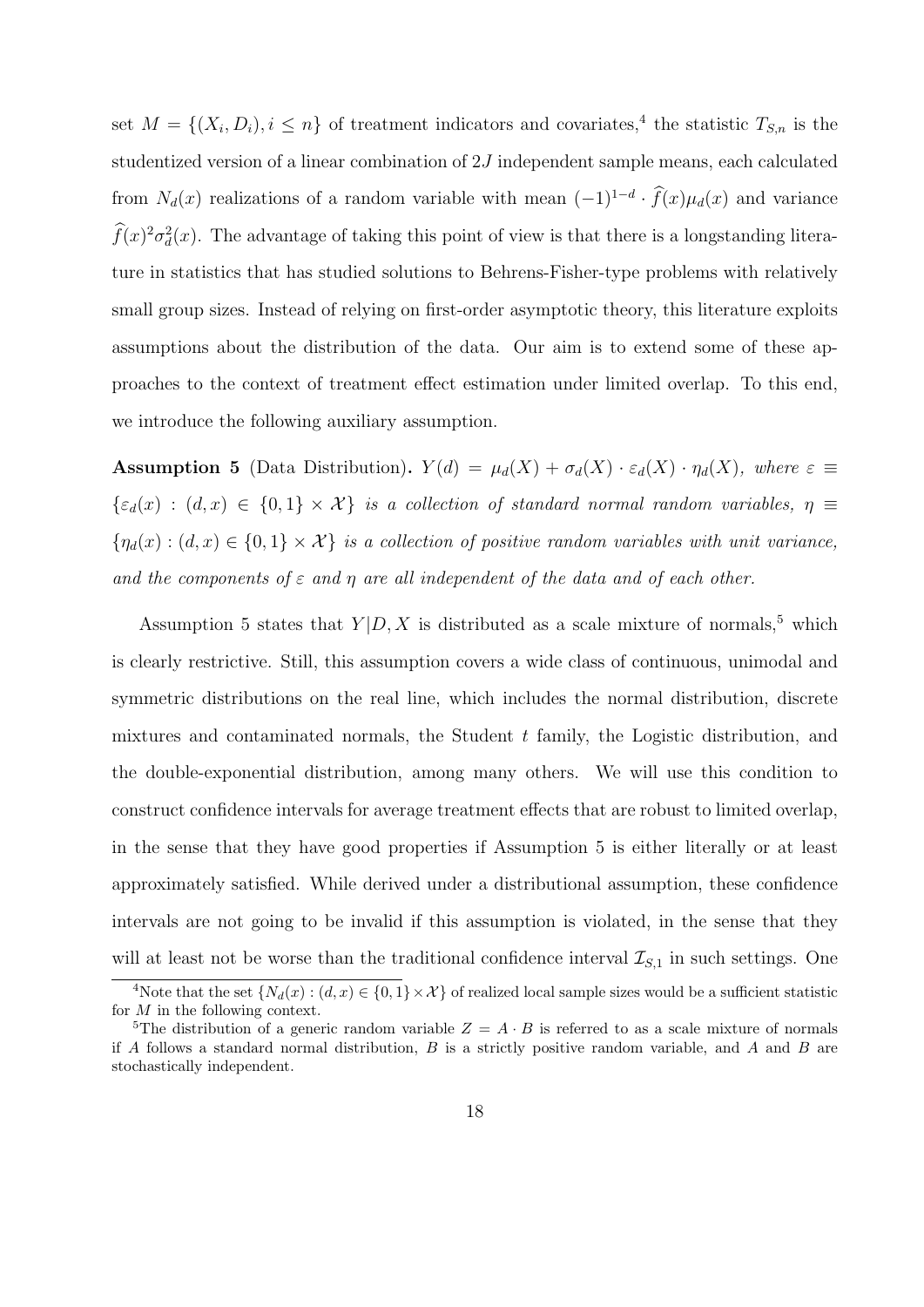can therefore think of Assumption 5 as an *asymptotically irrelevant parametrization*, in the sense that results obtained without this condition via standard asymptotic arguments do not change if this assumption holds.<sup>6</sup>

*4.1.2. A Conservative Approach.* Our first approach is to construct a confidence interval for the SATE that is guaranteed to meet the specified confidence level in any finite sample under Assumption 5. The price one has to pay for this desirable property is that the resulting interval will generally be conservative.

Let  $c_{\alpha}(\delta) = F_t^{-1}(1 - \alpha/2, \delta)$ , where  $F_t(\cdot, \delta)$  denotes the CDF of Student's *t*-distribution with *δ* degrees of freedom, and put  $\delta_{dj} = N_d(x_j) - 1$  and  $\delta_{\min} = \min_{d,j} \delta_{dj}$  for notational simplicity. The studentized statistic  $T_{S,n}$  would seem like a natural starting point for the construction of a confidence interval, but it will be beneficial to begin with considering the larger class of test statistics of the form

$$
T_{S,n}(h) = \frac{\sqrt{n}(\widehat{\tau} - \tau_S)}{\widehat{\omega}_S(h)},
$$

where

$$
\widehat{\omega}_S^2(h) = \sum_{d,j} h_{dj} \cdot \frac{f(x_j)}{p_d(x_j)} \cdot \widehat{\sigma}_d^2(x_j)
$$

and  $h = \{h_{dj} : d = 0, 1; j = 1, \ldots, J\}$  is a vector of 2*J* positive constants. Our statistic  $T_{S,n}$  is obtained by setting  $h \equiv 1$ . From an extension of the argument in Mickey and Brown (1966) similar to that in Hayter (2014), it follows that for every  $u > 0$  and every vector *h* 

$$
P(T_{S,n}(h) \le u|M,\eta) \ge \max_{d,j} F_t(uh_{dj}^{1/2},\delta_{dj});
$$

see the appendix. This lower bound on the CDF of  $T_{S,n}(h)$  translates directly into a bound

<sup>&</sup>lt;sup>6</sup>This would be the case for the normality result in  $(3.1)$  or Propositions 1–2, for example. Note that since the distribution of  $Y|D, X$  is symmetric under Assumption 5, the summands in the definition of  $q_2(t)$ in Proposition 1 that involve  $\gamma_d(x)$  will vanish, but the order of the coverage error and the statement of Proposition 2 remain the same in this case.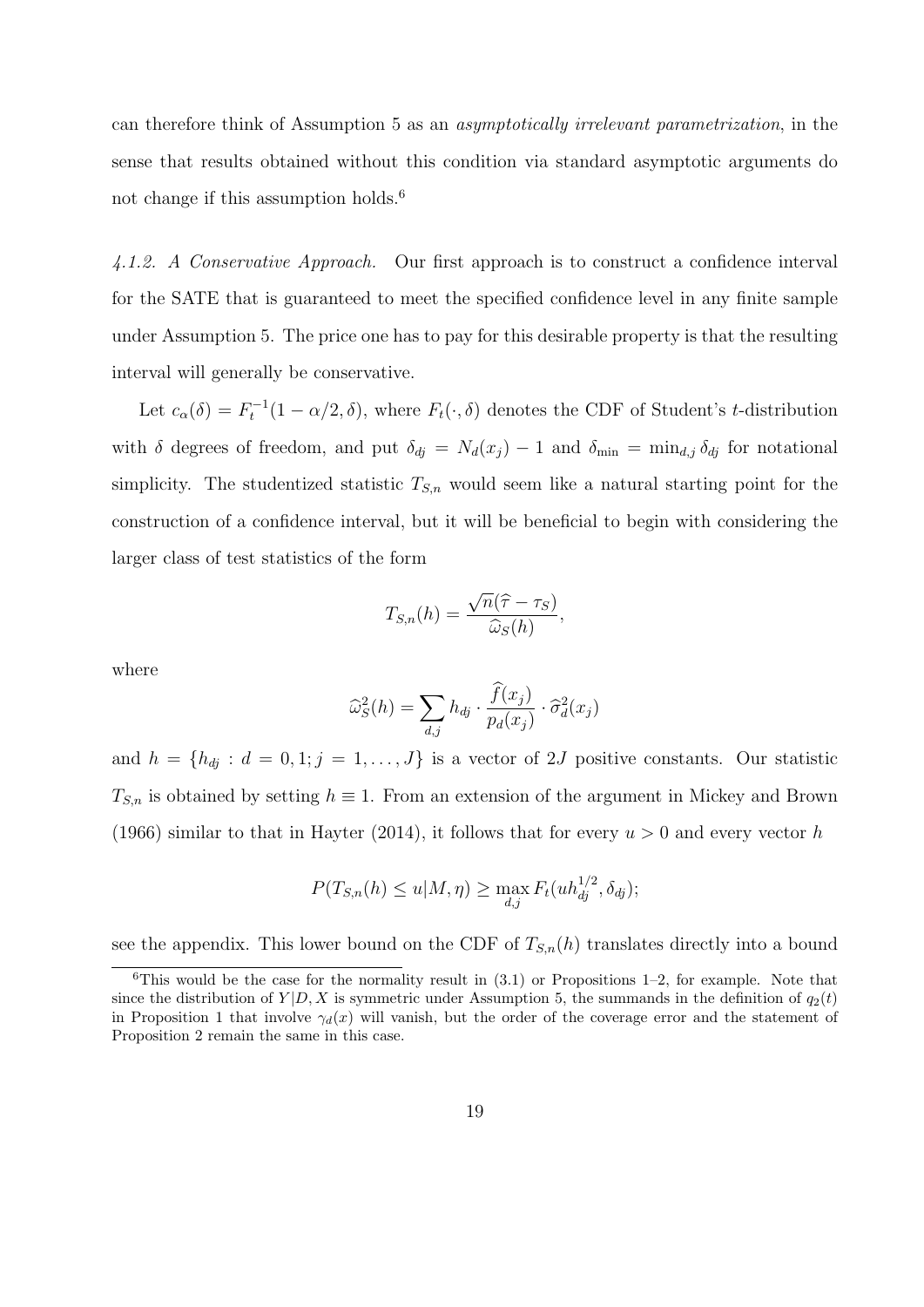on its quantiles, which in turn motivates conservative confidence intervals with nominal level  $1 - \alpha$  of the form

$$
\left(\widehat{\tau} - \max_{d,j} \frac{c_{\alpha}(\delta_{dj})}{h_{dj}^{1/2}} \times \frac{\widehat{\omega}_S(h)}{\sqrt{n}}, \widehat{\tau} + \max_{d,j} \frac{c_{\alpha}(\delta_{dj})}{h_{dj}^{1/2}} \times \frac{\widehat{\omega}_S(h)}{\sqrt{n}}\right)
$$

*.*

*.*

It is easily verified that the length of such a confidence interval is minimized by putting  $h_{dj}^{1/2} \propto c_{\alpha}(\delta_{dj})$  for all  $(d, j)$ . Denoting such a choice of *h* by  $h^*$ , we obtain the "optimal" conservative confidence interval within this class as

$$
\mathcal{I}_{S,2} = \left(\widehat{\tau} - \frac{\widehat{\omega}_S(h^*)}{\sqrt{n}}, \widehat{\tau} + \frac{\widehat{\omega}_S(h^*)}{\sqrt{n}}\right).
$$

This confidence interval can be expressed in the more familiar form "point estimate*±*critical value*×*standard error" as

$$
\mathcal{I}_{S,2} = \left(\widehat{\tau} - c_{\alpha}(\delta_{\min})\rho_{\alpha} \times \frac{\widehat{\omega}_{S}}{\sqrt{n}}, \widehat{\tau} + c_{\alpha}(\delta_{\min})\rho_{\alpha} \times \frac{\widehat{\omega}_{S}}{\sqrt{n}}\right),\,
$$

where

$$
\rho_{\alpha} = \left(\frac{\sum_{d,j} (c_{\alpha}(\delta_{dj})/c_{\alpha}(\delta_{\min}))^2 \cdot \hat{f}(x_j)^2 \hat{\sigma}_d^2(x_j)/N_d(x_j)}{\sum_{d,j} \hat{f}(x_j)^2 \hat{\sigma}_d^2(x_j)/N_d(x_j)}\right)^{1/2}
$$

For numerical purposes, this confidence interval can heuristically be interpreted as being derived from a (conservative) approximation to the distribution of the usual *t*-statistic *TS,n*; namely that  $P(T_{S,n} \leq u | M, \eta) \approx F_t(u/\rho_{\alpha(u)}, \delta_{\min})$ , where  $\alpha(u)$  solves  $u/c_{\alpha}(\delta_{\min}) = \rho_a$  in a. This view will be helpful when extending this approach to confidence intervals for the PATE in the following section.

In contrast to  $\mathcal{I}_{S,1}$ , the new interval adapts automatically to the severity of the issue of limited overlap. One can show that  $c_{\alpha}(\delta_{\min})\rho_{\alpha} \ge c_{\alpha}(n-2J) > z_{\alpha}$ , and hence by construction the new interval  $\mathcal{I}_{S,2}$  is always wider than  $\mathcal{I}_{S,1}$ . If the generalized propensity score takes on values close to zero relative to the overall sample size, and thus the realized size of some local samples is likely to be small, the difference in length can be substantial. In the extreme case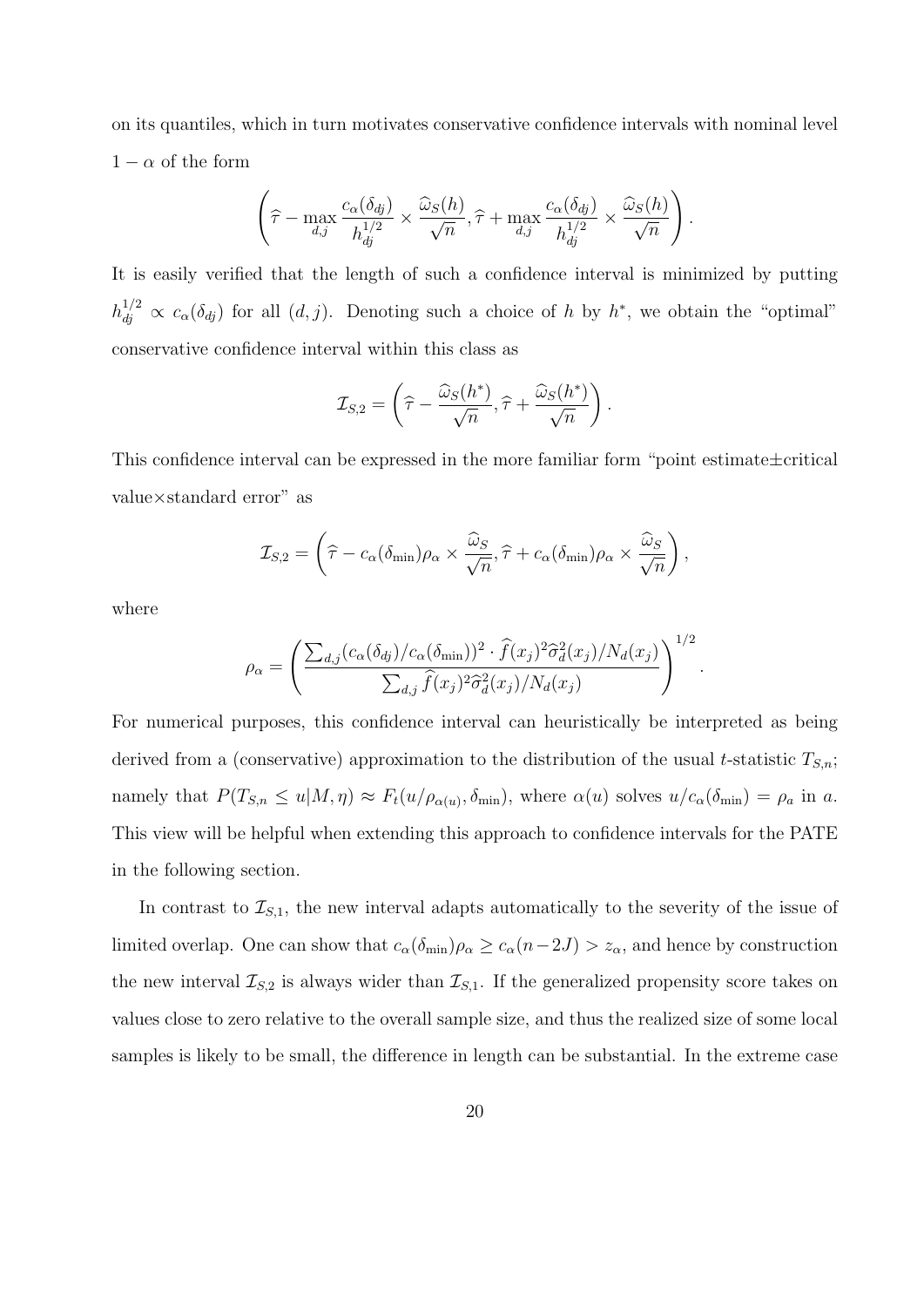where  $\delta_{\min} = 1$ , which is the smallest value for which our confidence intervals are numerically well-defined, the new interval could be up to six and a half times wider than the original one for  $\alpha = .05$ . This is because  $c_{\alpha}(\delta_{\min})\rho_{\alpha} \leq c_{\alpha}(\delta_{\min})$ , with equality if  $\delta_{dj} = \delta_{\min}$  for all  $(d, j)$ , and  $c_{\alpha}(1)/z_{\alpha} = 6.48$  for  $\alpha = .05$ . On the other hand, if the propensity score, the covariate density and the overall sample size are such that  $\delta_{\min}$  is larger than about 50 with high probability, the difference between  $\mathcal{I}_{S,1}$  and  $\mathcal{I}_{S,2}$  is not going to be of much practical relevance. This is because at conventional significance levels the quantiles of the standard normal distribution do not differ much from those of a *t* distribution with more than 50 degrees of freedom.

The next proposition formally shows that under Assumption 5 the interval  $\mathcal{I}_{S,2}$  does not under-cover the parameter of interest in finite samples, and is asymptotically valid in a traditional sense if Assumption 5 does not hold.

**Proposition 3.** *(i) Under Assumptions 1–5, we have that*

$$
P(\tau_S \in \mathcal{I}_{S,2}) \ge 1 - \alpha.
$$

*(ii) Under Assumptions 1–4 and the regularity conditions of Proposition 1, we have that*

$$
P(\tau_S \in \mathcal{I}_{S,2}) = P(\tau_S \in \mathcal{I}_{S,1}) + O(n^{-2}).
$$

Proposition 3(i) is a finite sample result that holds for all values of the covariate density and the generalized propensity score, and is thus robust to weak overlap. Note that the bound on the coverage probability is sharp, in the sense that it holds with equality if the variance of the group with the smallest local sample size tends to infinity. Proposition 3(ii) shows that if Assumption 5 does not hold the new interval has the same first-order asymptotic coverage error as *IS,*1, and is thus equally valid from a traditional large sample point of view.

We remark that confidence intervals of the form of  $\mathcal{I}_{S,2}$  are not new in principle, but go back to at least Banerjee (1960); see also Hayter (2014) for a more recent reference. Also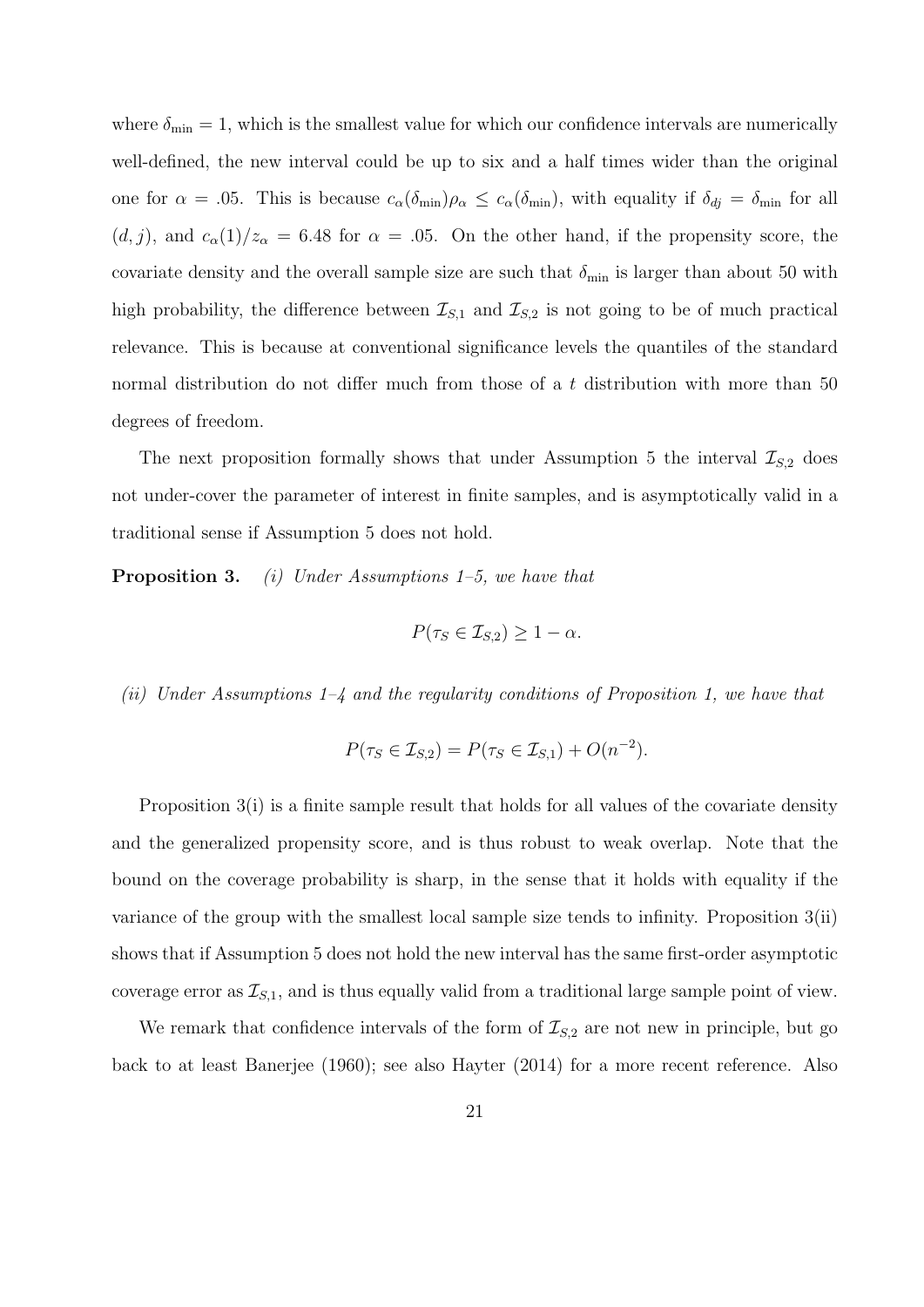note that our confidence interval is potentially much shorter than the one resulting from the bounds in Mickey and Brown (1966), which would correspond to the case that  $\rho_{\alpha} = 1$ .

*4.1.3. A Welch-Approximation Approach.* The confidence interval *IS,*<sup>2</sup> is generally conservative, and can potentially have coverage probability much larger than  $1 - \alpha$ . We therefore also consider an alternative approach in which  $P(T_{S,n} \leq c | M, \eta)$  is approximated by a t distribution with data-dependent degrees of freedom  $\delta_* \in (\delta_{\min}, n-2J)$ , which are given by

$$
\delta_{*} \equiv \left(\sum_{d,j} \frac{\widehat{f}(x_j)^2 \widehat{\sigma}_d^2(x_j)}{N_d(x_j)}\right)^2 / \left(\sum_{d,j} \frac{\widehat{f}(x_j)^4 \widehat{\sigma}_d^4(x_j)}{\delta_{dj} N_d(x_j)^2}\right).
$$

$$
= \left(\sum_{d,j} \widehat{f}(x_j) \frac{\widehat{\sigma}_d^2(x_j)}{\widehat{p}_d(x_j)}\right)^2 / \left(\sum_{d,j} \frac{\widehat{f}(x_j)^2 \widehat{\sigma}_d^4(x_j)}{\delta_{dj} \widehat{p}_d(x_j)^2}\right).
$$

This so-called Welch-Satterthwaite approximation, due to Welch (1938, 1947) and Satterthwaite (1946), has a long history in statistics. When applied to the standard two-sample *t*-statistic, it leads to Welch's two-sample *t*-test, which is implemented in all standard statistical software packages. This test is known to have a number of desirable properties. First, it is approximately similar<sup>7</sup> with only minor deviations from its nominal level when the smallest group has as few as four observations (e.g. Wang, 1971; Lee and Gurland, 1975; Best and Rayner, 1987). Second, it is asymptotically uniformly most powerful against one-sided alternatives in the class of all translation invariant tests (Pfanzagl, 1974). Third, it is robust to moderate departures from the distributional assumptions about the data (Scheffé, 1970). This all suggests that the following confidence interval for  $\tau<sub>S</sub>$  resulting from the approximation that  $P(T_{S,n} \leq u | M, \eta) \approx F_t(u, \delta_*)$  should have analogously attractive properties:

$$
\mathcal{I}_{S,3} = \left(\widehat{\tau} - c_{\alpha}(\delta_*) \times \frac{\widehat{\omega}_S}{\sqrt{n}}, \widehat{\tau} + c_{\alpha}(\delta_*) \times \frac{\widehat{\omega}_S}{\sqrt{n}}\right).
$$

<sup>7</sup>The work of Linnik (1966, 1968) and Salaevskii (1963) has shown that exactly similar test for the Behrens-Fisher problem necessarily have highly undesirable properties, and thus the literature has since focused on approximate solutions.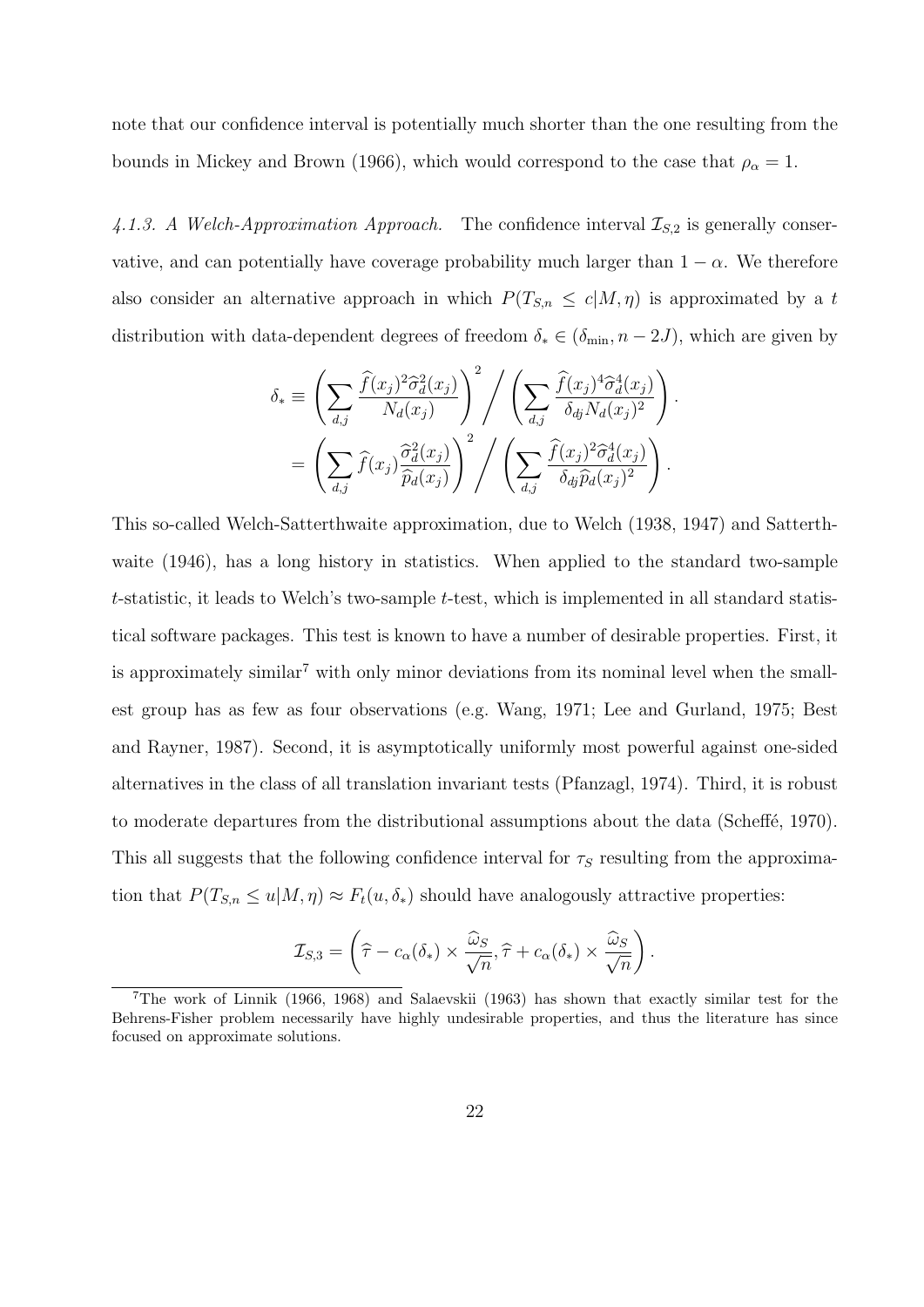As  $\mathcal{I}_{S,2}$ , the length of  $\mathcal{I}_{S,3}$  does not only depend on the vector of realized local sample sizes, but also on the corresponding empirical variances. In particular, if the term  $\hat{f}(x)\hat{\sigma}_d^2(x)/\hat{p}_d(x)$ is very large at some point  $(d, x)$  relative its values elsewhere, then  $\delta_*$  will be approximately equal to  $\delta_{dj}$ , the realized local sample size at this point (minus one). In the extreme case that  $\delta_* = \delta_{\min}$ , the intervals can again be up to about six and a half times wider than the conventional interval  $\mathcal{I}_{S,1}$  when  $\alpha = .05$ . If the propensity score, the covariate density and the overall sample size are such that  $\delta_{\min}$  is larger than about 50 with high probability, the difference between  $\mathcal{I}_{S,1}$ ,  $\mathcal{I}_{S,2}$  and  $\mathcal{I}_{S,3}$  is again not going to be of much practical relevance.

The extensive existing simulation evidence on the Welch-Satterthwaite approximation for the case of two groups suggests that under our Assumptions 1–5 one should find in finite samples that

$$
P(\tau_S \in \mathcal{I}_{S,3} | \min_{d,x} N_d(x) \ge 4) \approx 1 - \alpha \tag{4.1}
$$

with very high accuracy for conventional significance levels  $\alpha \in (0.01, 0.1)$ . This is confirmed by our own simulation experiments reported in Section 6. These simulations also show that the approximation is robust to certain reasonable departures from Assumption 5. More formally, we show that using the Welch-Satterthwaite approximation instead of a standard normal critical value leads to a higher-order correction in the asymptotic coverage error of the corresponding confidence interval if Assumption 5 holds, and does not affect the asymptotic coverage error otherwise. To simplify the exposition, we only state this result for the special case that Assumption 5 holds with  $Y|D, X$  being normally distributed; but an analogous result holds with  $Y|D, X$  following a scale mixture of normals.

**Proposition 4.** *(i) Suppose that Assumptions 1–4 hold, and that Assumption 5 holds with*  $\eta_d(x) \equiv 1$ *. Then we have that* 

$$
P(\tau_S \in \mathcal{I}_{S,3}) = 1 - \alpha + n^{-2} \phi(z_\alpha) \widetilde{q}_2(z_\alpha) + O\left(n^{-3}\right),
$$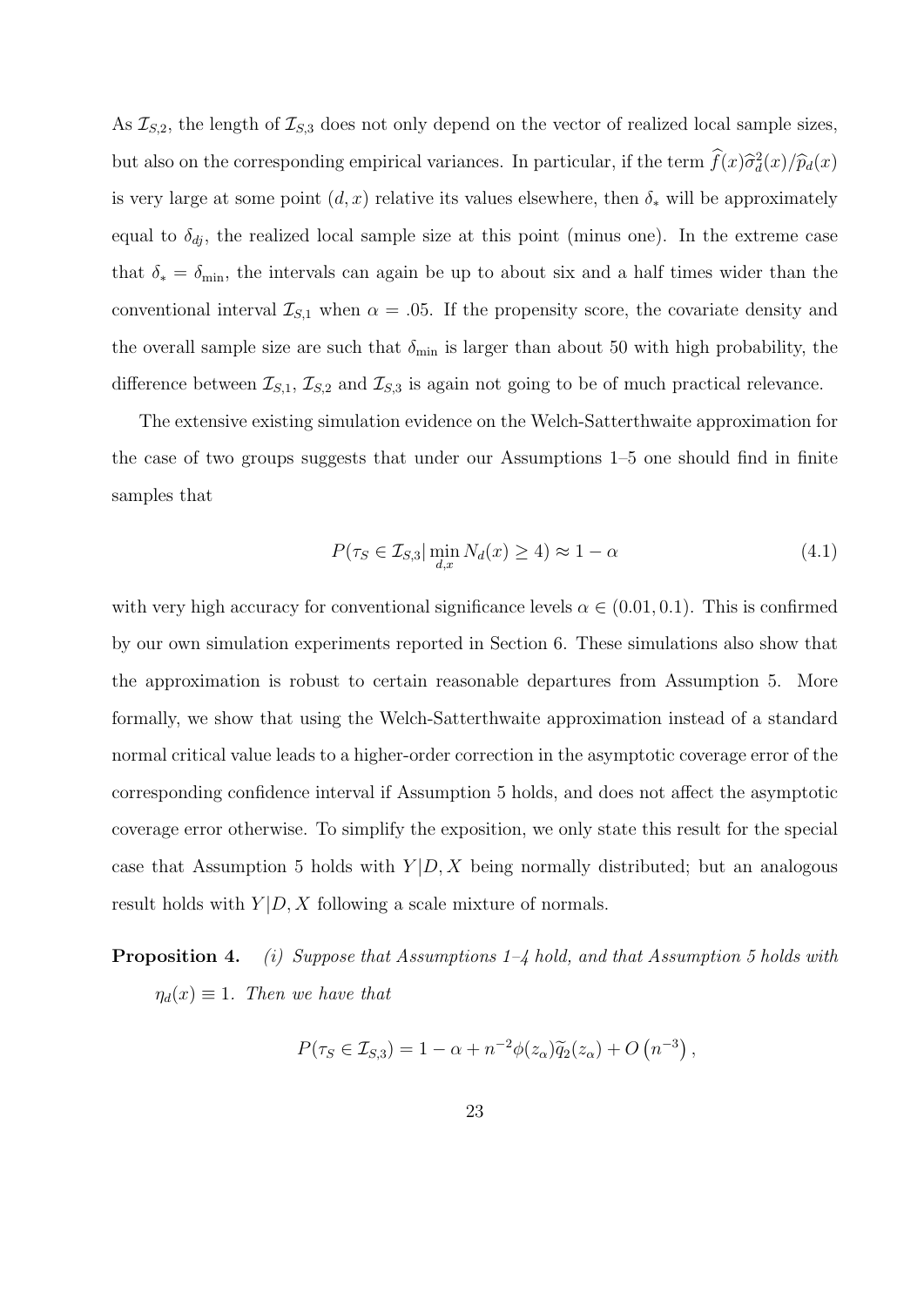*where*

$$
\widetilde{q}_2(t) = \frac{3t + 5t^3 + t^5}{3} \cdot \left( \frac{1}{\omega_S^3} \sum_{j,d} \frac{f(x_j)^2 \sigma_d^6(x_j)}{p_d(x_j)^5} - \frac{1}{\omega_S^4} \left( \sum_{j,d} \frac{f(x_j) \sigma_d^4(x_j)}{p_d(x_j)^3} \right)^2 \right)
$$

*and*  $\omega_S^2 = \sum_{j,d} f(x_j) \sigma_d^2(x_j) / p_d(x_j)$  *as defined above.* 

*(ii) Under Assumptions 1–4 and the regularity conditions of Proposition 1, we have that*

$$
P(\tau_S \in \mathcal{I}_{S,3}) = P(\tau_S \in \mathcal{I}_{S,1}) + O(n^{-2}).
$$

Proposition 4(ii) shows that if Assumption 5 fails the new interval has again the same first-order asymptotic coverage error as  $\mathcal{I}_{S,1}$ , and is thus equally valid from a traditional large sample point of view. Proposition 4(i) implies that if Assumption 5 holds, the coverage error of  $\mathcal{I}_{S,3}$  is formally of the order  $n^{-2}$ , which is better than the rate of  $n^{-1}$  we obtained for  $\mathcal{I}_{S,1}$  in Proposition 1. Under limited overlap, the effective order of accuracy of  $\mathcal{I}_{S,3}$  is again much smaller, but we nevertheless find a substantial improvement over  $\mathcal{I}_{S,1}$ . This is formally shown in the following proposition.

**Proposition 5.** Recall that  $n_d(x) = nf(x)p_d(x)$ , and consider a sequence of covariate densi*ties*  $f(x)$  *and generalized propensity scores*  $p_d(x)$  *such that*  $n \cdot \min_{d,x} n_d(x) \to \infty$  *as*  $n \to \infty$ *. Then it holds that*

$$
n^{-2}\phi(z_{\alpha})\widetilde{q}_2(z_{\alpha})=O(n_{d^*}(x^*)^{-2}),
$$

*where*  $(d^*, x^*)$  *is the point at which the ratio*  $p_d(x)/f(x)$  *takes its smallest value; that is,*  $(d^*, x^*)$  *is such that*  $p_{d^*}(x^*)/f(x^*) = \min_{d,x} p_d(x)/f(x)$ .

Proposition 5 derives an approximation to the leading term  $n^{-1}\phi(z_\alpha)\tilde{q}_2(z_\alpha)$  of the Edgeworth expansion in Proposition 4 that allows for the possibility that at least some values of the generalized propensity score are close to 0. It shows that the coverage error of  $\mathcal{I}_{S,3}$  is effectively similar to that of a confidence interval computed from a sample of size  $n_{d^*}(x^*)^2$ instead of size *n*. This result should be contrasted with Proposition 2, which showed that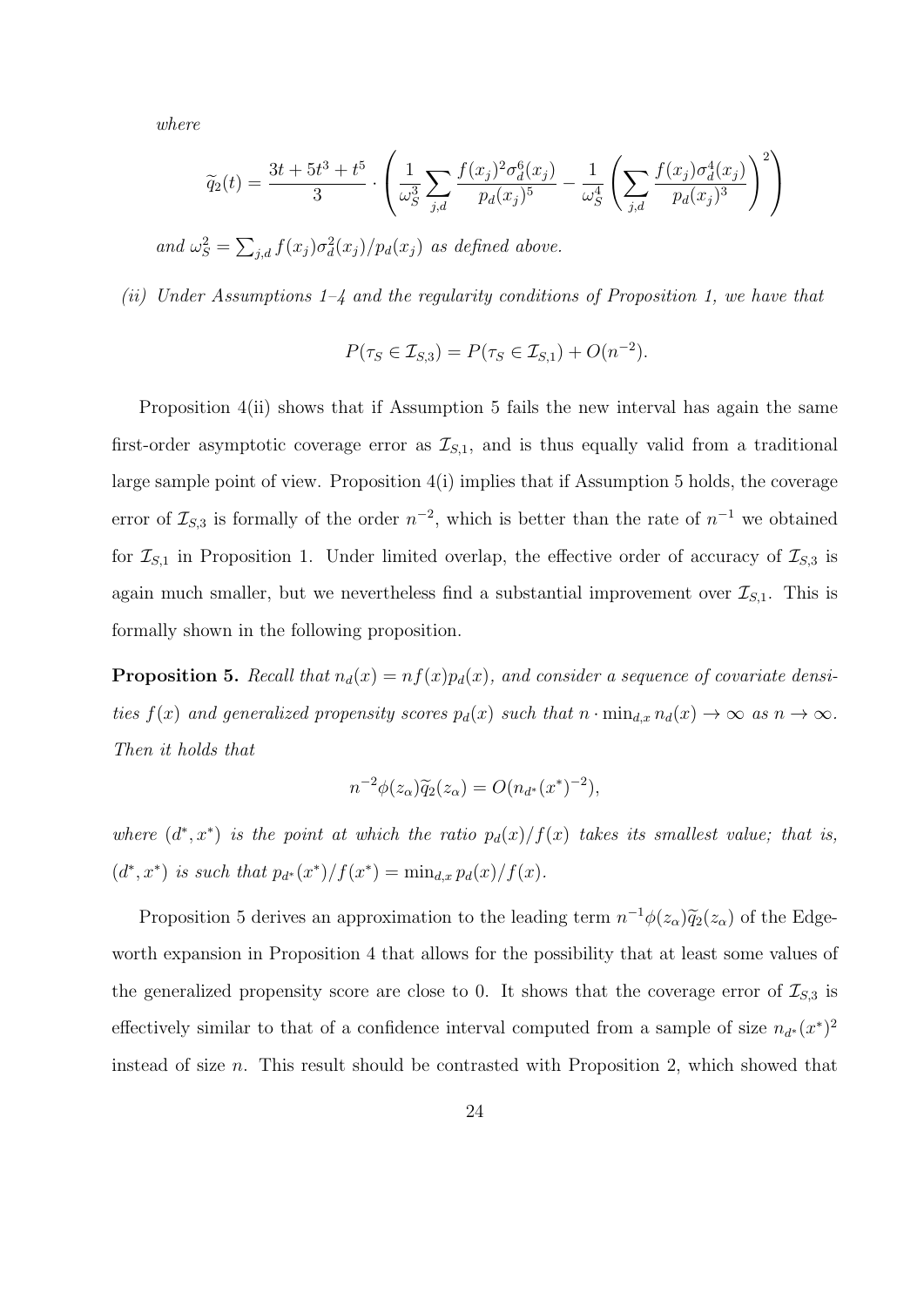the coverage error of the traditional interval  $\mathcal{I}_{S,1}$  effectively behaved as if a sample of size  $n_{d^*}(x^*)$  was used. The Welch-Satterthwaite approximation thus improves the accuracy of the confidence interval by an order of magnitude.<sup>8</sup>

**4.2. Robust Confidence Intervals for the PATE.** In this subsection, we show how the idea behind the construction of the new confidence intervals  $\mathcal{I}_{S,2}$  and  $\mathcal{I}_{S,3}$  for the SATE can be extended to obtain robust confidence intervals for the PATE, which is arguably a more commonly used parameter in applications. To begin with, note that  $\hat{\tau}$  is also an appropriate estimator of  $\tau_P$ , and that when viewed as such it has standard asymptotic properties under our Assumptions 1–4. In particular, we have that

$$
\sqrt{n}(\widehat{\tau}-\tau_P) \stackrel{d}{\to} \mathcal{N}\left(0,\omega^2\right) \quad \text{with} \quad \omega^2 \equiv \mathbb{E}\left(\frac{\sigma_1^2(X)}{p_1(X)} + \frac{\sigma_0^2(X)}{p_0(X)} + (\tau(X)-\tau_P)^2\right),
$$

as  $n \to \infty$ , and that the asymptotic variance  $\omega^2$  can be consistently estimated by

$$
\widehat{\omega}^2 = \widehat{\omega}_S^2 + \widehat{\omega}_P^2, \quad \text{where} \quad \widehat{\omega}_P^2 = \sum_j \widehat{f}(x_j)(\widehat{\tau}(x_j) - \widehat{\tau})^2
$$

and  $\widehat{\omega}_S^2$  is as defined above. The studentized version of our estimator is again asymptotically standard normal as  $n \to \infty$ , that is

$$
T_n \equiv \frac{\sqrt{n}(\hat{\tau} - \tau_P)}{\hat{\omega}} \stackrel{d}{\rightarrow} \mathcal{N}(0, 1) ,
$$

which leads to the usual two-sided confidence interval for  $\tau_P$  with nominal level  $1-\alpha$ , namely

$$
\mathcal{I}_{P,1} = \left(\widehat{\tau} - z_{\alpha} \times \frac{\widehat{\omega}}{\sqrt{n}}, \widehat{\tau} + z_{\alpha} \times \frac{\widehat{\omega}}{\sqrt{n}}\right),\,
$$

Following the argument at the end of Section 3, one can show that  $\mathcal{I}_{P,1}$  has poor coverage properties for any finite sample size under limited overlap, with effective coverage error of

<sup>8</sup>We remark that Beran (1988) showed that in a two-sample setting with Gaussian data the higher order improvements achieved by the Welch-Satterthwaite approximation are asymptotically similar to those achieved by the parametric bootstrap.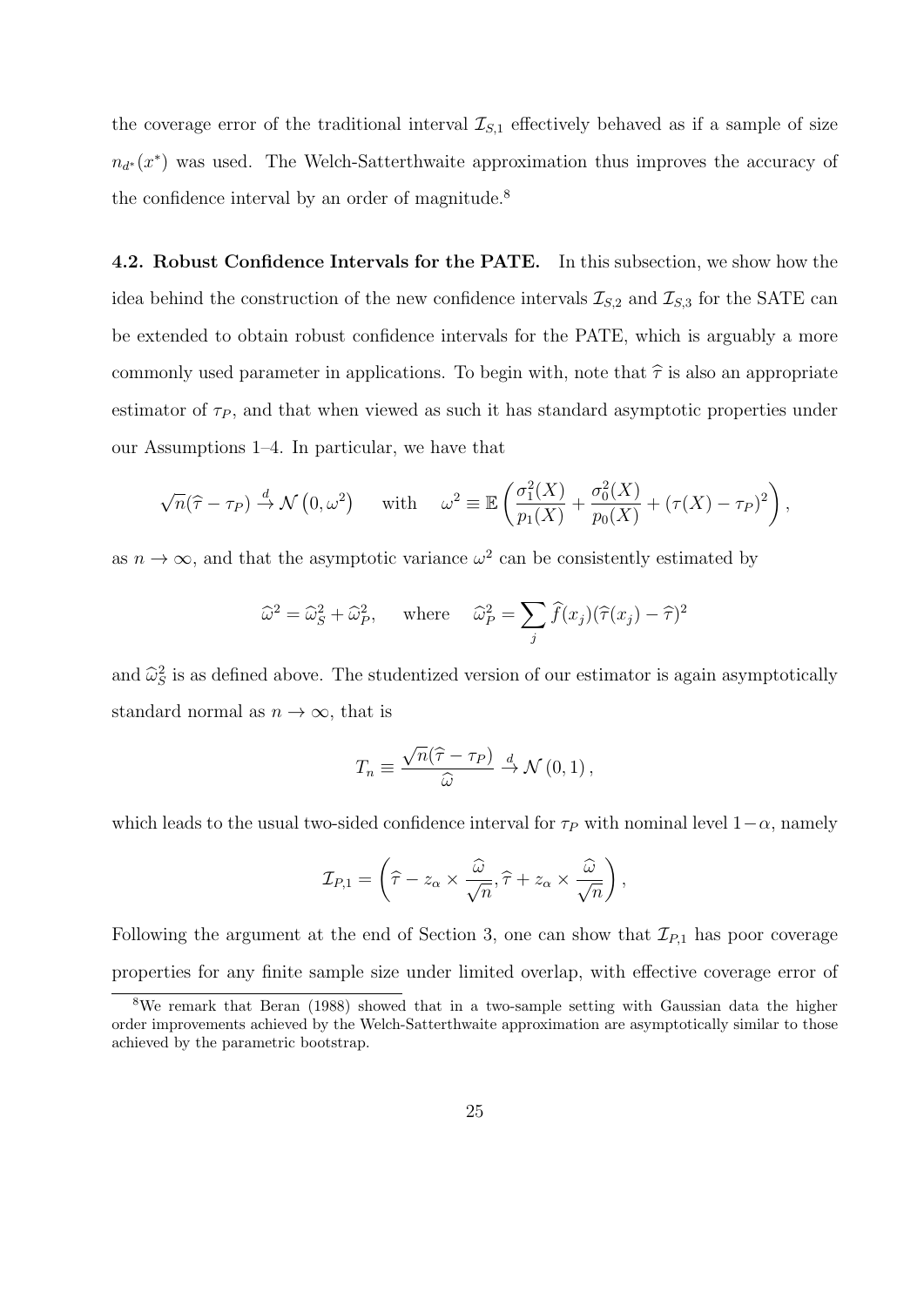the order  $n_{d^*}(x^*)^{-1}$ , where  $(d^*, x^*)$  is as defined in Proposition 2.

To motivate alternative confidence intervals similar to those we proposed for the SATE, note that the statistic  $T_n$  can be decomposed as

$$
T_n = \frac{\widehat{\omega}_S}{\widehat{\omega}} \cdot T_{S,n} + \frac{\widehat{\omega}_P}{\widehat{\omega}} \cdot T_{P,n}, \quad \text{where} \quad T_{P,n} \equiv \frac{\sqrt{n}(\tau_S - \tau_P)}{\widehat{\omega}_P}
$$

and  $T_{S,n}$  is as defined above. Under our assumptions, it holds  $(\widehat{\omega}_S, \widehat{\omega}_P, \widehat{\omega}) \stackrel{p}{\rightarrow} (\omega_S, \omega_P, \omega)$ , and that  $T_{S,n}$  and  $T_{P,n}$  are asymptotically independent. Moreover, it is easily seen that  $T_{P,n} \stackrel{d}{\rightarrow} \mathcal{N}(0,1)$ , and given the discussion at the end of Section 3, we expect the approximation that  $P(T_{P,n} \le u) \approx \Phi(u)$  to be reasonably accurate in large samples irrespective of the values of the generalized propensity score. While it also formally holds that  $T_{S,n} \stackrel{d}{\rightarrow} \mathcal{N}(0,1)$ , we have seen in Section 3 that the approximation that  $P(T_{S,n} \le u) \approx \Phi(u)$  is not reliable under limited overlap. However, we have seen that under Assumption 5 the finite sample distribution of  $T_{S,n}$  given  $M, \eta$  can be conservatively approximated by a "squeezed" t distribution with  $\delta_{\min}$  degrees of freedom, or alternatively through the Welch approach by a *t* distribution with  $\delta_*$  degrees of freedom with very good accuracy (at least if  $N_d(x) \geq 4$ ). We therefore consider approximating the distribution of  $T<sub>n</sub>$  by a (data-dependent) weighted mixture of one of these two distributions with a standard normal. Specifically, for positive constants  $\omega_1$ ,  $\omega_2$ ,  $\delta$ , and  $\rho$  we define the distribution functions

$$
G_C(u; \omega_1, \omega_2, \delta, \rho) \equiv P\left(\frac{\omega_1 U_C(\delta, \rho) + \omega_2 V}{(\omega_1^2 + \omega_2^2)^{1/2}} \le u\right) \text{ and}
$$
  

$$
G_W(u; \omega_1, \omega_2, \delta) \equiv P\left(\frac{\omega_1 U_W(\delta) + \omega_2 V}{(\omega_1^2 + \omega_2^2)^{1/2}} \le u\right),
$$

where  $U_C(\delta, \rho)$ ,  $U_W(\delta)$  and *V* are independent random variables such that  $P(U_C(\delta, \rho) \leq$  $u$ ) =  $F_t(u/\rho, \delta)$ ,  $P(U_W(\delta) \le u) = F_t(u, \delta)$ , and  $P(V \le u) = \Phi(u)$ . Given the number of arguments, these distribution functions are difficult to tabulate, but they can easily be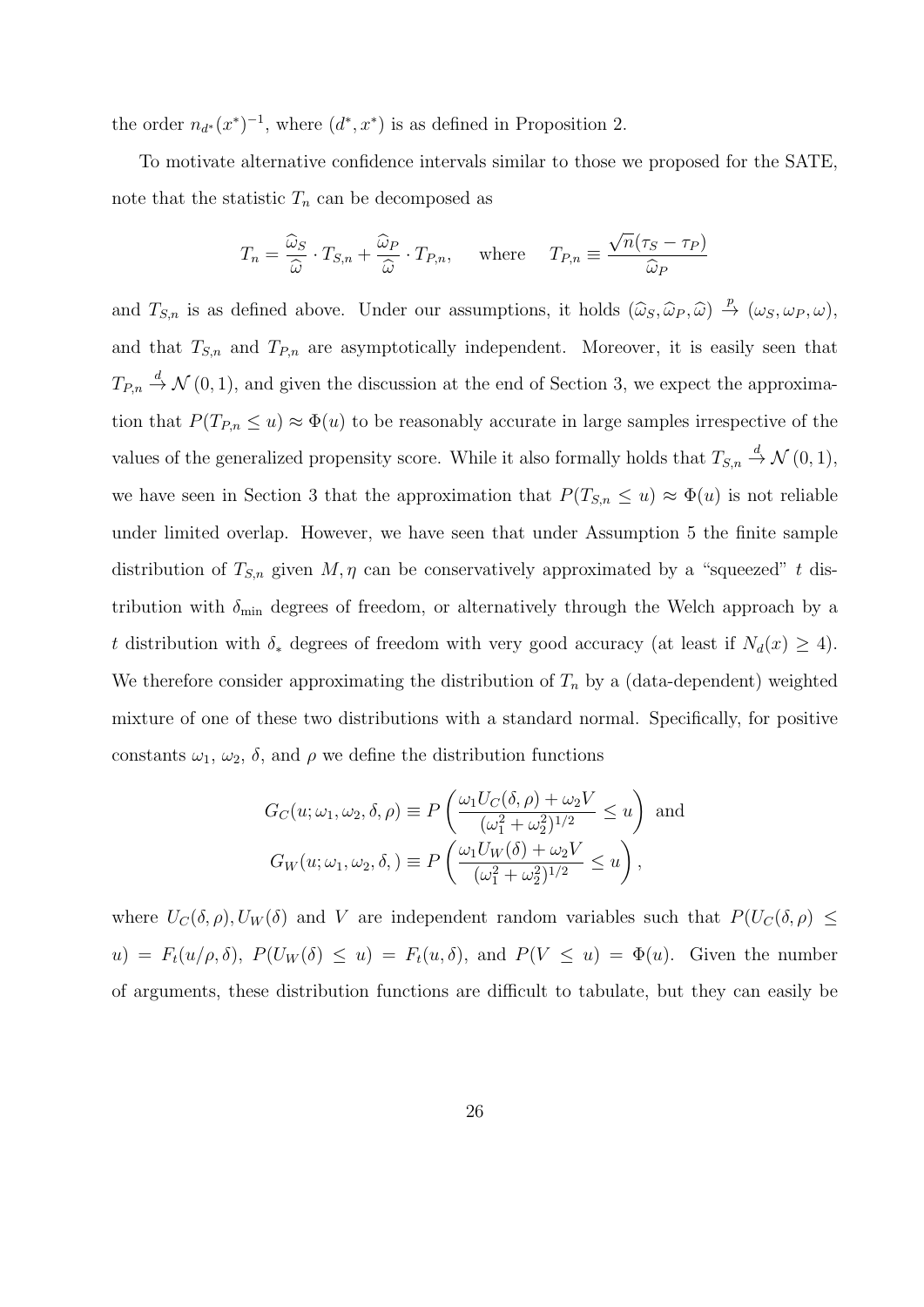computed numerically or by simulation methods. Now let

$$
g_{C,\alpha}(\delta,\rho) = G_C^{-1}(1-\alpha/2; \widehat{\omega}_S, \widehat{\omega}_P, \delta, \rho)
$$
 and  

$$
g_{W,\alpha}(\delta) = G_W^{-1}(1-\alpha/2; \widehat{\omega}_S, \widehat{\omega}_P, \delta)
$$

be the corresponding  $(1 - \alpha/2)$ –quantiles for  $\alpha \in (0, 0.5)$ . Then an extension of our conservative confidence interval  $\mathcal{I}_{S,2}$  to inference on  $\tau_P$  is given by

$$
\mathcal{I}_{P,2} = \left(\widehat{\tau} - g_{C,\alpha}(\delta_{\min}, \rho_{\alpha}) \times \frac{\widehat{\omega}}{\sqrt{n}}, \widehat{\tau} + g_{C,\alpha}(\delta_{\min}, \rho_{\alpha}) \times \frac{\widehat{\omega}}{\sqrt{n}}\right);
$$

and an extension of our Welch-type confidence interval  $\mathcal{I}_{S,3}$  to inference on  $\tau_P$  is given by

$$
\mathcal{I}_{P,3} = \left(\widehat{\tau} - g_{W,\alpha}(\delta_*) \times \frac{\widehat{\omega}}{\sqrt{n}}, \widehat{\tau} + g_{W,\alpha}(\delta_*) \times \frac{\widehat{\omega}}{\sqrt{n}}\right).
$$

The theoretical properties of these intervals are analogous to those of  $\mathcal{I}_{S,2}$  and  $\mathcal{I}_{S,3}$ , respectively. In particular, both can be shown to be robust to limited overlap in a similar sense. We omit a formal result in the interest of brevity.

#### 5. Extensions to Continuously Distributed Covariates

We have introduced the assumption that the covariates *X* have known finite support as a modeling device that substantially simplified the theoretical arguments. We now describe a more formal way of dealing with continuously distributed covariates.

**5.1. Overview and Main Ideas.** If the covariates *X* are continuously distributed, one simple way to implement an estimator of the SATE or the PATE is discretize them and proceed as described above. That is, one could partition the support of *X* into *J* disjoint cells, recode the covariates such they take the value  $j$  if the original realization is within the *j*th cell, and then use the estimator we described in Section 2.3. Following Cochran (1968), such an estimation strategy is often referred to as *subclassification*. The discretization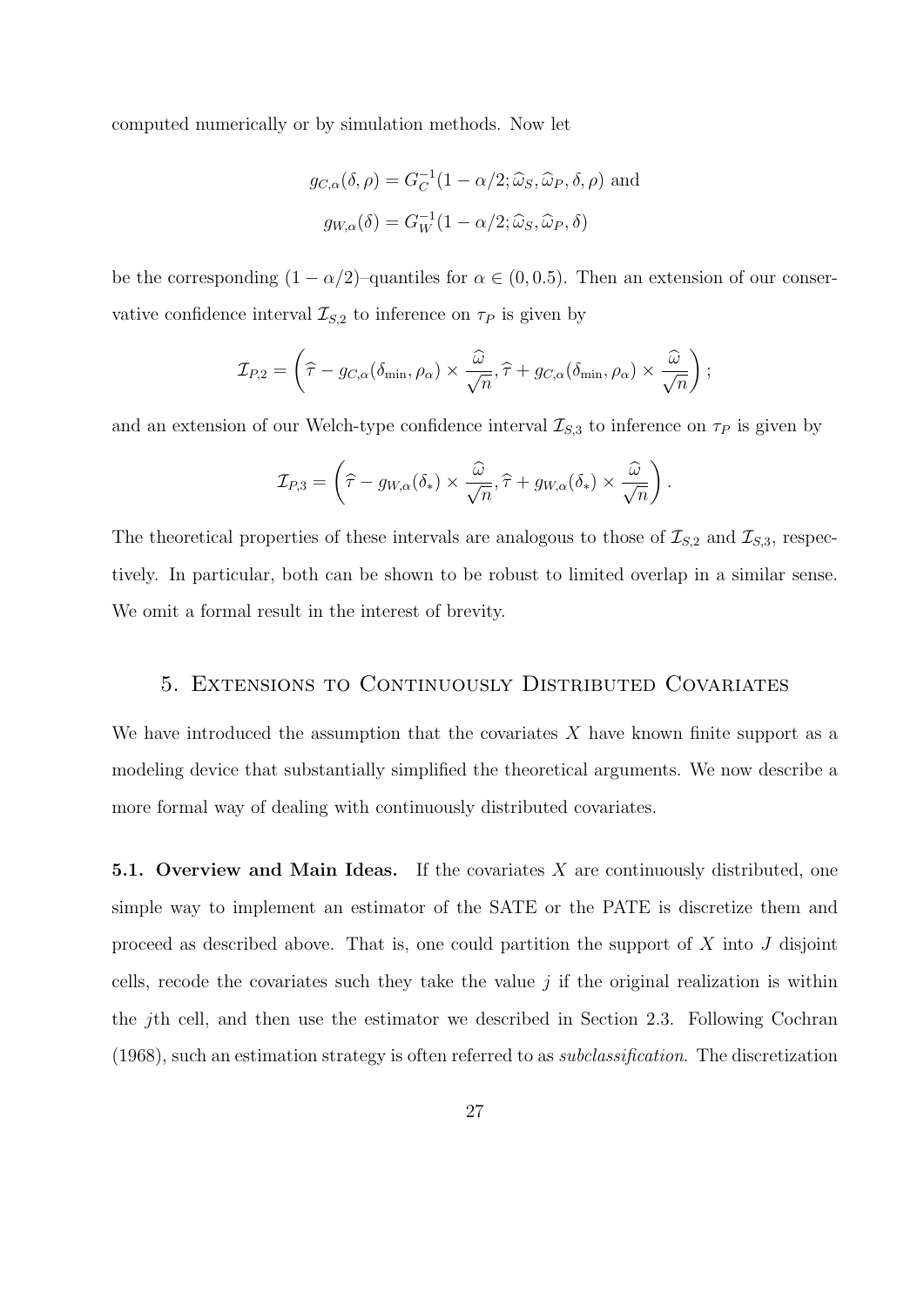involved in this procedure generally introduces a bias, but if the partition is not too coarse this quantity should be small. A way to further reduce the bias is to fit a more complex local model within each cell, such as a higher-order polynomial in the covariates rather than just a constant. Such an approach is often referred to as *partitioning regression*. See Györfi et al. (2002) for a textbook treatment, and Cattaneo and Farrell (2011, 2013) for some recent applications in econometrics.

Our main idea is that the techniques developed in Section 4 can be applied with very little modification to estimators of average treatment effects based on partitioning regression. We will consider an auxiliary setup that treats the local models within each cell as correctly specified linear regressions with error terms of a particular structure, and uses classical results for finite sample inference in linear regression models to construct confidence intervals for average treatment effects. We then show that these new intervals are robust to limited overlap in the sense that they have good coverage properties if the auxiliary setup is at least approximately correct, and are as good as standard approaches from a traditional large sample point of view.

**5.2. Partitioning Regression.** Suppose that the covariates *X* are continuously distributed with compact support  $\mathcal{X} \subset \mathbb{R}^s$ . Then a simple way to estimate the function  $\mu_d(x)$ is to partition *X* into  $J_d$  disjoint cells, approximate the function by a polynomial of order  $K_{dj}$ within the *j*th cell, and estimate the corresponding coefficients by ordinary least squares. The partition and the order of the approximating polynomials can be different for  $d \in \{0, 1\}$ , and our empirical application below studies such a case.

An estimator of  $\mu_d(x)$  of this form is generally referred to as a *partitioning regression estimator*, and can formally be defined as follows. For  $d \in \{0, 1\}$ , let  $\mathcal{A}_d = \{A_{d1}, \ldots, A_{dJ_d}\}$ be a partition of *X* into *J<sub>d</sub>* disjoint cells, and put  $I_{dj}(x) = \mathbb{I}(x \in A_{dj})$  and  $S_{d,i} = \mathbb{I}(D_i = d)$ . For any  $x \in \mathbb{R}^s$  and  $k \in \mathbb{N}$ , let  $R^k(x)$  be a column vector containing all polynomials of the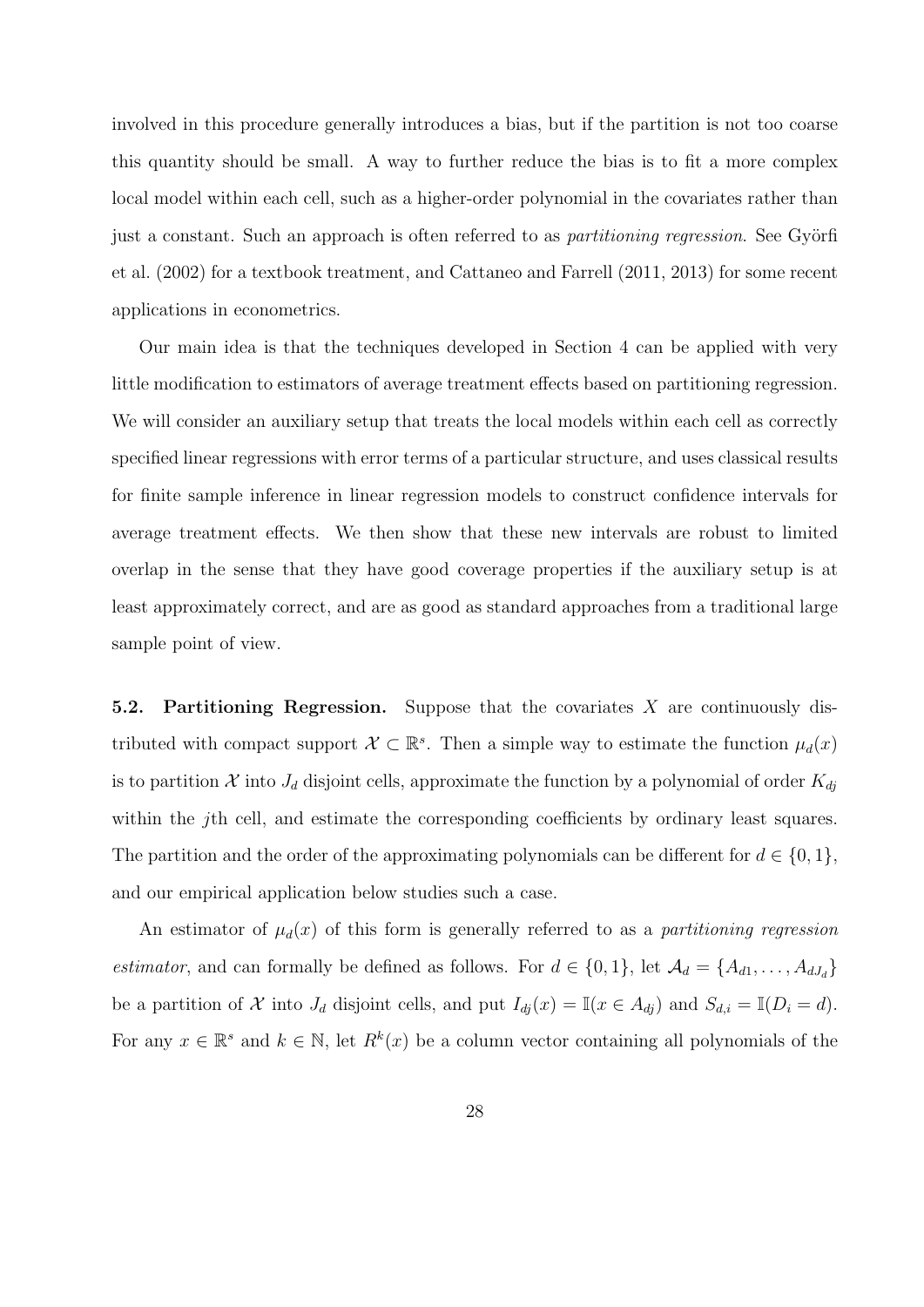form  $x^u = x_1^{u_1} \cdot \ldots \cdot x_s^{u_s}$ , where  $u \in \mathbb{N}^s$  is such that  $\sum_{t=1}^s u_t \in \{0, \ldots, k-1\}$ . For example, if  $s = 1$  we have that  $R^k(x) = (1, x, x^2, \dots, x^{k-1})$ . With  $K_d = (K_{d1}, \dots, K_{dJ_d})$  a vector of integers, we then write  $R_{dj}(x) = I_{dj}(x)R^{K_{dj}}(x)$  for the restriction of the polynomial basis  $R^{K_{dj}}(x)$  to the cell  $A_{dj}$ , and define

$$
\widehat{\beta}_{dj} = \underset{\beta}{\text{argmin}} \sum_{i=1}^{n} S_{d,i} \left( Y_i - R_{dj} (X_i)' \beta \right)^2,
$$

where the "argmin" operator is to be understood such that it returns the solution with the smallest Euclidean length in case the set of minimizers of the corresponding least squares problem is not unique. This definition ensures that  $\hat{\beta}_{dj}$  is well-defined even if the "local design matrix"  $(S_{d1}R_{dj}(X_1), \ldots, S_{dn}R_{dj}(X_n))'$  is not of full rank. With this notation, the partitioning regression estimator of  $\mu_d(x)$  is then given by

$$
\widehat{\mu}_d(x) = \sum_{j=1}^{J_d} R_{dj}(x)^j \widehat{\beta}_{dj}.
$$

The partitioning scheme  $A_d$  and the degree of the polynomial approximation  $K_d$  are userdetermined tuning parameters that affect the properties of  $\hat{\mu}_d(x)$ . A finer partition generally decreases its bias but increases its variance; while increasing the components of  $K_d$  decreases the bias if the underlying function is sufficiently smooth, but might increase the variance because of the larger number of local parameters that need to be fitted. In view of (2.1), a natural estimator of both the PATE and the SATE is then given by

$$
\widehat{\tau} = \frac{1}{n} \sum_{i=1}^{n} \widehat{\tau}(X_i), \quad \text{with} \quad \widehat{\tau}(x) = \widehat{\mu}_1(x) - \widehat{\mu}_0(x).
$$

This estimator is a generalization of the one we defined in Section 2.3 to a setup with continuously distributed covariates, as it would be exactly the same if the covariates *X* had finite support and we set  $K_1 = K_0 = 1$  and  $\mathcal{A}_1 = \mathcal{A}_0 = \mathcal{X}$ .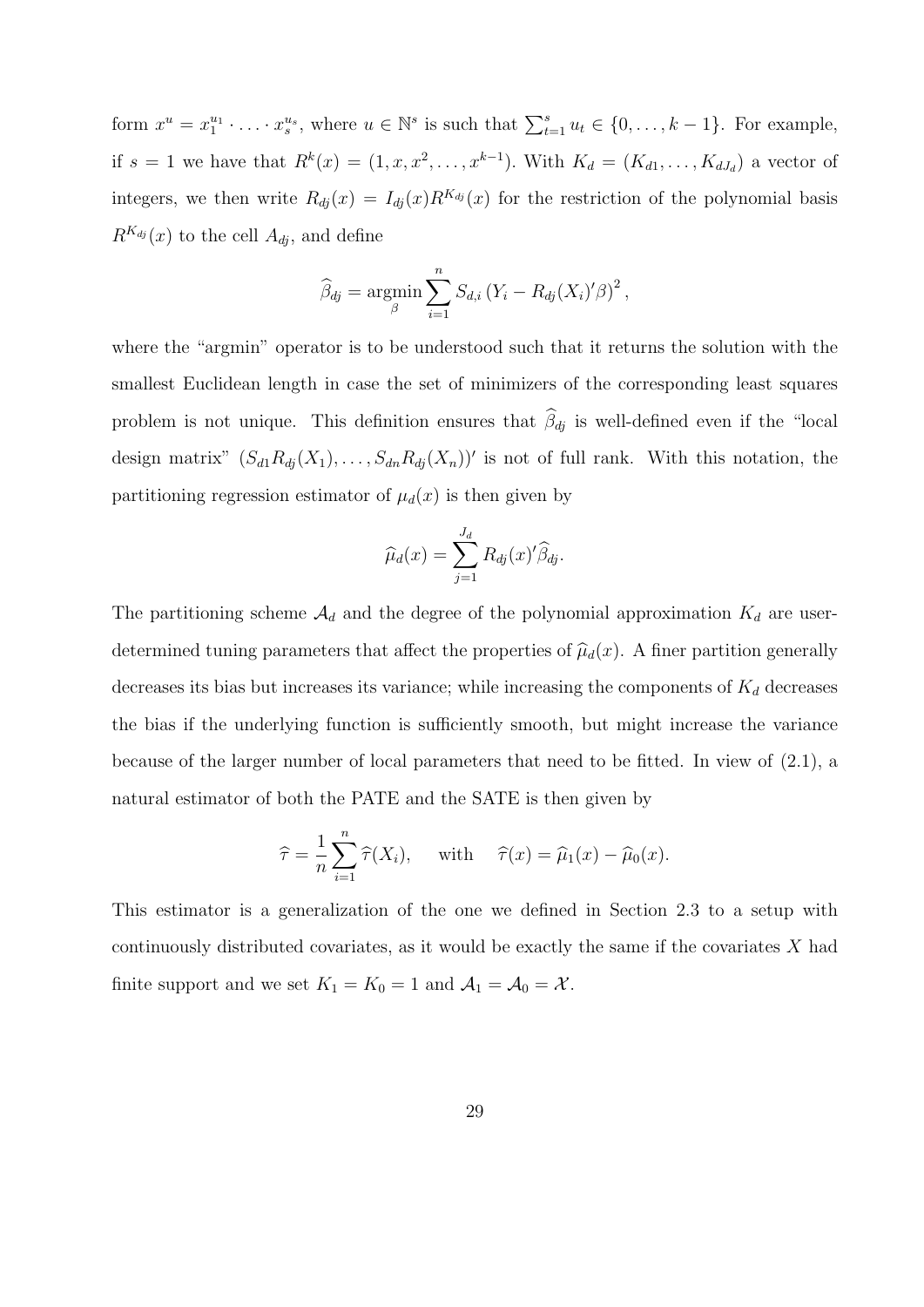**5.3. Properties under "** $J \rightarrow \infty$  **Asymptotics".** The estimator  $\hat{\tau}$  can be interpreted as a semiparametric two-step estimator that uses a particular linear sieve estimator for the nuisance function  $\mu_d(x)$  in its first stage. The asymptotic properties of such estimators have been studied in Cattaneo and Farrell (2013); and Cattaneo and Farrell (2011) apply these result to a treatment effect estimator similar to ours.

Following arguments in Cattaneo and Farrell (2011, 2013), one can show that under Assumptions 1–3, equation (2.2) and certain regularity conditions on the shape of the elements of  $A_1$  and  $A_0$ , and the orders  $K_1, K_0$  of the local polynomials the estimator  $\hat{\tau}$  is  $\sqrt{\frac{F(1)}{F(1)}}$ *n*-CAN and semiparametrically efficient for both the SATE and the PATE if  $J_1, J_0 \to \infty$  as  $n \to \infty$ at an appropriate rate; that is

$$
\sqrt{n}(\hat{\tau} - \tau_S) \stackrel{d}{\rightarrow} \mathcal{N}\left(0, \omega_S^2\right) \quad \text{with} \quad \omega_S^2 \equiv \mathbb{E}\left(\frac{\sigma_1^2(X)}{p_1(X)} + \frac{\sigma_0^2(X)}{p_0(X)}\right), \text{ and}
$$

$$
\sqrt{n}(\hat{\tau} - \tau_P) \stackrel{d}{\rightarrow} \mathcal{N}\left(0, \omega^2\right) \quad \text{with} \quad \omega^2 \equiv \mathbb{E}\left(\frac{\sigma_1^2(X)}{p_1(X)} + \frac{\sigma_0^2(X)}{p_0(X)} + (\tau(X) - \tau_P)^2\right).
$$

The precise nature of the conditions under which these results hold are interesting and delicate (see Cattaneo and Farrell, 2011, 2013), but they are not important for our paper and thus omitted. In the following, we will simply refer to a theoretically valid argument in which the partition becomes increasingly fine when the sample size increases as " $J \rightarrow \infty$ *asymptotics*".

The asymptotic variances in the last two equations can be estimated in a variety of ways. Since a linear regression model is fitted within each cell, one way to estimate  $\omega_S^2$  is the homoskedasticity-based estimator

$$
\widehat{\omega}_{S}^{2} = \sum_{j=1}^{J} \widehat{L}_{dj}^{\prime} \widehat{\Sigma}_{dj}^{-1} \widehat{L}_{dj} \widehat{\sigma}_{dj}^{2},
$$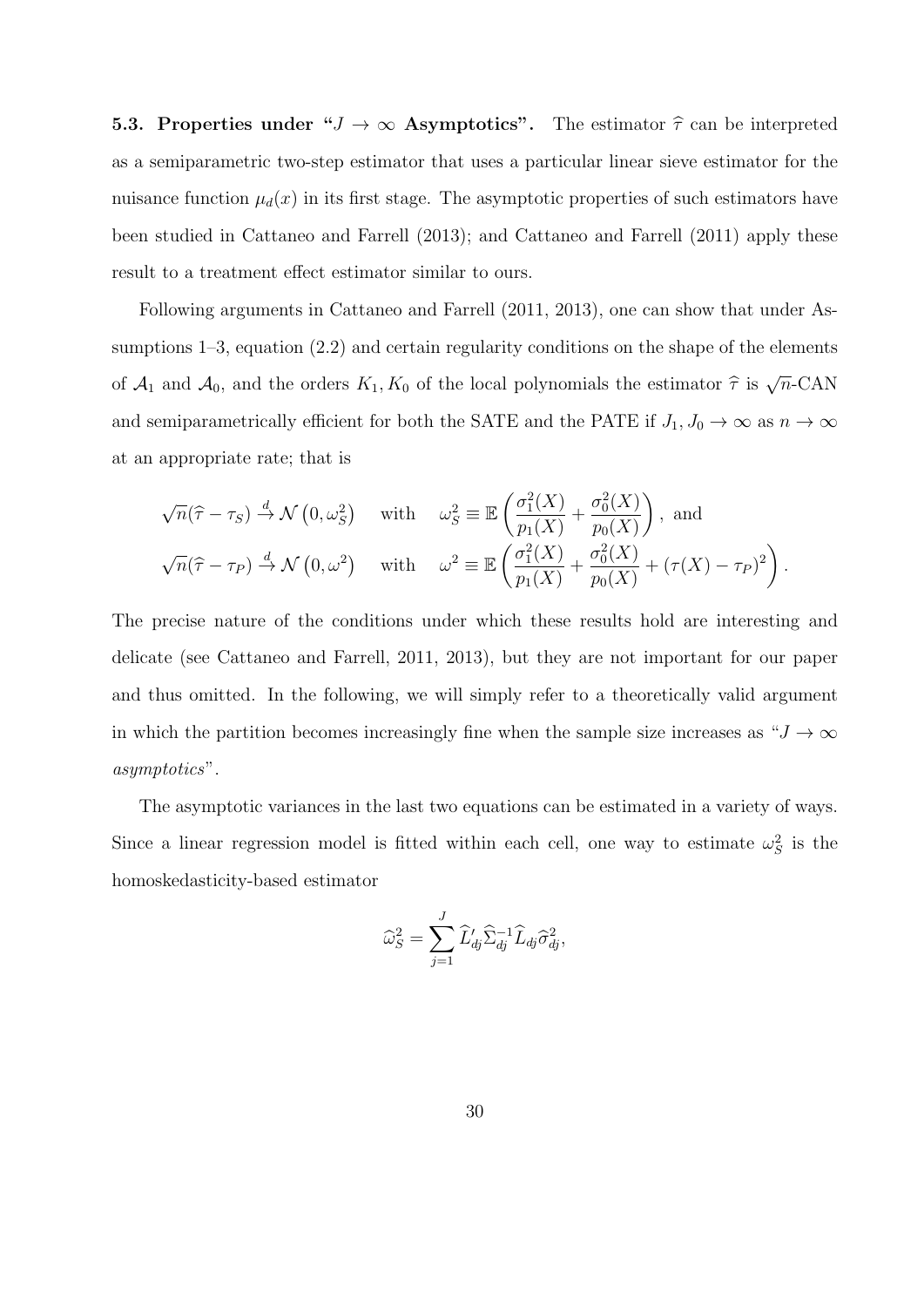where we use the notation that

$$
\widehat{L}_{dj} = \frac{1}{n} \sum_{i=1}^{n} R_{dj}(X_i), \quad \widehat{\Sigma}_{dj} = \frac{1}{n} \sum_{i=1}^{n} R_{dj}(X_i) R_{dj}(X_i)', \text{ and}
$$

$$
\widehat{\sigma}_{dj}^2 = \frac{1}{N_{dj} - K_{dj}} \sum_{i=1}^{n} I_{dj}(X_i) S_{di}(Y_i - \widehat{\mu}_d(X_i))^2,
$$

with  $N_{dj} = \sum_{i=1}^{n} I_{dj}(X_i) S_{d,i}$  be the number of observations with treatment status *d* in the *j*th cell of  $\mathcal{A}_d$ . A simple estimator of  $\omega^2$  is then given by

$$
\widehat{\omega}^2 = \widehat{\omega}_S^2 + \widehat{\omega}_P^2 \quad \text{where} \quad \widehat{\omega}_P^2 = \frac{1}{n} \sum_{i=1}^n (\widehat{\tau}(X_i) - \widehat{\tau})^2.
$$

Note that if the covariates *X* had finite support, these estimators would be numerically identical the ones defined in Sections 3–4 if we set  $K_1 = K_0 \equiv 1$  and  $A_1 = A_0 = X$ . Following the arguments in Cattaneo and Farrell (2011, 2013), one can show that these estimators are consistent under " $J \rightarrow \infty$  *asymptotics*" even if the data are conditionally heteroskedastic, as long as the conditional variance function is sufficiently smooth. This is because under this rather weak regularity condition the conditional variance of *Y |D, X* can be well approximated as constant within each (small) cell of the partition.<sup>9</sup> These results then motivate the usual confidence intervals for the SATE and the PATE with nominal level  $1 - \alpha$  are given by

$$
\bar{\mathcal{I}}_{S,1} = \left(\widehat{\tau} - z_{\alpha} \times \frac{\widehat{\omega}_S}{\sqrt{n}}, z_{\alpha} \times \frac{\widehat{\omega}_S}{\sqrt{n}}\right) \quad \text{and} \quad \bar{\mathcal{I}}_{P,1} = \left(\widehat{\tau} - z_{\alpha} \times \frac{\widehat{\omega}_S}{\sqrt{n}}, \widehat{\tau} + z_{\alpha} \times \frac{\widehat{\omega}_S}{\sqrt{n}}\right),
$$

respectively; and under " $J \rightarrow \infty$  *asymptotics*" the coverage probability of these intervals formally converges to  $1 - \alpha$  for every fixed data generating process satisfying the necessary regularity conditions.

<sup>&</sup>lt;sup>9</sup>We could also use Eicker-White-type variance estimators here as in Cattaneo and Farrell (2011, 2013), but this would complicate the formal justification of the robust confidence intervals we develop in the following subsection, as we are not aware of any exact finite sample results for studentized statistics based on such estimators. In practice, their use might still be worthwhile.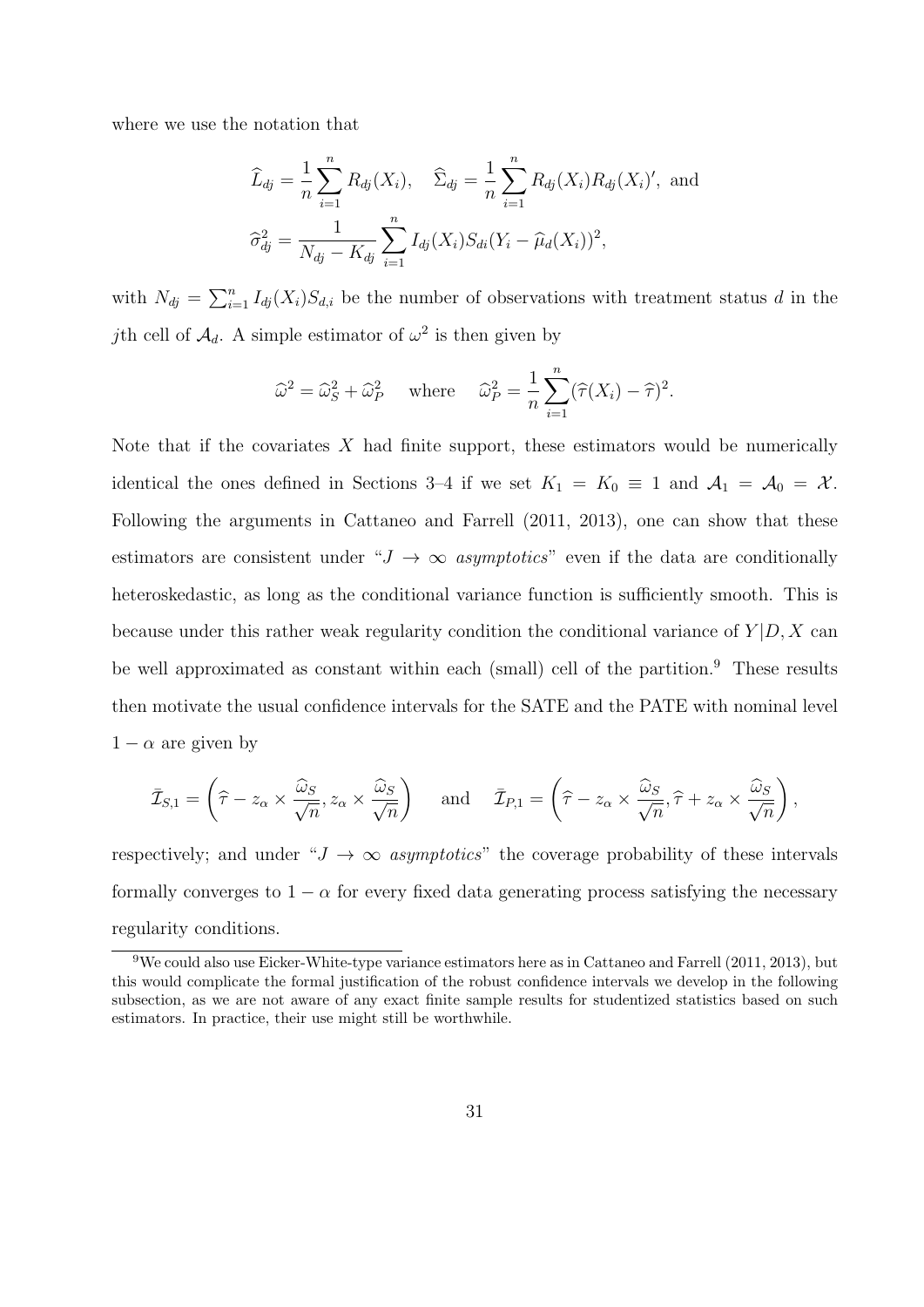**5.4. The Impact of Limited Overlap.** For reasons given above, we are concerned that under limited overlap the confidence intervals  $\bar{\mathcal{I}}_{S,1}$  and  $\bar{\mathcal{I}}_{P,1}$  might have poor coverage properties even when the total sample size is very large. Showing this formally is difficult under " $J \rightarrow \infty$  *asymptotics*", but some insightful results are straightforward to obtain in a setting for which the number of cells is fixed as  $n \to \infty$ . Under such "*fixed J asymptotics*",  $\hat{\tau}$ can be though of as an estimator of biased versions of the SATE and the PATE, say B-SATE and B-PATE, which are formally defined as

$$
\bar{\tau}_S = \frac{1}{n} \sum_{i=1}^n \bar{\tau}(X_i)
$$
 and  $\bar{\tau}_P = \mathbb{E}(\bar{\tau}(X)),$ 

respectively. Here we use the notation that

$$
\bar{\tau}(x) \equiv \bar{\mu}_1(x) - \bar{\mu}_0(x),
$$

and let  $\bar{\mu}_d(x)$  be the probability limit of  $\hat{\mu}_d(x)$  as  $n \to \infty$  if  $J_d$  stays fixed; that is

$$
\bar{\mu}_d(x) \equiv \sum_{j=1}^{J_d} R_{dj}(x)'\beta_{dj} \quad \text{with} \quad \beta_{dj} \equiv \operatorname*{argmin}_{\beta} \mathbb{E}((Y - R_{dj}(X)'\beta)^2 | D = d, X \in A_{dj}).
$$

The difference between the actual SATE  $\tau_S$  and the B-SATE  $\bar{\tau}_S$  can be made arbitrarily small by choosing  $J_1, J_0$  and the components of  $K_1, K_0$  sufficiently large; and the same applies to the difference between the PATE  $\tau_P$  and the B-PATE  $\bar{\tau}_P$ . In particular, standard results from approximation theory suggest that if the volume of all cells in  $A_d$  is proportional to  $J_d^{-1}$  $\tau_d^{-1}$  for  $d \in \{0,1\}$ , then  $\tau_j - \bar{\tau}_j = O(J_1^{-\min\{K_1\}/s} + J_0^{-\min\{K_0\}/s})$  $\int_{0}^{\pi} \min\{N_0\} / s$  for  $j = \{S, P\}$  if  $\tau(x)$  is sufficiently smooth. In practice, one might be willing to assume that the analyst is able to choose *J* and *K* such that the difference between the actual parameters and their biased version is of practically negligible magnitude for the purpose of inference in finite samples. The properties of confidence intervals for the B-SATE or the B-PATE should thus carry over if they are interpreted as confidence intervals for the SATE or the PATE instead.

For the remainder of this section, we focus on the B-SATE and the SATE as the parameter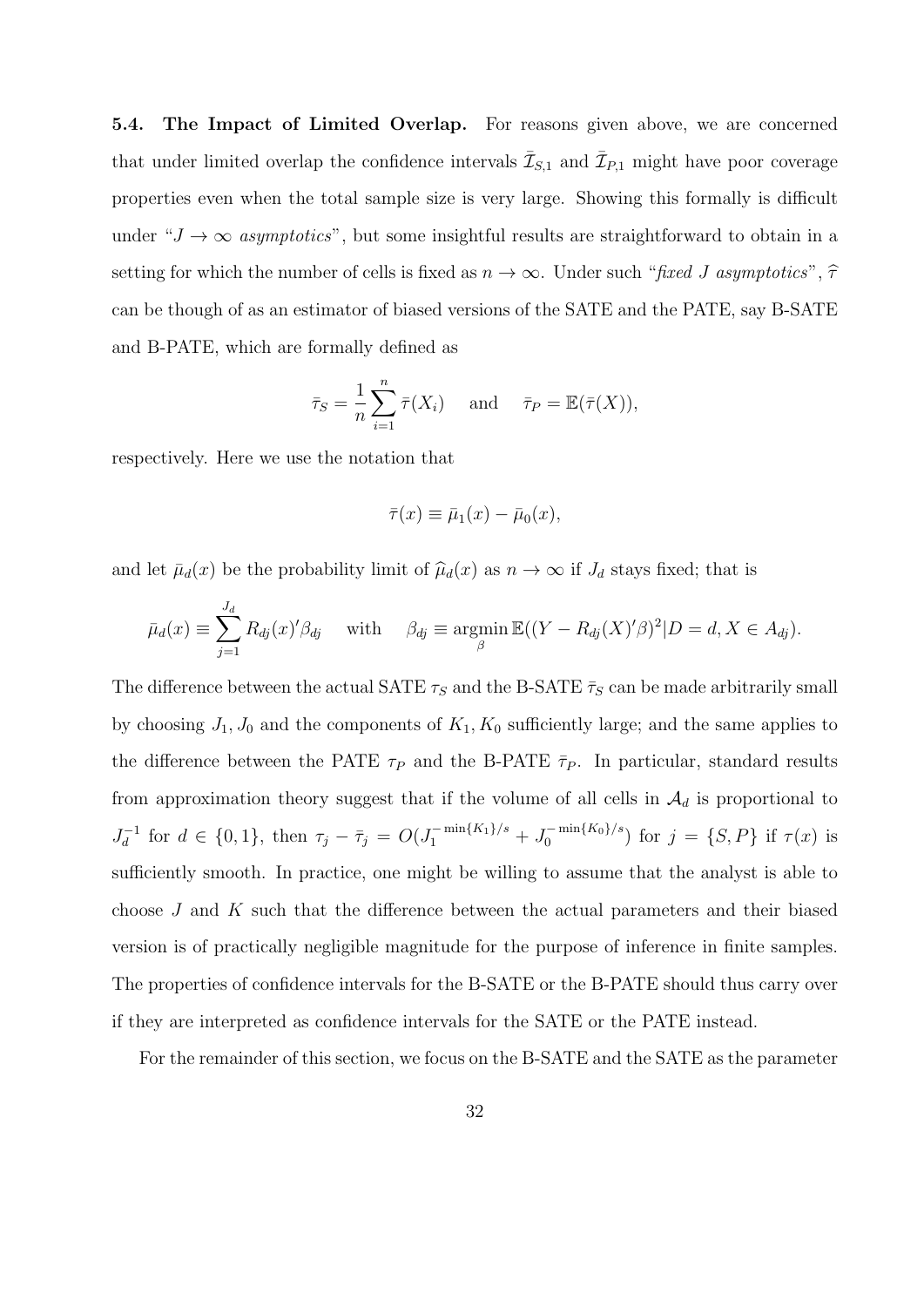of interest, but all results holds similarly for the B-PATE and PATE as well. We also introduce the notation that  $A_d^x$  denotes the cell of  $A_d$  that contains *x*, that is  $A_d^x = A_{dj}$  if  $x \in A_{dj}$ , and write  $\bar{f}_d(x) \equiv P(X \in A_d^x)$ ,  $\bar{p}_d(x) \equiv P(D = d | X \in A_d^x)$ ,  $\bar{\sigma}_d^2(x) \equiv \text{Var}(Y | D = d | X \in A_d^x)$  $d, X \in A_d^x$ ). Now suppose for simplicity that  $\sigma_d^2(x) = \bar{\sigma}_d^2(x)$  for all  $(d, x)$ . In this case, it is easy to see that under "*fixed J asymptotics*" we have that

$$
\bar{T}_{S,n} \equiv \frac{\sqrt{n}(\hat{\tau} - \bar{\tau}_S)}{\hat{\omega}_S^2} \stackrel{d}{\to} \mathcal{N}(0, 1)
$$

as  $n \to \infty$ , The interval  $\bar{\mathcal{I}}_{S,1}$  can therefore be interpreted as a confidence interval for the B-SATE, and thus also as an approximate confidence interval for the SATE. The following proposition suggests that under limited overlap the finite sample coverage properties of this interval are generally poor.

**Proposition 6.** *(i) Suppose that Assumptions 1–3 hold, and that*  $\sigma_d^2(x) = \bar{\sigma}_d^2(x)$  *for all* (*d, x*)*. Under regularity conditions (Hall, 1992; Hall and Martin, 1988), it holds that*

$$
P(\bar{\tau}_S \in \bar{\mathcal{I}}_{S,1}) = 1 - \alpha + n^{-1}\phi(z_\alpha)\bar{q}_2(z_\alpha) + O\left(n^{-2}\right)
$$

*where*  $\phi$  *denotes the standard normal density function, and*  $\bar{q}_2(t)$  *is an odd function.* 

*(ii) Consider a sequence of covariate densities*  $f(x)$  *and generalized propensity scores*  $p_d(x)$ such that  $\min_{d,x} n_d(x) \to \infty$  as  $n \to \infty$ . Then  $n^{-1}\phi(z_\alpha)\overline{q}_2(z_\alpha) = O(n_{d^*}(x^*)^{-1})$ , where  $(d^*, x^*) \in \{0, 1\} \times \mathcal{X}$  is such that  $\bar{p}_{d^*}(x^*) / \bar{f}_{d^*}(x^*) = \min_{d, x} \bar{p}_d(x) / \bar{f}_d(x)$ .

This result is a minor variation of Propositions 1–2 above, showing that, just as in the case of discrete covariates, the accuracy of the confidence interval is driven by the local sample size  $n_{d^*}(x^*)$  instead of the total sample size *n*. The coverage error of  $\overline{\mathcal{I}}_{S,1}$  can thus be substantial under limited overlap.

**5.5. Robust Confidence Intervals.** In order to derive confidence intervals that are robust to limited overlap, we consider the following generalization of Assumption 5.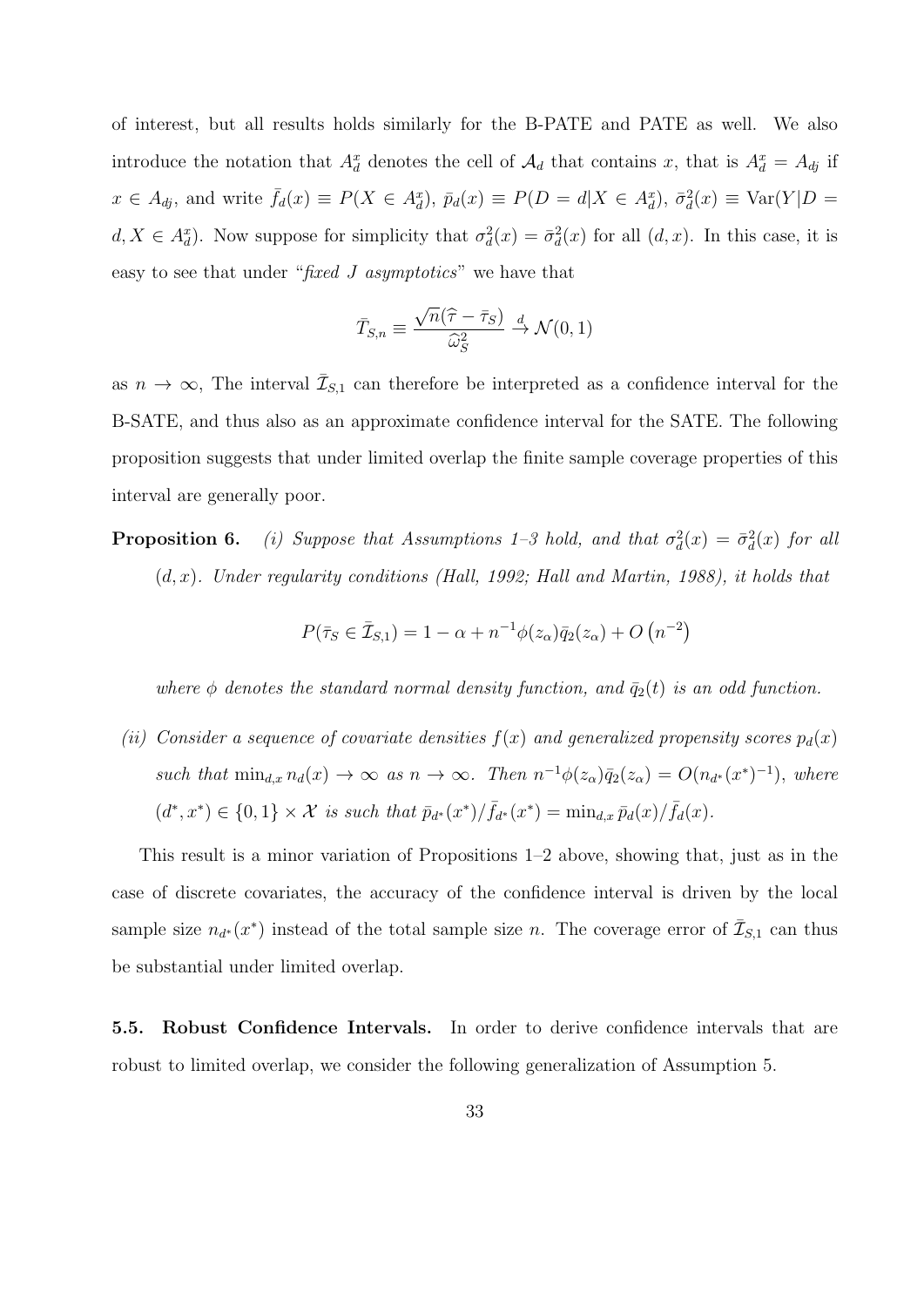**Assumption 6** (Auxiliary Model).  $Y(d) = \bar{\mu}_d(X) + \bar{\sigma}_d(X) \cdot \varepsilon_d(X) \cdot \eta_d(X)$ , where  $\varepsilon \equiv$  $\{\varepsilon_d(x): (d, x) \in \{0, 1\} \times \mathcal{X}\}\$ is a collection standard normal random variables,  $\eta \equiv \{\eta_d(x):$  $(d, x) \in \{0, 1\} \times \mathcal{X}$  *is a collection of positive random variables with unit variance, and the components of ε and η are all independent of the data and of each other.*

This assumption postulates that within a typical cell  $A_{dj}$  of  $A_d$  a polynomial regression model of order *Kdj* with homoskedastic errors following a scale mixture of normals is correctly specified. This assumption is clearly unrealistic, and we do not believe that it literally holds in our setting. If  $J_d$  and the components of  $K_d$  are sufficiently large, however, it might constitute a reasonable approximation to a large class of data generating processes. We will proceed as in Section 4 and construct confidence intervals for our parameters of interest under this auxiliary assumption. We will then argue that these new intervals are robust to limited overlap if Assumption 6 is literally correct, and should thus perform well if the assumption is at least approximately true. The new intervals are also at least not worse than ones like  $\bar{\mathcal{I}}_{S,1}$ , which use critical values based on " $J \to \infty$  *asymptotics*".

Since the motivation is similar to the one used in Section 4, we present our new confidence intervals in rather concise form. Recall the definition that  $M = \{(X_i, D_i), i \leq n\}$ , and put

$$
\bar{\delta}_{\min} = \min_{d,j} N_{dj} - K_{dj}, \qquad \bar{\delta}_{dj} = \min_{d,j} N_{dj} - K_{dj},
$$

$$
\bar{\delta}_{*} = \left(\sum_{d,j} \hat{\lambda}_{dj} \hat{\sigma}_{dj}^{2}\right)^{2} / \left(\sum_{d,j} \hat{\lambda}_{dj}^{2} \hat{\sigma}_{dj}^{4} / \bar{\delta}_{dj}\right), \text{ and}
$$

$$
\bar{\rho}_{\alpha} = \left(\frac{\sum_{d,j} (c_{\alpha}(\bar{\delta}_{dj})/c_{\alpha}(\bar{\delta}_{\min}))^{2} \cdot \hat{\lambda}_{dj} \hat{\sigma}_{dj}^{2} / N_{dj}}{\sum_{d,j} \hat{\lambda}_{dj} \hat{\sigma}_{dj}^{2} / N_{dj}}\right)^{1/2},
$$

where  $\hat{\lambda}_{dj} = \hat{L}'_{dj} \hat{\Sigma}_{dj}^{-1} \hat{L}_{dj}$ . It then follows from elementary results on linear regression with fixed regressors and homoskedastic normal errors that conditional on *M* and *η* we can write the statistic  $\bar{T}_{S,n}$  as the ratio of a standard normally distributed random variable and the square root of a linear combination of  $J_1 + J_0$  independent  $\chi^2$ -distributed random variables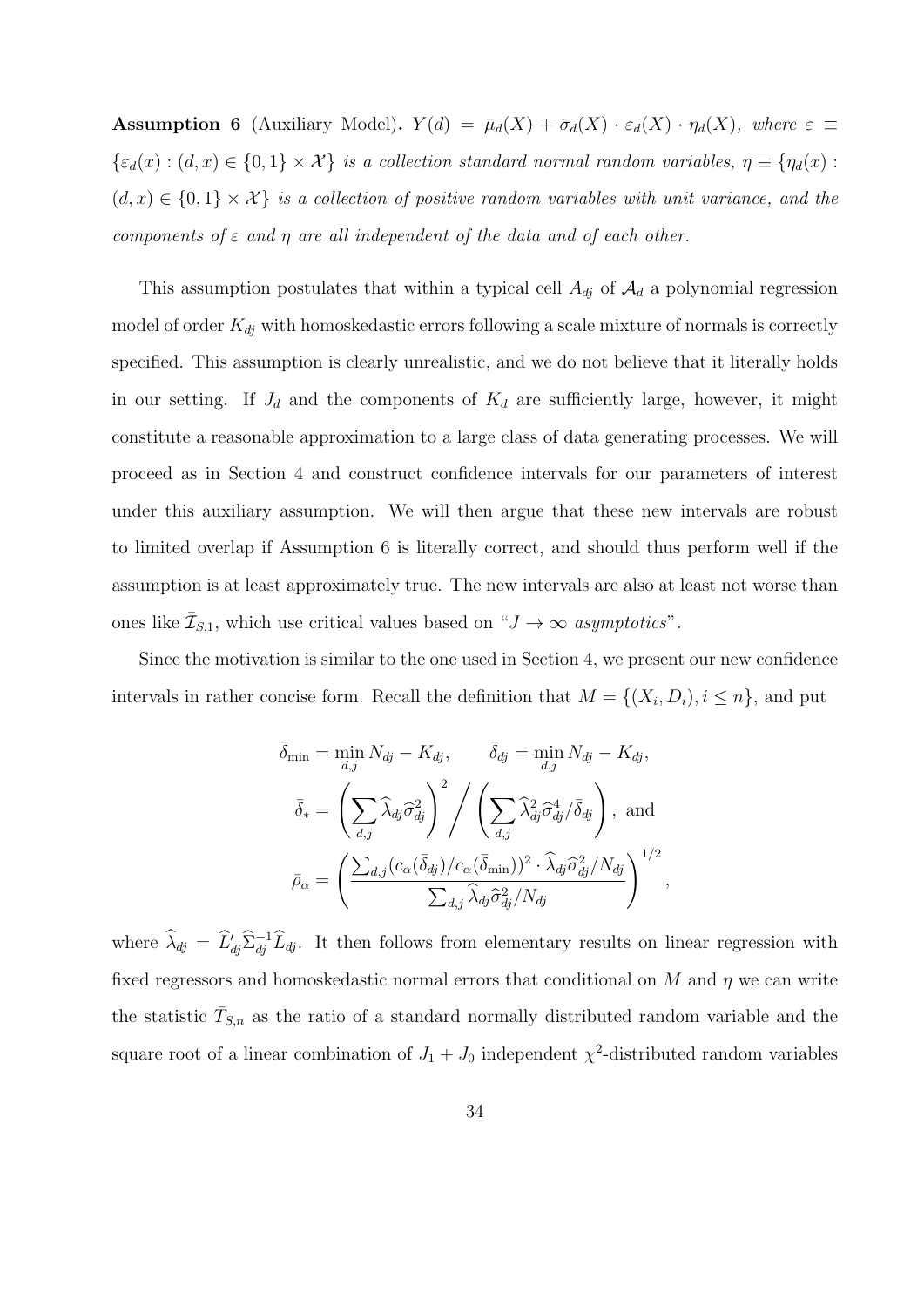scaled by the respective degrees of freedom. Arguing as in Section 4.1, we obtain again the conservative heuristic approximation that

$$
P(\bar{T}_{S,n} \le u | M, \eta) \approx F_t(u/\bar{\rho}_{\alpha(u)}, \bar{\delta}_{\min}),
$$

On the other hand, when applying the Welch–Satterthwaite approach to the distribution of  $T_{S,n}|M, \eta$ , we obtain the approximation that

$$
P(\bar{T}_{S,n} \le u | M, \eta) \approx F_t(u, \bar{\delta}_*),
$$

which as we mentioned above is very accurate in  $\min_{d,j}(N_{dj} - K_{dj}) \geq 3$ . Conservative and Welch-type confidence intervals with nominal level  $1 - \alpha$  for the SATE are then given by

$$
\bar{\mathcal{I}}_{S,2} = \left(\widehat{\tau} - c_{\alpha}(\bar{\delta}_{\min})\bar{\rho}_{\alpha} \times \frac{\widehat{\omega}_{S}}{\sqrt{n}}, \widehat{\tau} + c_{\alpha}(\bar{\delta}_{\min})\bar{\rho}_{\alpha} \times \frac{\widehat{\omega}_{S}}{\sqrt{n}}\right) \text{ and}
$$

$$
\bar{\mathcal{I}}_{S,3} = \left(\widehat{\tau} - c_{\alpha}(\bar{\delta}_{*}) \times \frac{\widehat{\omega}_{S}}{\sqrt{n}}, \widehat{\tau} + c_{\alpha}(\bar{\delta}_{*}) \times \frac{\widehat{\omega}_{S}}{\sqrt{n}}\right),
$$

respectively. We have the following result about their coverage properties under "*fixed J asymptotics*".

**Proposition 7.** *(i) Suppose that Assumptions 1–3 and 6 hold. Then*

$$
P(\bar{\tau}_S \in \bar{\mathcal{I}}_{S,2}) \ge 1 - \alpha \quad \text{and} \quad P(\bar{\tau}_S \in \bar{\mathcal{I}}_{S,3}) = 1 - \alpha + n^{-2} \phi(z_\alpha) \overline{\tilde{q}}_2(z_\alpha) + O\left(n^{-3}\right),
$$

*where*  $\phi$  *denotes the standard normal density function, and*  $\overline{\tilde{q}}_2(t)$  *is an odd function.* 

- *(ii) Consider a sequence of covariate densities*  $f(x)$  *and generalized propensity scores*  $p_d(x)$ such that  $\min_{d,x} n_d(x) \to \infty$  as  $n \to \infty$ . Then  $\overline{\tilde{q}}_2(z_\alpha) = O(n_{d^*}(x^*)^{-2})$ , where  $(d^*, x^*) \in$  $\{0,1\} \times \mathcal{X}$  is such that  $\bar{p}_{d^*}(x^*) / \bar{f}_{d^*}(x^*) = \min_{d,x} \bar{p}_d(x) / \bar{f}_d(x)$ .
- *(iii) Under Assumptions 1–3 and the regularity conditions of Proposition 6, we have that*

$$
P(\bar{\tau}_S \in \bar{\mathcal{I}}_{S,2}) = P(\bar{\tau}_S \in \bar{\mathcal{I}}_{S,1}) + O(n^{-2}) \quad \text{and} \quad P(\bar{\tau}_S \in \bar{\mathcal{I}}_{S,3}) = P(\bar{\tau}_S \in \bar{\mathcal{I}}_{S,1}) + O(n^{-2}).
$$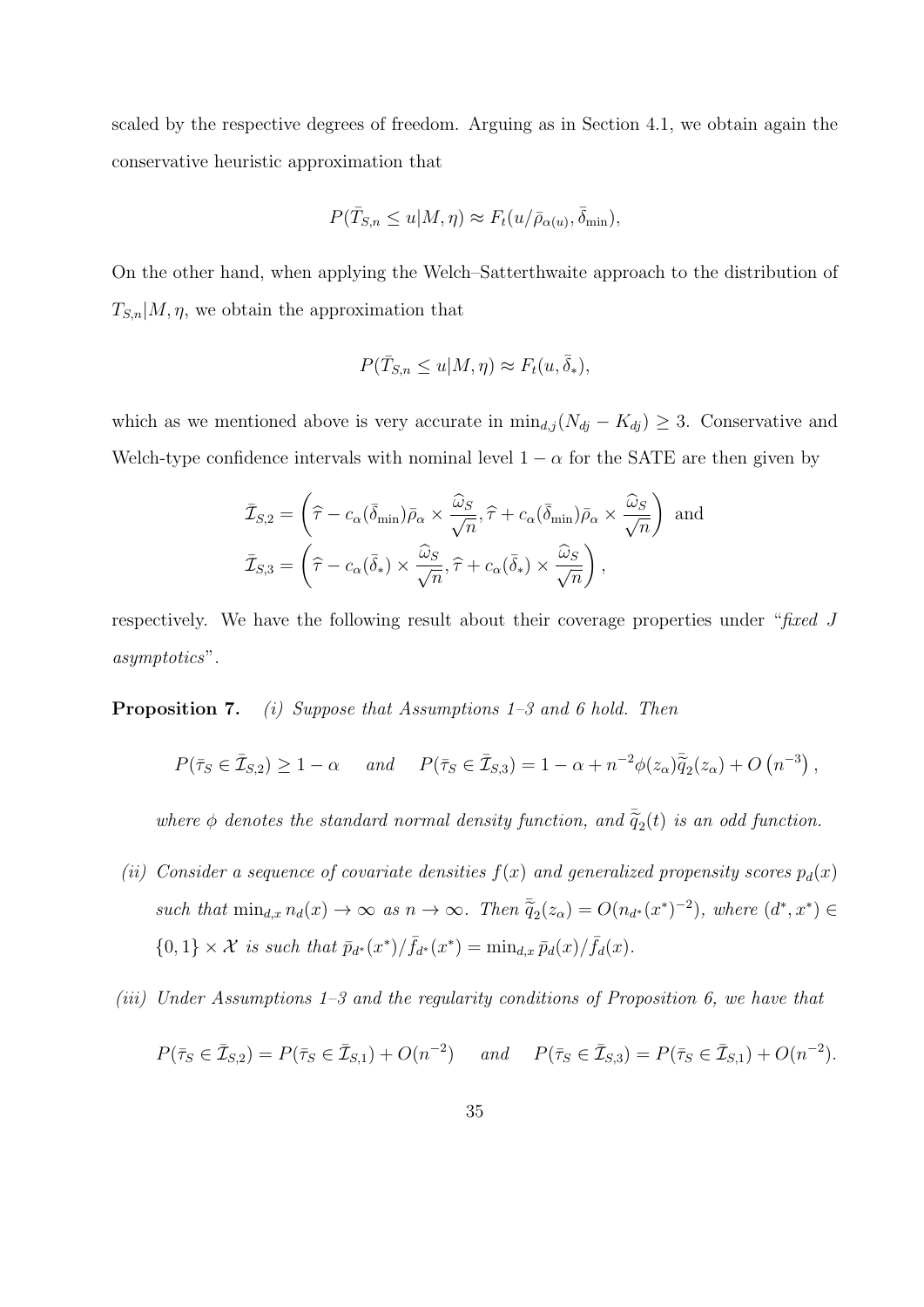The proposition shows that the robust confidence intervals  $\bar{\tau}_S \in \bar{\mathcal{I}}_{S,2}$  and  $\bar{\tau}_S \in \bar{\mathcal{I}}_{S,3}$  achieve improvements over the standard interval  $\bar{\tau}_S \in \bar{\mathcal{I}}_{S,1}$  that are qualitatively analogous to their counterparts in a setting with discrete covariates.<sup>10</sup> A similar result could also be obtained for the following conservative and Welch-type confidence intervals with nominal level  $1 - \alpha$ for the PATE:

$$
\bar{\mathcal{I}}_{P,2} = \left(\widehat{\tau} - g_{C,\alpha}(\bar{\delta}_{\min}, \bar{\rho}_{\alpha}) \frac{\widehat{\omega}}{\sqrt{n}}, \widehat{\tau} + g_{C,\alpha}(\bar{\delta}_{\min}, \bar{\rho}_{\alpha}) \times \frac{\widehat{\omega}}{\sqrt{n}}\right) \text{ and}
$$

$$
\bar{\mathcal{I}}_{P,3} = \left(\widehat{\tau} - g_{W,\alpha}(\bar{\delta}_{\min}) \times \frac{\widehat{\omega}}{\sqrt{n}}, \widehat{\tau} + g_{W,\alpha}(\bar{\delta}_{\min}) \times \frac{\widehat{\omega}}{\sqrt{n}}\right),
$$

where the critical values  $g_{C,\alpha}(\cdot)$  and  $g_{W,\alpha}(\cdot)$  are exactly as defined in Section 4. We omit the details in the interest of brevity.

#### 6. Numerical Evidence

In this section, we report the results of a small simulation study, and of the application of our data to the LaLonde (1986) data on the evaluation of a labor market program.

**6.1. A Small Simulation Study.** We conducted several Monte Carlo experiments to investigate the performance of our proposed robust confidence intervals in finite samples. For simplicity, here we only report results for inference on the SATE in a setting where X is binary, and thus  $\mathcal{X} = \{0, 1\}$ . In order to ensure that the SATE remains constant across simulation runs, we hold the data  $M = \{(D_i, X_i), i \leq n\}$  on covariates and treatment indicators constant in each repetition, and only simulate new values of the outcome variables. Specifically, with a total sample size of  $n = 1,000$ , we construct the set *M* such that  $N_0 =$  $N_1 = 500$  and  $N_0(0) = N_0(1) = 250$ . We then vary the value of  $N_1(1) = N_1 - N_1(0)$  over the set  $\{250, 125, 75, 25, 15, 10, 8, 6, 4, 3, 2\}$ . This is equivalent to setting  $\hat{f}(0) = \hat{f}(1) = \hat{p}(0)$ 

<sup>&</sup>lt;sup>10</sup>In view of Ibragimov and Müller (2013), we conjecture that the result concerning  $\bar{\mathcal{I}}_{S,2}$  might also continue to hold if Assumption 6 is weakened to allow for within-cell heteroskedasticity, although a formal proof of this is far beyond the scope of this paper.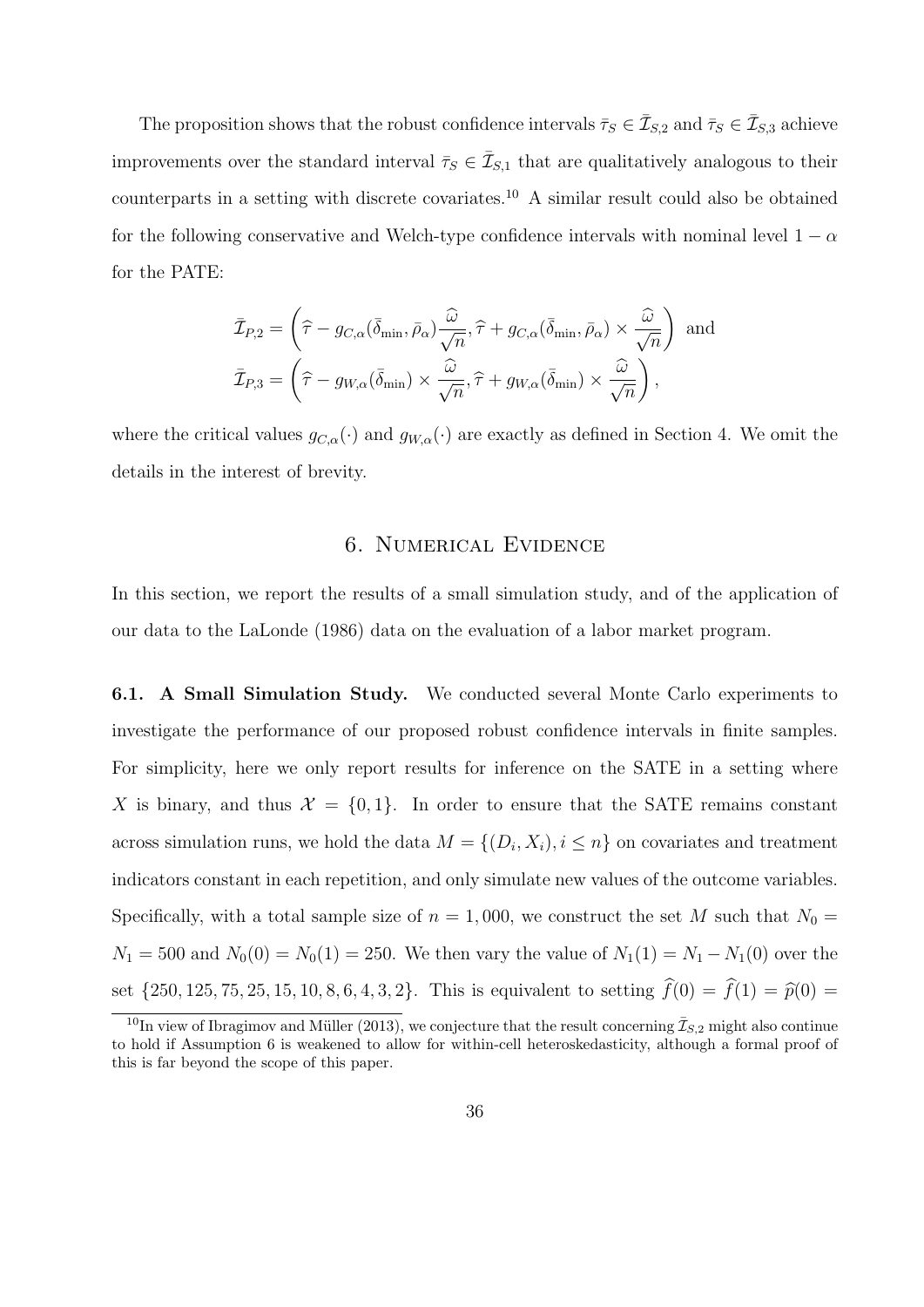1/2, and letting  $\hat{p}(1)$  range over the set  $\{0.5, 0.25, \ldots, 0.006, 0.004\}$ . Our simulations thus include settings with good, moderate and extremely limited overlap. We conduct 100,000 replications for every value of the propensity score. We also put  $\mu_d(x) \equiv 0$ ,  $\sigma_0^2(0) = \sigma_0^2(1)$  $\sigma_1^2(0) = 1$ , and consider the cases  $\sigma_1^2(1) = 4$  and  $\sigma_1^2(1) = .25$  for our study. We generate outcomes as  $Y_i = \mu_{D_i}(X_i) + \sigma_{D_i}(X_i) \cdot \varepsilon_{D_i}(X_i)$ , where the distribution of the error term is a mixture of a standard normal distribution and a standard exponential distribution centered at zero. That is, we have  $\varepsilon_d(x) \sim \lambda \cdot \mathcal{N}(0,1) + (1-\lambda) \cdot (\text{Exp}(1) - 1)$ , where  $\lambda \in [0,1]$  is the mixture weight. For our simulations, we consider the cases  $\lambda = 1$  and  $\lambda = .5$ . The first type of error distribution satisfies out Assumption 5, whereas the second one does not and is included to check the robustness of our methods against deviations from the auxiliary distributional assumption.

The top panels of Figure 1 shows the simulated finite sample coverage probabilities of the three confidence intervals  $\mathcal{I}_{S,1}$  (standard; black line),  $\mathcal{I}_{S,2}$  (conservative; blue line) and  $\mathcal{I}_{S,3}$ (Welch; red line) for the different values of the empirical propensity score  $\hat{p}(1)$  and  $\lambda = 1$ . The top left panel reports results for  $\sigma_1^2(1) = 4$ , where as the top right panel reports results for  $\sigma_1^2(1) = .25$  In both cases, the standard interval's coverage rate is close to the nominal level for  $\hat{p}(1) \ge 0.05$ , which corresponds to realized local sample sizes such that  $N_1(1) \ge$ 25. For smaller values of the propensity score,  $\mathcal{I}_{S,1}$  becomes more and more distorted, eventually deviating from the nominal level by almost 25 percentage points. As suggested by its construction, the coverage probability of our conservative interval  $\mathcal{I}_{S,2}$  exceeds its nominal level for all values of the propensity score. However, the deviations are surprisingly minor, becoming noticeable only for  $\hat{p}(1) \le 0.04$  and  $\sigma_1^2(1) = .25$ , and even then never exceed one percentage point. Our Welch-type interval  $\mathcal{I}_{S,3}$  also has correct coverage probability for most values of the propensity score. However, it shows some distortions for  $\hat{p}(1) \leq 0.02$ , which corresponds to settings with realized local sample sizes such that  $N_1(1) \leq 4$ .

In the bottom panel of Figure 1, we report the results of our simulation experiments in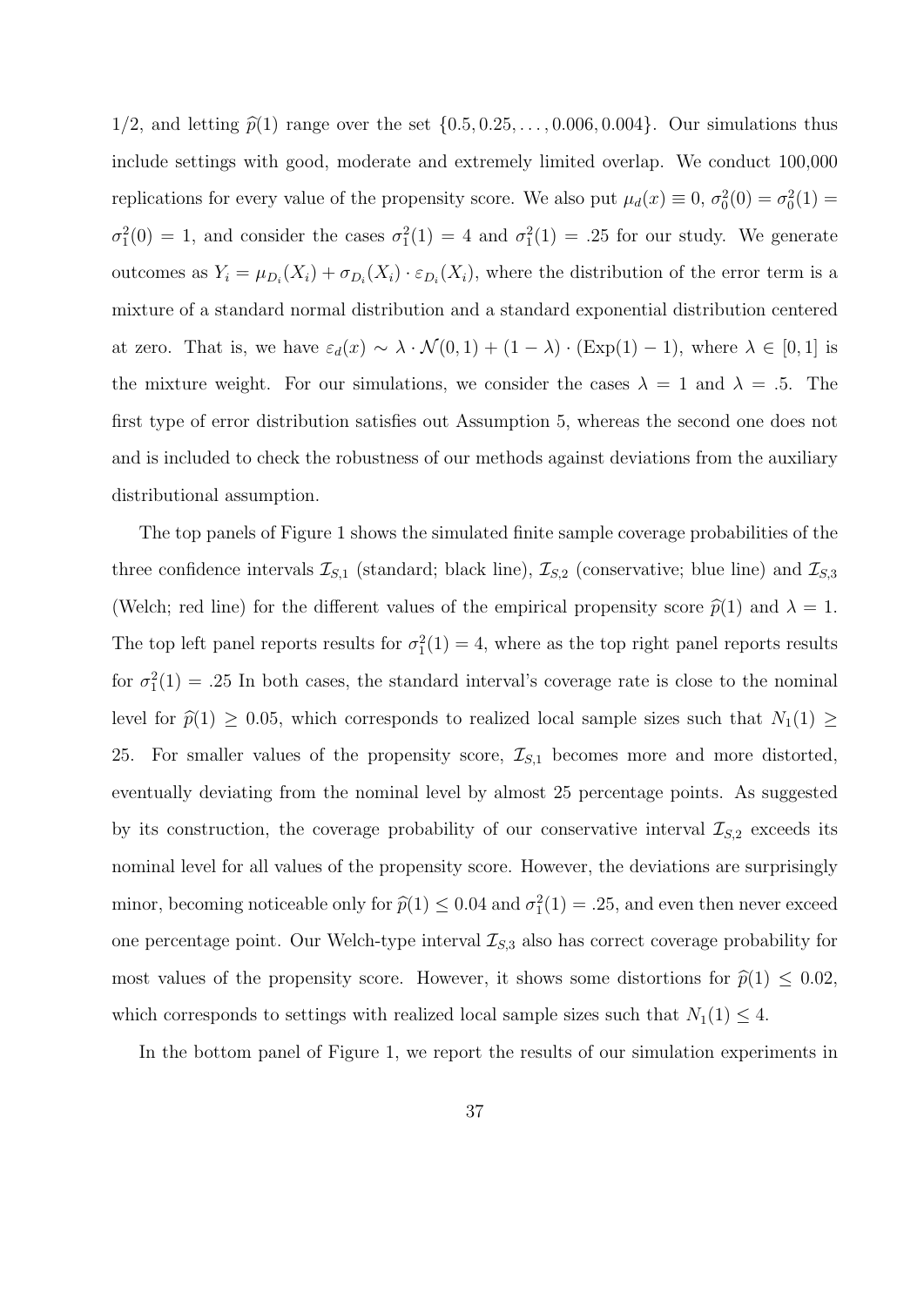

Figure 1: Empirical coverage probabilities of  $\mathcal{I}_{S,1}$  (standard; black line),  $\mathcal{I}_{S,2}$  (conservative; blue line) and  $\mathcal{I}_{S,3}$  (Welch; red line) for the different values of the empirical propensity score  $\hat{p}(1)$  between 0.004 and 0.5 (or, equivalently, values of realized local sample size  $N_1(1)$  between 2 and 250). The parameters being used are  $\lambda = 1, \sigma_1^2(1) = 4$  (top left panel),  $\lambda = 1, \sigma_1^2(1) = .25$  (top right panel),  $\lambda = .5, \sigma_1^2(1) = 4$  (bottom left panel), and  $\lambda = .5, \sigma_1^2(1) = .25$  (bottom right panel).

which  $\lambda = .5$ . The bottom left panel reports results for  $\sigma_1^2(1) = 4$ , whereas the bottom right panel reports results for  $\sigma_1^2(1) = .25$ . These are both settings in which our Assumption 5 does not hold. Following Propositions 3 and 4, our robust confidence intervals formally only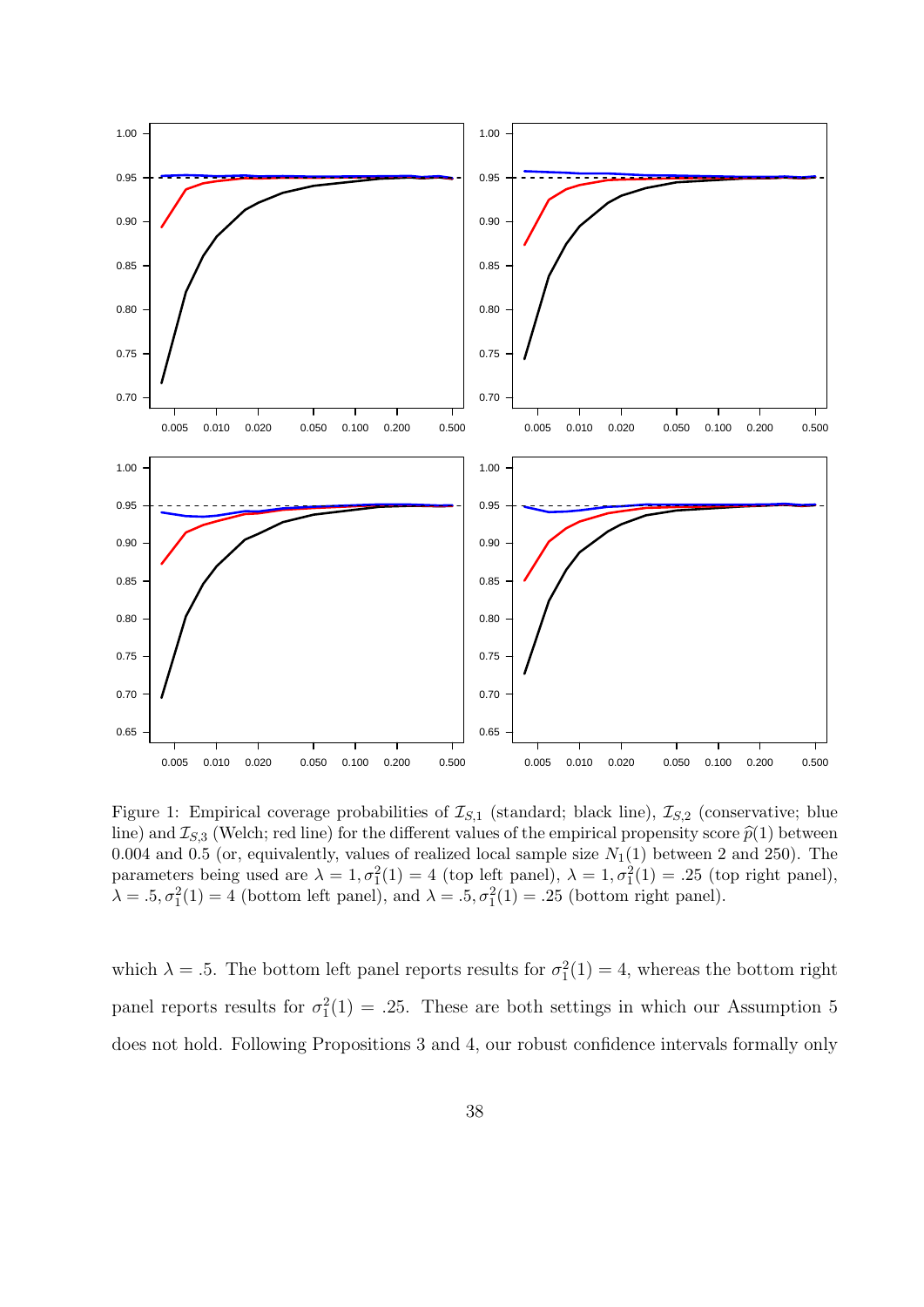have the same asymptotic coverage error as the standard interval in this case. However, since the distribution of the errors is not "too different" from Gaussian in this experiment, one would hope that some of the robustness properties are preserved. Our simulations show that this is indeed the case. The results for all three confidence intervals are qualitatively very similar to the case where  $\lambda = 1$ . Our robust confidence intervals suffer from a slight additional distortion for low values of the propensity score, but those are very mild relative to those of the standard intervals. This suggests our constructions remains beneficial even if our stringent distributional assumptions are substantially violated.

**6.2. An Empirical Illustration.** In this subsection, we apply the methods proposed in this paper to data from the National Supported Work (NSW) demonstration, an evaluation of an active labor market program first analyzed by LaLonde (1986), and then subsequently by Dehejia and Wahba (1999) and many others. The NSW demonstration was a federally and privately funded program implented in the mid-1970's in which hard-to-employ people were given work experience for 12 to 18 months in a supportive but performance-oriented environment. The data set that we use here (taken from Dehejia and Wahba, 1999) is a combination of a sample of 185 participants from a randomized evaluation of the NSW program, and a sample of 2490 non-participants taken from the Panel Study of Income Dynamics (PSID). For the purpose of illustration, we ignore the fact that the data combine two populations, and treat them as being a single sample from "pseudo-population" for which we wish to determine the average treatment effect of the NSW program.

The left panel of Table 1 presents some summary statistics for the data used in our analysis. Note that there are major differences in pre-treatment characteristics between individuals that participate in the program and those who do not. A practical concern is thus that there might be *no* overlap in larger parts of the covariate space. We therefore first estimated the propensity score using a partitioning approach to investigate this issue. Since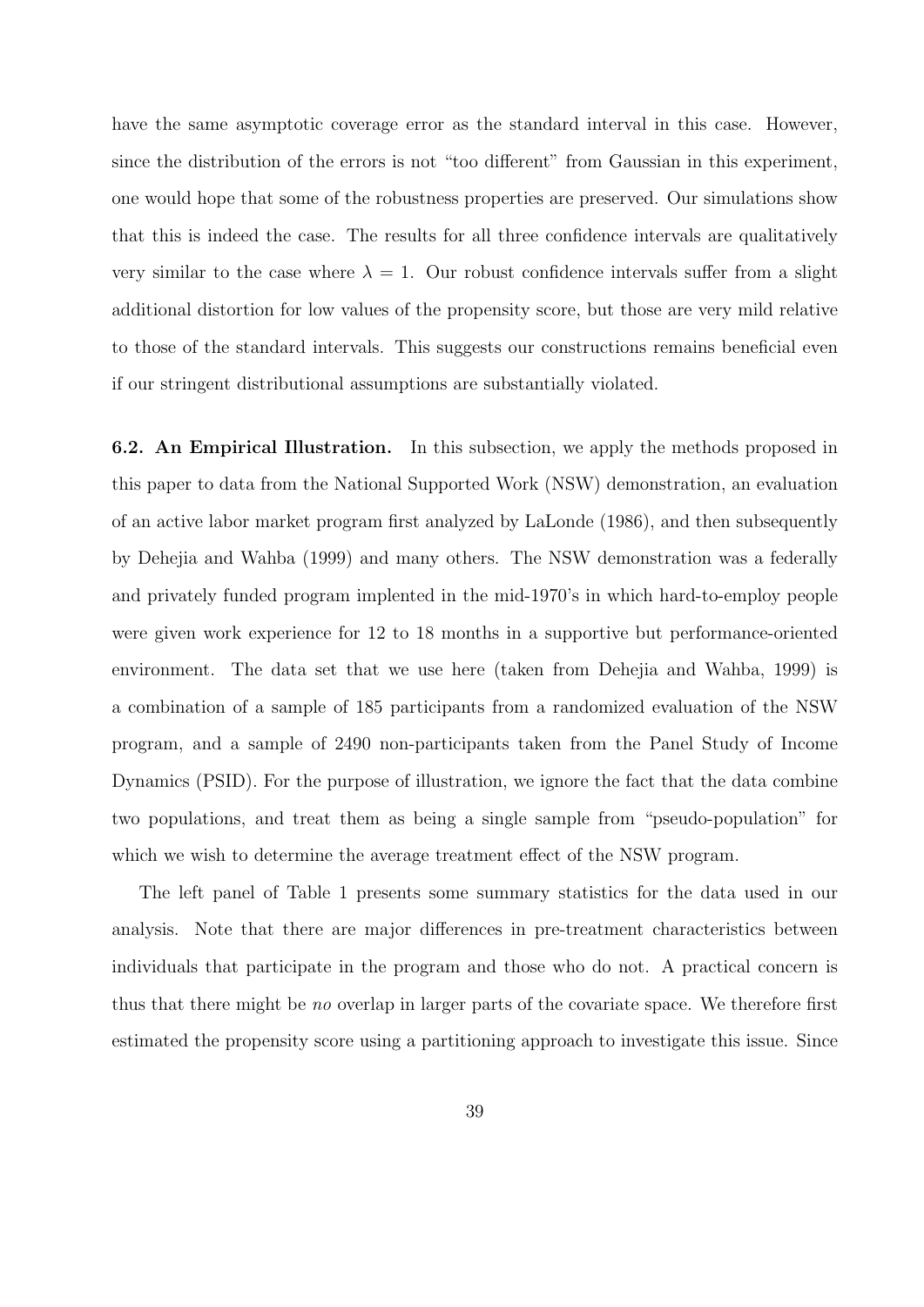| rapic 1. Descriptive practicies |           |                     |              |                 |                                            |                  |           |  |
|---------------------------------|-----------|---------------------|--------------|-----------------|--------------------------------------------|------------------|-----------|--|
| Original Data                   |           |                     | Trimmed Data |                 |                                            |                  |           |  |
| (185)<br>Treated                |           | (2490)<br>Control ( |              | 178)<br>Treated |                                            | (475)<br>Control |           |  |
| Mean                            | <b>SD</b> | Mean                | <b>SD</b>    | Mean            | <b>SD</b>                                  | Mean             | <b>SD</b> |  |
|                                 |           |                     |              |                 |                                            |                  |           |  |
| 25.81                           | 7.15      | 34.85               | 10.44        | 25.66           | 7.18                                       | 35.84            | 11.46     |  |
| 10.34                           | 2.01      | 12.12               | 3.08         | 10.33           | 2.01                                       | 11.44            | 3.34      |  |
| 0.84                            | 0.36      | 0.25                | 0.43         | 0.84            | 0.37                                       | 0.30             | 0.46      |  |
| 0.06                            | 0.24      | 0.03                | 0.17         | 0.06            | 0.24                                       | 0.04             | 0.21      |  |
| 0.19                            | 0.39      | 0.87                | 0.34         | 0.17            | 0.38                                       | 0.78             | 0.42      |  |
| 2.10                            | 4.89      | 19.43               | 13.41        | 1.45            | 3.27                                       | 5.33             | 8.23      |  |
| 1.53                            | 3.22      | 19.06               | 13.59        | 1.06            | 1.88                                       | 3.41             | 7.29      |  |
|                                 |           |                     |              |                 |                                            |                  |           |  |
| 6.34                            | 7.86      | 21.55               | 15.55        | 6.11            | 7.61                                       | 8.81             | 14.50     |  |
|                                 |           |                     |              |                 | $\cdot$ $\cdot$ $\cdot$<br>$0.40 \pm 0.11$ |                  |           |  |

Table 1: Descriptive Statistics

*Note:* Earnings data are in thousands of 1978 dollars.

the covariates we consider here include both binary and continuously distributed variables, we partition their support using the Classification and Regression Trees (CART) algorithm (Breiman, Friedman, Stone, and Olshen, 1984) as implemented in the library rpart of the statistical software package R (Ihaka and Gentleman, 1996). CART can be thought of as a local constant partitioning regression estimator with a data-dependent partition of the covariate space. Specifically, CART creates a partition through a series of binary splits, chosen such that at each step the greatest possible reduction in the total within-cell sum of squares is achieved.

Figure 2 shows the CART estimate of the propensity score; that is the structure of the partition, the resulting cell sizes, and the local estimates  $\hat{p}(x)$ . The graph indicates that there is indeed a large group of 2022 units, defined as those with earnings in 1974 greater than 2.3 and earnings in 1975 greater than 6.1, in which the share of treated individuals is extremely low at 0.0035. This indicates that estimating the function  $\mu_1(x)$  would require a rather coarse partition of the covariate space in this region, which in turn would likely lead to a substantial partitioning bias. We therefore remove these observations from the sample, and consider estimating the ATE for the remaining 178 treated and 475 control units. Summary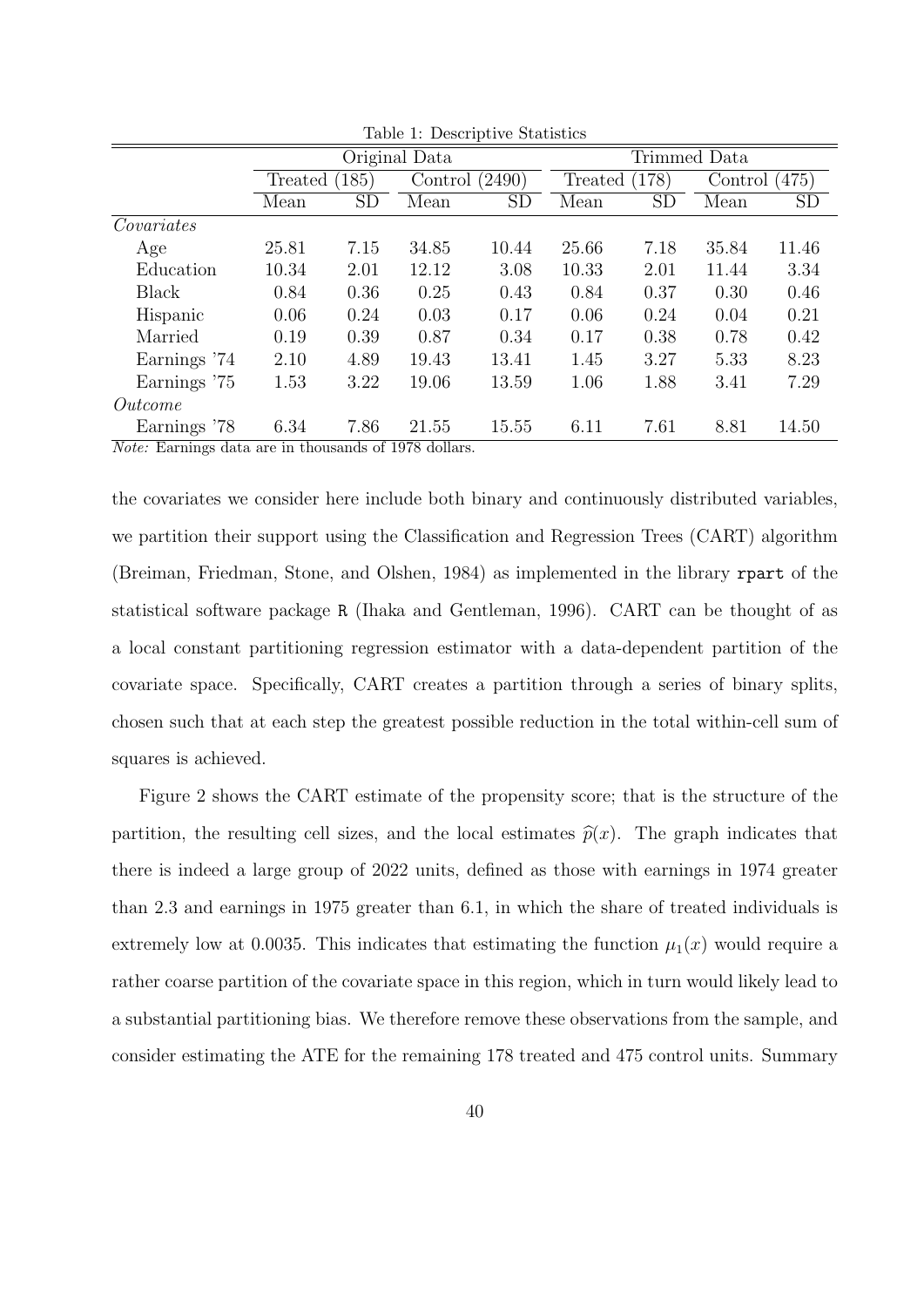#### **Propensity Score Estimate Before Trimming**



Figure 2: Estimated propensity score in the full sample. Tree represents the partition of the covariate space as determined by the CART algorithm for treated and untreated individuals. Numbers in boxes denote the respective local estimate of the propensity score  $p(x)$ , and the corresponding realized local sample size  $N(x)$ .

statistics for this trimmed sample are given in the right panel of Table 1.

Note that while the use of CART is somewhat unusual in treatment effects applications, their structure makes regression trees particularly suitable for identifying regions on the covariate space with no or limited overlap. If the propensity score had been estimated by, say, a Logit or Probit model, it would have been much harder to characterize the regions of the covariate space in which treated observations are only sparsely located.

In the next step, we then estimated the function  $\mu_d(x)$  on the trimmed data, using again the CART algorithm to determine the partition of the covariate space. This was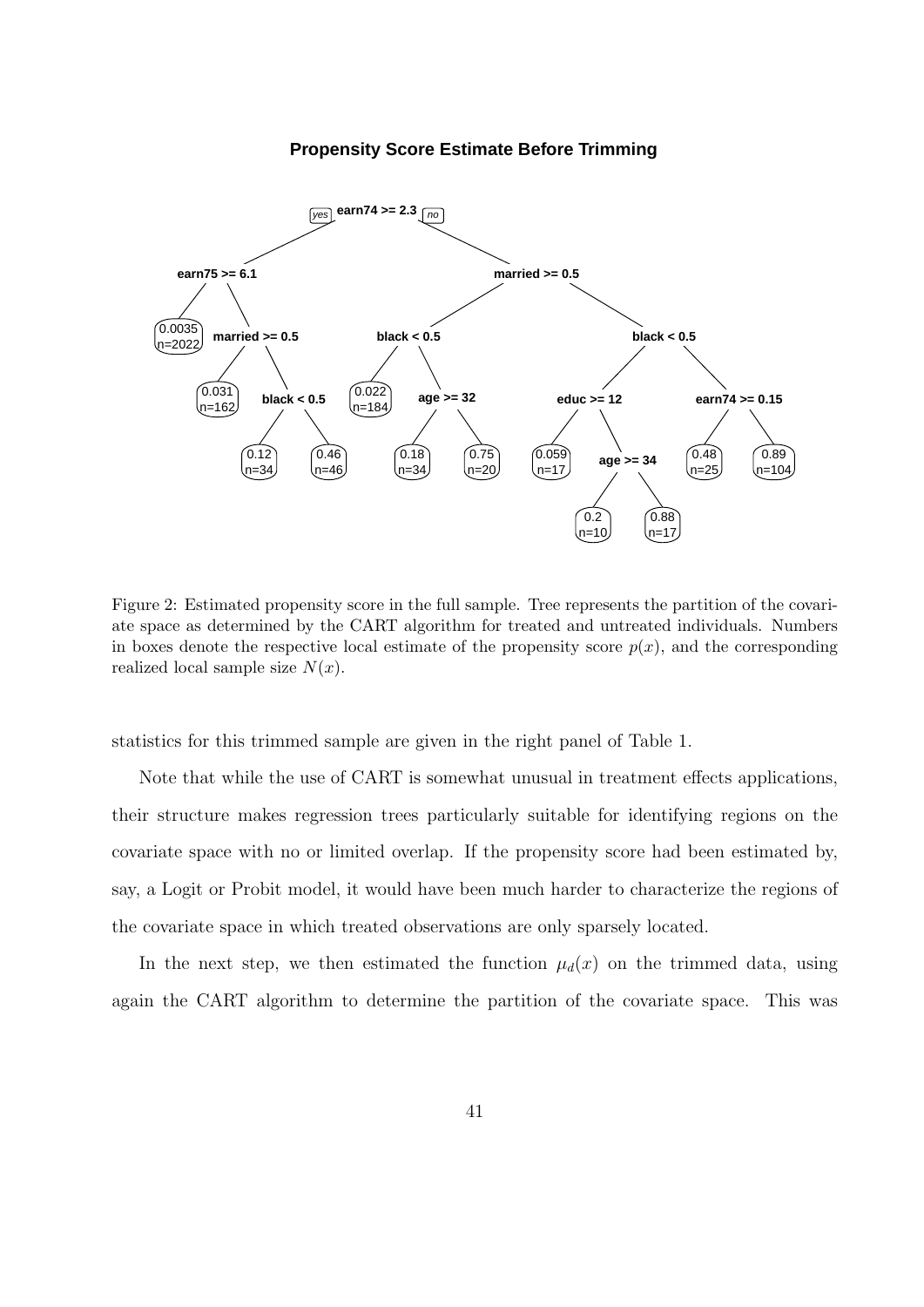**Outcomes of Treated**

**Outcomes of Untreated**



Figure 3: Partition of the covariate space as determined by the CART algorithm for treated and untreated individuals. Numbers in boxes denote the respective local estimate of the function  $\mu_d(x)$ , and the corresponding realized local sample size  $N_d(x)$ .

done separately for treated and untreated units.<sup>11</sup> Figure 3 shows the findings, namely the structure of the partition, the cell sizes  $N_d(x)$ , and the estimates of  $\mu_d(x)$  obtained by fitting a constant to the data on earnings in 1978 within each cell (in multiples of \$1,000, and rounded to the nearest decimal). The graph is to be read as follows: CART created a cell containing all 104 treated units with less than 26 years of age (with average 1978 earnings of 4*.*8); another cell containing all 30 treated units that are 26 or older and have less than 10 years of education (with average 1978 earnings of 5*.*2); and so forth. In total, we partition the treatment and non-treatment groups into 6 and 9 cells, respectively. Cell sizes show a substantial amount of heterogeneity, ranging from 7 to 224, and there are a number of

 $11$ There is no need for the partition to be constant across treatment status, in the same way that there is no need to use the same smoothing parameter for the treated and untreated samples if any other type of nonparametric estimator was being used to estimate  $\mu_d(x)$ .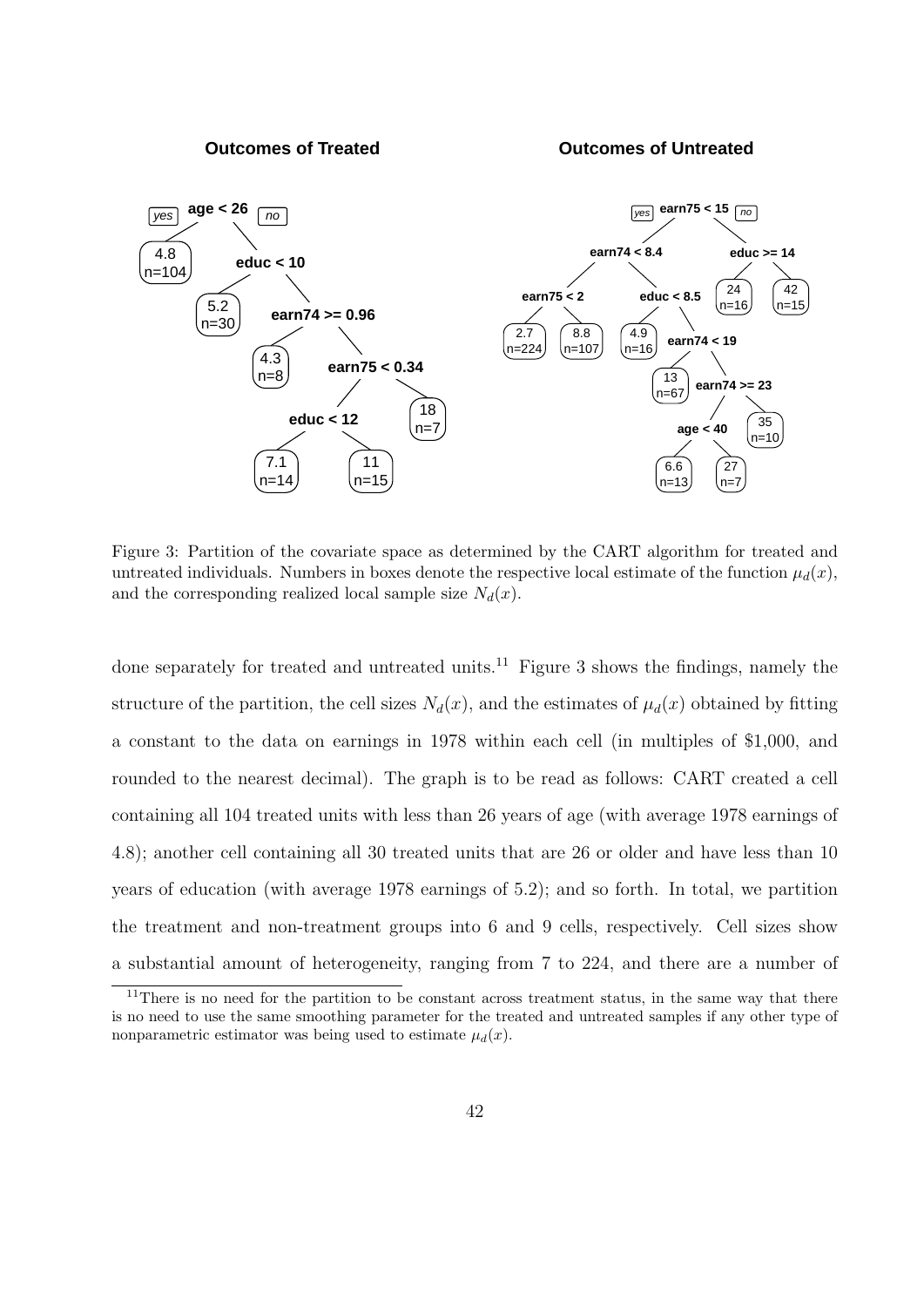|                                                   | <b>SATE</b> Inference | PATE Inference   |  |  |  |
|---------------------------------------------------|-----------------------|------------------|--|--|--|
| <i>Estimation results</i>                         |                       |                  |  |  |  |
| Point Estimate                                    | $-0.74$               | $-0.74$          |  |  |  |
| Standard Error                                    | 0.96                  | 1.03             |  |  |  |
| Critical value (nominal 95% level)                |                       |                  |  |  |  |
| Standard                                          | 1.96                  | 1.96             |  |  |  |
| Welch                                             | 2.01                  | 2.01             |  |  |  |
| Conservative                                      | 2.25                  | 2.20             |  |  |  |
| Two-sided confidence interval (nominal 95% level) |                       |                  |  |  |  |
| Standard                                          | $-2.62, 1.25$         | $[-2.75, -1.27]$ |  |  |  |
| Welch                                             | $-2.67, 1.20$         | $-2.80, -1.32]$  |  |  |  |
| Conservative                                      | $[-2.91, 1.44]$       | $-3.00, -1.52]$  |  |  |  |

Table 2: Effect of NSW program on Earnings '78

*Note:* The outcome is earning in 1978 in thousands of 1978 dollars.

small cells with less than 20 observations. This suggests that limited overlap might be a concern for inference.<sup>12</sup> Note that the covariates used by the CART algorithm to define the partition differ between the two treatment groups, and some covariates are not used at all. The non-inclusion of a covariate means that a split based on its realizations does not lead to sufficiently large improvement in fit according to CART's default stopping criteria.

In Table 2, we report the final results of applying our methods to the data.<sup>13</sup> We consider both inference on the SATE and the PATE. The point estimate of both parameters is *−*0*.*74, which is larger than the unadjusted difference in outcomes of treated and untreated individuals of *−*2*.*70 we obtain from the right panel of Table 1. Our results show that in order to conduct overlap-robust inference on the SATE using the Welch correction, one should use a critical value of  $c_{\alpha}(\bar{\delta}_*) = 2.01$  (45.8 degrees of freedom) for  $\alpha = 0.05$  in this case, which translates into a confidence interval that is only 3% longer than the standard one using the critical value 1.96. Using our conservative approach leads to a critical value of  $c_{\alpha}(\bar{\delta}_{min})\bar{\rho}_{\alpha} = 2.25$ ,

<sup>&</sup>lt;sup>12</sup>Some additional calculations show that the cell with the lowest ratio of the estimated generalized propensity score and the estimated covariate density, i.e. the sample analogue of the point  $(d^*, x^*)$  we defined above, is the one containing treated units with  $\text{age} \geq 26$ , educ  $\geq 10$  and earn74  $\geq 0.96$ , which contains 8 observations.

<sup>&</sup>lt;sup>13</sup>Note that our results formally do not cover the case of a data-driven partition, but we ignore this additional source of variation for simplicity here.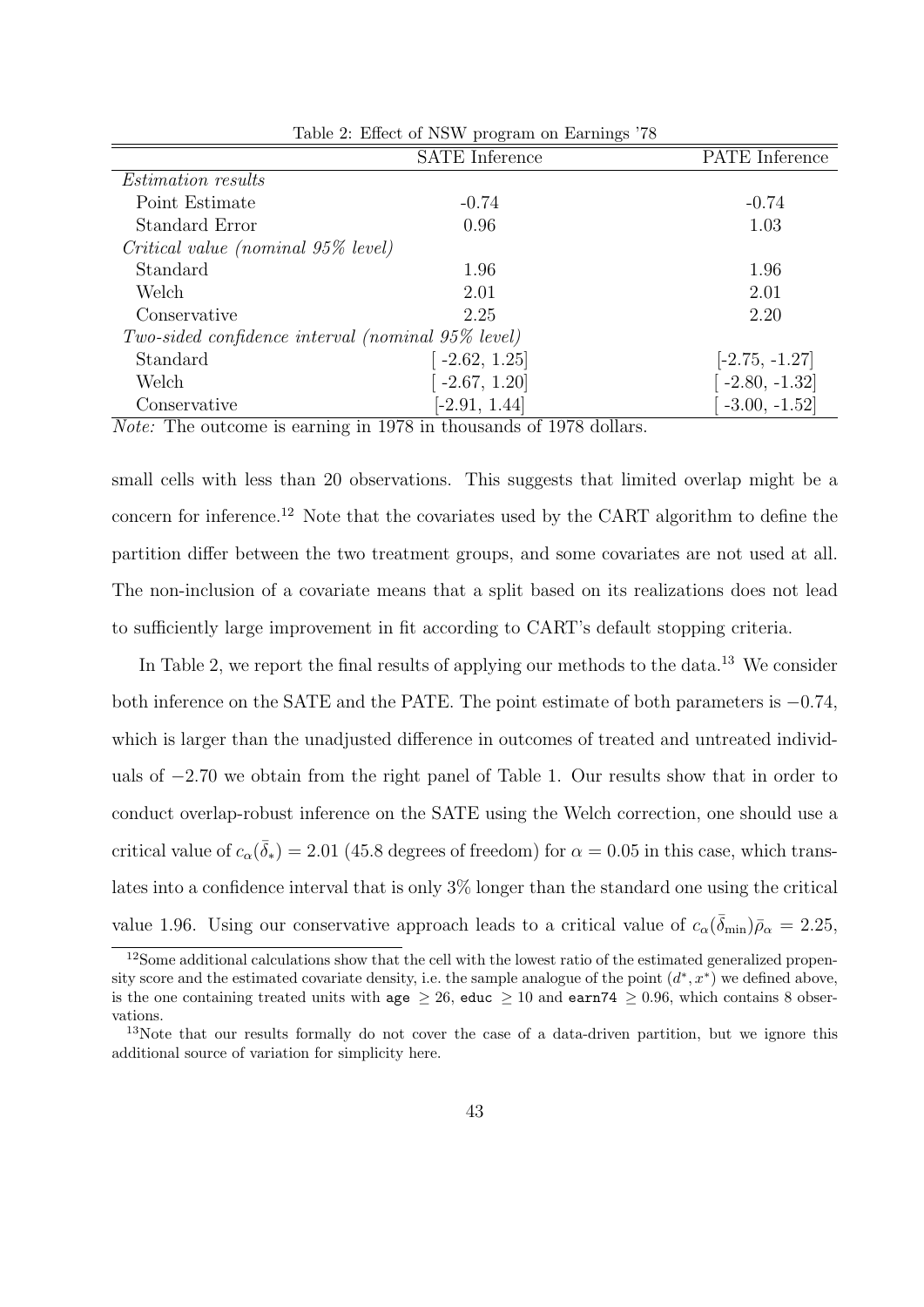which gives a confidence interval that is about 15% wider. Given our simulation results, this would be our preferred confidence interval. Inference results for the PATE are qualitatively similar, with robust confidence intervals being a little less wide relative to the standard one.

## 7. Conclusions

Limited overlap creates a number of challenges for empirical studies that wish to quantify the average effect of a treatment under the assumption of unconfounded assignment. In addition to point estimates being rather imprecise, an important practical problem is that standard methods for inference can break down. For example, commonly used confidence intervals of the form "point estimate*±*1.96*×*standard error" can have coverage probability substantially below their nominal level of 95% even in very large, but finite, samples. This paper has provided some insights for why this phenomenon occurs, and proposed new robust confidence intervals that have good theoretical and practical properties in many empirically relevant settings.

### A. PROOFS

**A.1. Proof of Propositions 1 and 2.** Proposition 1 can be shown by adapting a result of Hall and Martin (1988), who study the form of the Edgeworth expansion of the two-sample *t*-statistic; see also Hall (1992). One only requires the insight that Hall and Martin's (1988) arguments remain valid if the number of samples is increased from 2 to 2*J*. Denoting the distribution function of *TS,n* given *M* by  $H_n(\cdot|M)$ , it follows from their reasoning that under the conditions of the proposition  $H_n(\cdot | M)$  satisfies the following Edgeworth expansion:

$$
H_n(t|M) = \Phi(t) + n^{-1/2}\phi(t)\hat{q}_1(t) + n^{-1}\phi(t)\hat{q}_2(t) + n^{-3/2}\phi(t)\hat{q}_3(t) + O_P(n^{-2}),
$$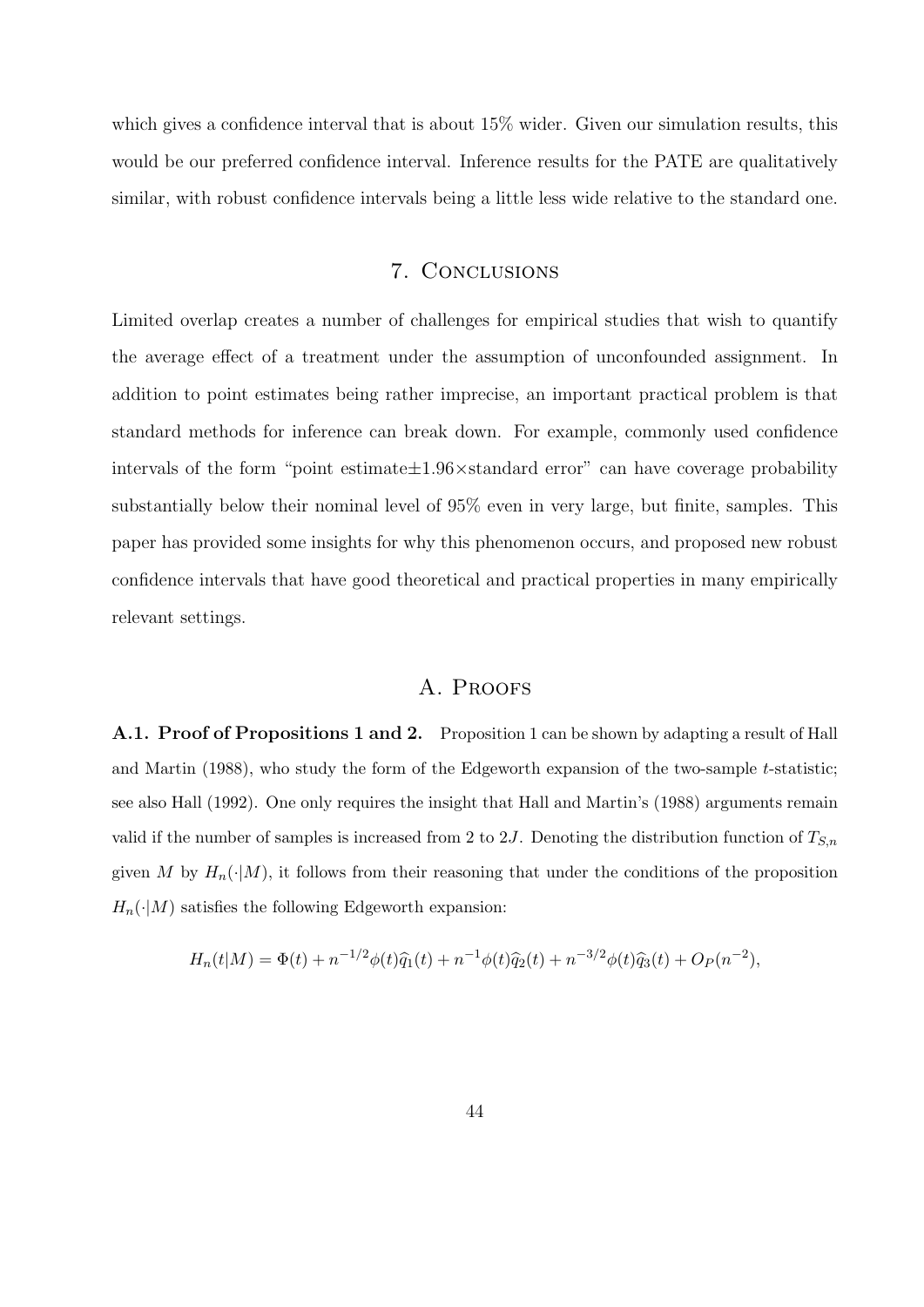where  $\Phi$  and  $\phi$  denote the standard normal distribution and density functions, respectively,

$$
\begin{split}\n\widehat{q}_{1}(t) &= \frac{2t^{2} + 1}{6\bar{\omega}_{S}^{3}} \cdot \sum_{d,j} \frac{\widehat{f}(x_{j})}{\widehat{p}_{d}(x_{j})^{2}} \gamma_{d}(x_{j}), \\
\widehat{q}_{2}(t) &= \frac{t^{3} - 3t}{12\bar{\omega}_{S}^{4}} \cdot \sum_{d,j} \frac{\widehat{f}(x_{j})\kappa_{d}(x_{j})}{\widehat{p}_{d}(x_{j})^{3}} - \frac{t^{5} + 2t^{3} - 3t}{18\bar{\omega}_{S}^{6}} \cdot \left(\sum_{d,j} \frac{\widehat{f}(x_{j})\gamma_{d}(x_{j})(-1)^{1-d}}{\widehat{p}_{d}(x_{j})^{2}}\right)^{2} \\
&\quad - \frac{t}{2\bar{\omega}_{S}^{4}} \cdot \sum_{(d,j)\neq (d',j')} \frac{\sigma_{d}^{2}(x_{j})\sigma_{d'}^{2}(x_{j'})\widehat{(f}(x_{j})\widehat{p}_{d}(x_{j}) + \widehat{f}(x_{j'})\widehat{p}_{d'}(x_{j'}))}{(\widehat{p}_{d}(x_{j})\widehat{p}_{d'}(x_{j'}))^2} \\
&\quad - \frac{(t^{3} + 3t)}{4\bar{\omega}_{S}^{4}} \cdot \sum_{d,j} \frac{\widehat{f}(x_{j})\sigma_{d}^{4}(x_{j})}{\widehat{p}_{d}(x_{j})^{3}},\n\end{split}
$$

 $\bar{\omega}_S^2 = \sum_{d,j} \hat{f}(x_j) \sigma_d^2(x_j) / \hat{p}_d(x_j)$ , and  $\hat{q}_3$  is another even function whose exact form is not important for the purpose of this argument. The conditional coverage probability of the confidence interval  $\mathcal{I}_{S,n}$  given *M* is given by

$$
P(\tau_S \in \mathcal{I}_{S,n}|M) = P(T_{S,n} \leq z_\alpha|M) - P(T_{S,n} \leq -z_\alpha|M) = H_n(z_\alpha|M) - H_n(-z_\alpha|M).
$$

Substituting the Edgeworth expansion for  $H_n(\cdot|M)$  into this expression, we find that

$$
P(\tau_S \in \mathcal{I}_{S,n}|M) = 1 - \alpha + n^{-1}\phi(z_\alpha)\widehat{q}_2(z_\alpha) + O\left(n^{-2}\right),
$$

The result of Proposition 1 then follows from the fact that  $\mathbb{E}(\hat{q}_2(z_\alpha)) = q_2(z_\alpha) + O(n^{-1})$ , the relationship that  $P(\tau_S \in \mathcal{I}_{S,n}) = \mathbb{E}(P(\tau_S \in \mathcal{I}_{S,n}|M))$ , and dominated convergence. Proposition 2 follows from some simple algebra.

**A.2. Proof of Proposition 3.** To show part (i) we first prove the following auxiliary result, which is similar to a finding of Hayter (2014).

**Lemma 1.** Let *X* be be normally distributed with mean zero and unit variance, and let  $W =$  $(a_1W_1, \ldots, a_KW_K)'$  be a random vector with  $a_k$  a positive constant and  $W_k$  a random variable  $f$ ollowing a  $\chi^2$ -distribution with  $s_k$  degrees of freedom for  $k = 1, ..., K$ , and such that X and the *components of W* are mutually independent. Also define the set  $\Gamma = \{(\gamma_1, \ldots, \gamma_K) : \gamma_k \geq 0 \text{ for } k = 1\}$  $1,\ldots,K$  and  $\sum_{k=1}^K \gamma_k \leq 1$  with typical element  $\gamma$ , and let  $V_{\gamma} = X/(W'\gamma)^{1/2}$ . Then for  $u > 0$  it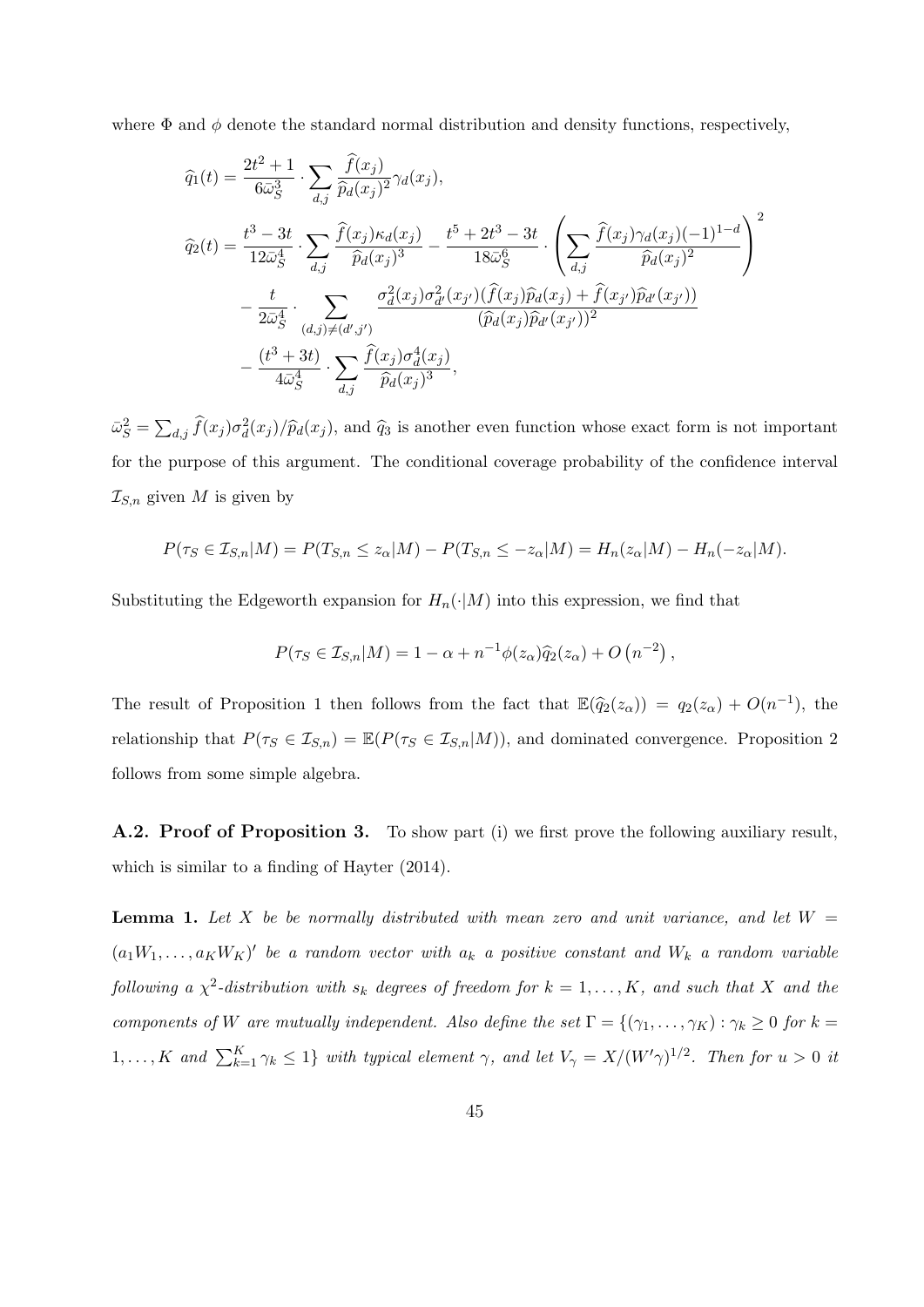*holds that*

$$
P(V_{\gamma} \le u) \ge \max_{k=1,...,K} F_t(u/a_k^{1/2}, s_k)
$$

*for all*  $\gamma \in \Gamma$ *.* 

*Proof.* With  $\Phi$  the CDF of the standard normal distribution and  $u > 0$ , the function  $\Phi(ut^{1/2})$  is strictly concave in  $t$  for  $t \geq 0$ , as it is the combination of a strictly concave function and a strictly increasing function. Therefore it holds that

$$
P(V_{\gamma} \le u|W) = P(X \le u(W' \gamma)^{1/2}|W) = \Phi(u(W' \gamma)^{1/2})
$$

is a strictly concave function in  $\gamma$  for  $\gamma \in \Gamma$  with probability one, and consequently

$$
P(V_{\gamma} \le u) = E(\Phi(u(W' \gamma)^{1/2}))
$$

is strictly concave in  $\gamma$  for  $\gamma \in \Gamma$ . Since  $P(V_{\gamma} \leq u)$  is also continuous in  $\gamma$ , and  $\Gamma$  is a convex compact set, the term  $P(V_\gamma \leq u)$  attains a minimum in  $\gamma$  on the boundary of Γ. It remains to be shown that the minimum occurs for  $\gamma = e_k$  for some *k*, where  $e_k$  denotes the *K*-vector whose *k*th entry is 1 and whose other entries are all 0. We prove this by induction. For  $K = 1$  and  $K = 2$  this is trivial, as the boundary of  $\Gamma$  only contains elements of the required form in those cases. For  $K = 3$ , the boundary of  $\Gamma$  is a triangle. If the minimum occurs on the side given by  ${(0, \gamma_2, \gamma_3) : \gamma_2, \gamma_3 \geq 0, \gamma_2 + \gamma_3 = 1}$ , it follows from the case  $K = 2$  that the minimum occurs for  $\gamma = e_2$  or  $\gamma = e_3$ . By repeating this argument for the other sides of the triangle, it follows that the minimum must occur at  $\gamma = e_k$  for some  $k = 1, 2, 3$ , which is what we needed to show. We then continue analogously for the cases  $K = 4, 5, \ldots$ , by always "going through" all  $(K-1)$ -dimensional "sides" of the *K*-dimensional simplex Γ. Since  $P(V_{e_k} \le u) = F_t(u/a_k^{1/2}, s_k)$ , it then follows that  $P(V_{e_k} \le u) \ge \max_{k=1,\dots,K} F_t(u/a_k^{1/2}, s_k)$ . This completes our proof.  $\Box$ 

The statement of part (i) of the proposition then follows from applying the Lemma to the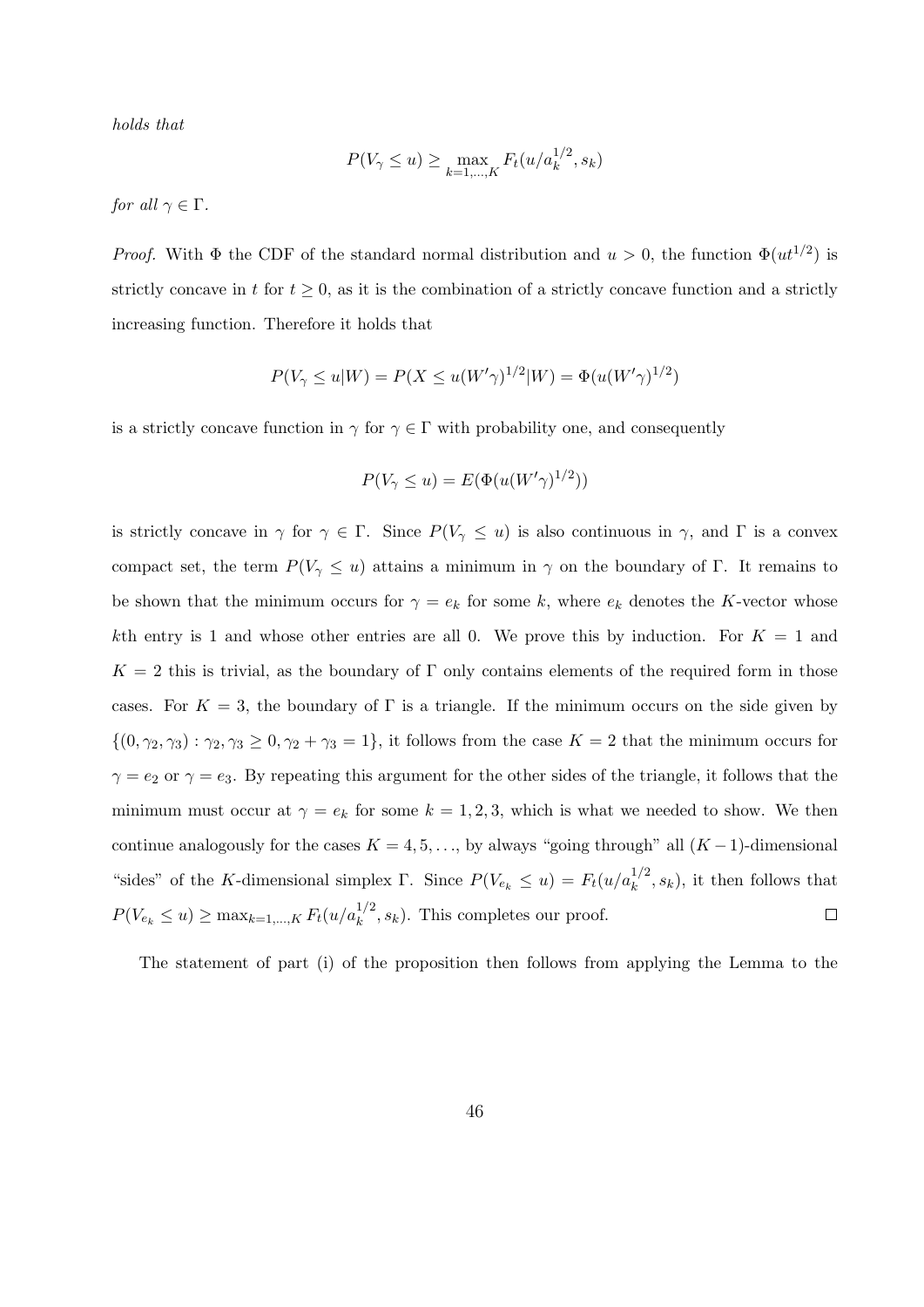conditional distribution of  $T_{S,n}(h^*)$  given  $(M, \eta)$ , by putting (with a slight abuse of notation) that

$$
X = \sqrt{n}(\hat{\tau} - \tau_S) / \left( \sum_{d,j} c_{\alpha} (\delta_{dj})^2 \hat{f}(x_j)^2 \eta_d(x_j)^2 \sigma_d^2(x_j) / N_d(x_j) \right)
$$
  

$$
\gamma_k = (\hat{f}(x_j)^2 \eta_d(x_j)^2 \sigma_d^2(x_j) / N_d(x_j)) / \left( \sum_{d,j} \hat{f}(x_j)^2 \eta_d(x_j)^2 \sigma_d^2(x_j) / N_d(x_j) \right)
$$
  

$$
W_k = \hat{\sigma}_d^2(x_j) / \sigma_d^2(x_j), \quad s_k = N_d(x_j) - 1, \text{ and } a_k = c_{\alpha} (\delta_{dj})^2,
$$

and by noting that since the inequality holds conditional on  $(M, \eta)$  it must also hold unconditionally. Part (ii) follows from the fact that  $c_{\alpha}(\delta) = z_{\alpha} + O(\delta^{-1})$ , which implies that  $c_{\alpha}(\delta_{\min}) = z_{\alpha} + O(n^{-1})$ , and that  $\rho_{\alpha} = 1 + O(n^{-1}).$ 

**A.3. Proof of Propositions 4 and 5.** Proposition 4(i) is follows from a classical result in Welch  $(1947)$  and arguments similar to those used to prove Proposition 1. Proposition  $4(ii)$ follows from the fact that  $c_{\alpha}(\delta) = z_{\alpha} + O(\delta^{-1})$ , which implies that  $c_{\alpha}(\delta_*) = z_{\alpha} + O(n^{-1})$ . Finally, Proposition 5 follows from some simple algebra in the same way as Proposition 2.

**A.4. Proof of Propositions 6 and 7.** The results follow from minor modifications of the arguments used to prove Propositions 1–5 and standard results for concerning the finite sample properties of least squares estimators in correctly specified linear regression models with homoskedastic Gaussian errors. Details are omitted.

#### **REFERENCES**

- Abadie, A. and G. W. Imbens (2006): "Large sample properties of matching estimators for average treatment effects," *Econometrica*, 74, 235–267.
- BANERJEE, S. K. (1960): "Approximate confidence interval for linear functions of means of k populations when the population variances are not equal," *Sankhya*, 22, 3.
- Behrens, W. (1928): "Ein Beitrag zur Fehlerberechnung bei wenigen Beobachtungen," *Landwirtschaftliche Jahrbücher*, 68.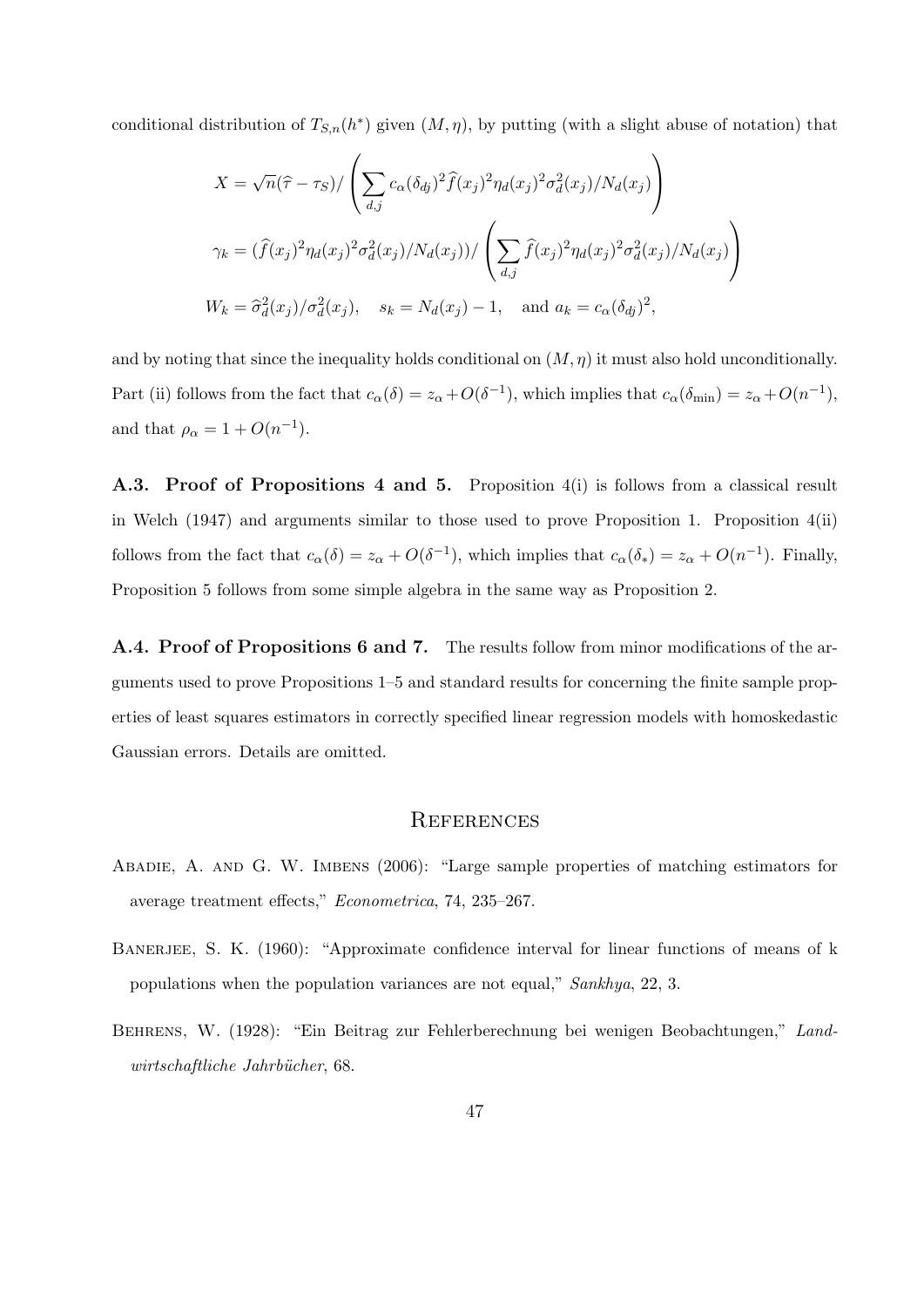- Beran, R. (1988): "Prepivoting test statistics: a bootstrap view of asymptotic refinements," *Journal of the American Statistical Association*, 687–697.
- BEST, D. AND J. RAYNER (1987): "Welch's approximate solution for the Behrens–Fisher problem," *Technometrics*, 29, 205–210.
- BREIMAN, L., J. FRIEDMAN, C. J. STONE, AND R. A. OLSHEN (1984): *Classification and regression trees*, CRC press.
- CATTANEO, M. D. AND M. H. FARRELL (2011): "Efficient estimation of the dose–response function under ignorability using subclassification on the covariates," *Advances in Econometrics*, 27, 93– 127.
- $(2013)$ : "Optimal convergence rates, Bahadur representation, and asymptotic normality of partitioning estimators," *Journal of Econometrics*, 174, 127–143.
- CHAUDHURI, S. AND J. B. HILL (2014): "Heavy Tail Robust Estimation and Inference for Average Treatment Effects," *Working Paper*.
- Chen, X., H. Hong, and A. Tarozzi (2008): "Semiparametric efficiency in GMM models with auxiliary data," *Annals of Statistics*, 36, 808–843.
- Cochran, W. G. (1968): "The effectiveness of adjustment by subclassification in removing bias in observational studies," *Biometrics*, 295–313.
- Crump, R. K., V. J. Hotz, G. W. Imbens, and O. A. Mitnik (2009): "Dealing with limited overlap in estimation of average treatment effects," *Biometrika*, 1–13.
- DEHEJIA, R. H. AND S. WAHBA (1999): "Causal effects in nonexperimental studies: Reevaluating the evaluation of training programs," *Journal of the American Statistical Association*, 94, 1053– 1062.
- Fisher, R. (1935): "The fiducial argument in statistical inference," *Annals of Eugenics*, 6, 391–398.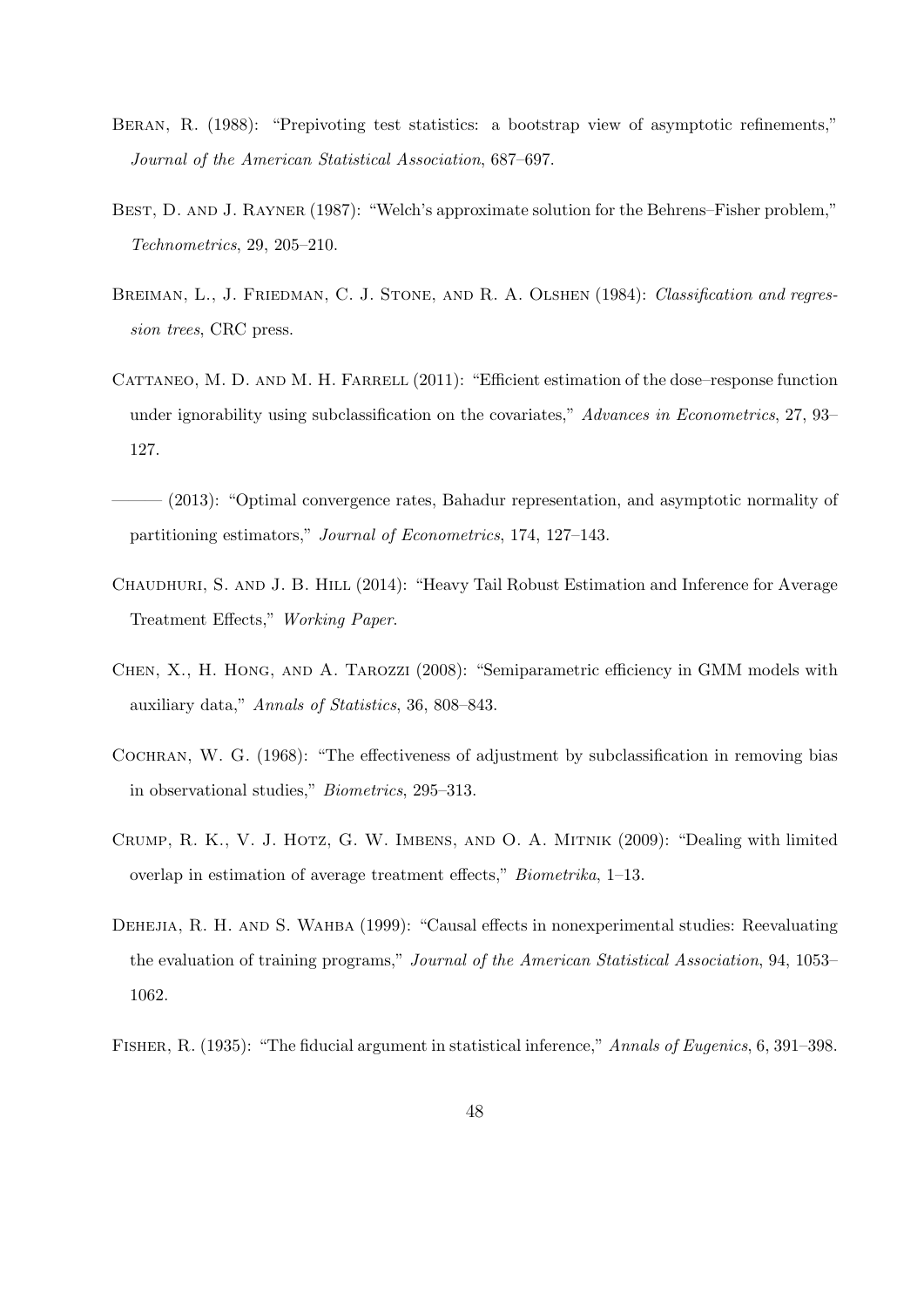- GYÖRFI, L., A. KRZYZAK, M. KOHLER, AND H. WALK  $(2002)$ : *A distribution-free theory of nonparametric regression*, Springer Verlag.
- Hahn, J. (1998): "On the role of the propensity score in efficient semiparametric estimation of average treatment effects," *Econometrica*, 66, 315–331.
- Hall, P. (1992): *The Bootstrap and Edgeworth Expansion*, Springer.
- Hall, P. and M. Martin (1988): "On the Bootstrap and Two-Sample Problems," *Australian Journal of Statistics*, 30, 179–192.
- Hayter, A. J. (2014): "Inferences on Linear Combinations of Normal Means with Unknown and Unequal Variances," *Sankhya*, 76-A, 1–23.
- HECKMAN, J., H. ICHIMURA, AND P. TODD (1998): "Matching as an econometric evaluation estimator," *Review of Economic Studies*, 65, 261–294.
- HIRANO, K., G. IMBENS, AND G. RIDDER (2003): "Efficient estimation of average treatment effects using the estimated propensity score," *Econometrica*, 71, 1161–1189.
- IBRAGIMOV, R. AND U. K. MÜLLER (2013): "Inference with Few Heterogenous Clusters," *Working Paper*.
- Ihaka, R. and R. Gentleman (1996): "R: a language for data analysis and graphics," *Journal of Computational and Graphical Statistics*, 5, 299–314.
- Imbens, G. (2004): "Nonparametric estimation of average treatment effects under exogeneity: A review," *Review of Economics and Statistics*, 86, 4–29.
- IMBENS, G., W. NEWEY, AND G. RIDDER (2007): "Mean-square-error calculations for average treatment effects," *Working Paper*.
- IMBENS, G. W. AND J. M. WOOLDRIDGE (2009): "Recent Developments in the Econometrics of Program Evaluation," *Journal of Economic Literature*, 47, 5–86.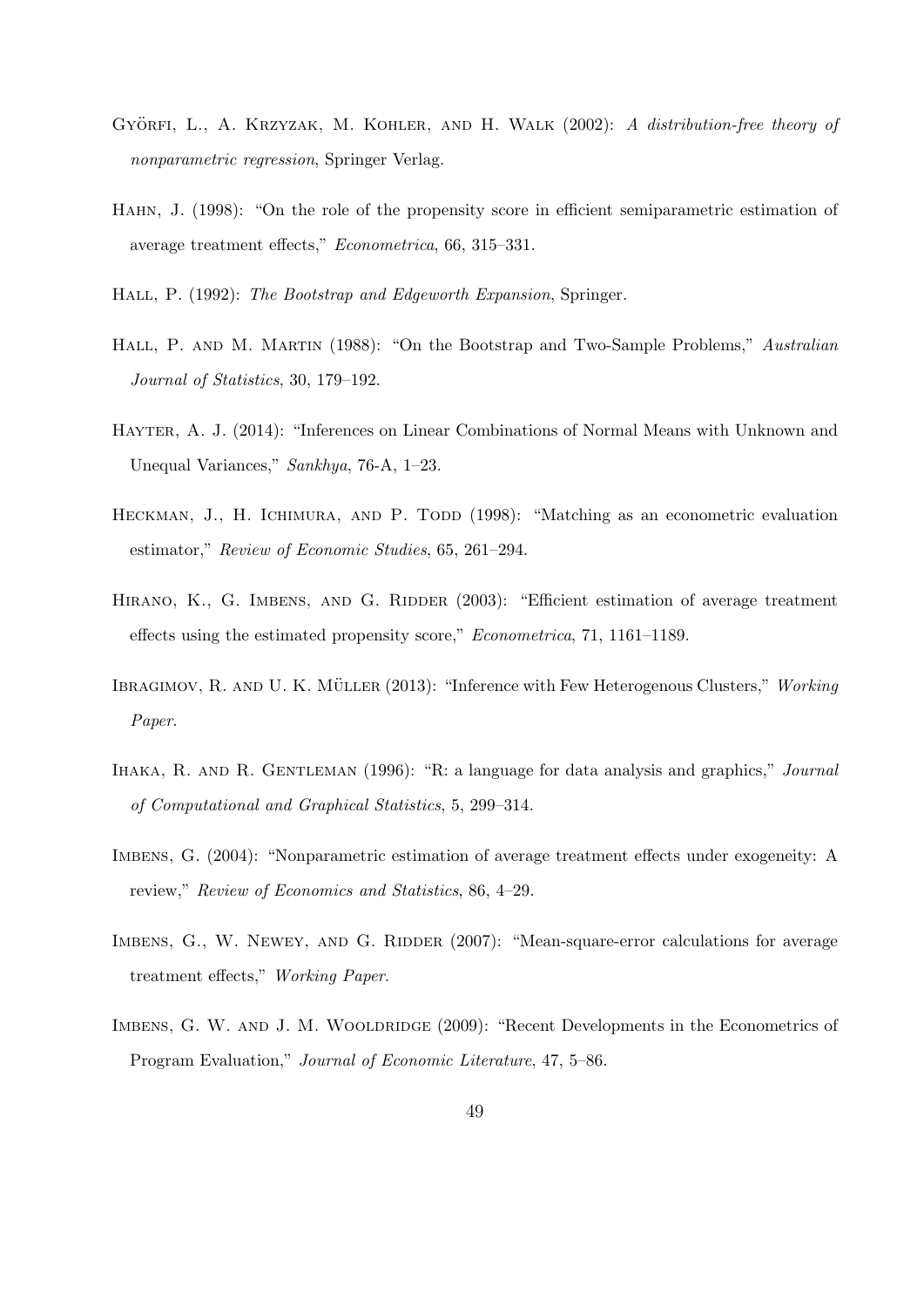- Khan, S. and D. Nekipelov (2013): "On Uniform Inference in Nonlinear Models with Endogeneity," *Working Paper*.
- Khan, S. and E. Tamer (2010): "Irregular identification, support conditions, and inverse weight estimation," *Econometrica*, 78, 2021–2042.
- LALONDE, R. J. (1986): "Evaluating the econometric evaluations of training programs with experimental data," *American Economic Review*, 604–620.
- LEE, A. F. AND J. GURLAND (1975): "Size and power of tests for equality of means of two normal populations with unequal variances," *Journal of the American Statistical Association*, 70, 933–941.
- Linnik, Y. V. (1966): "Randomized homogeneous tests for the Behrens-Fisher problem," *Selected Translations in Mathematical Statistics and Probability*, 6, 207–217.

——— (1968): *Statistical problems with nuisance parameters*, American Mathematical Society.

- MICKEY, M. R. AND M. B. BROWN (1966): "Bounds on the distribution functions of the Behrens-Fisher statistic," *Annals of Mathematical Statistics*, 639–642.
- Pfanzagl, J. (1974): "On the Behrens-Fisher problem," *Biometrika*, 61, 39–47.
- ROSENBAUM, P. AND D. RUBIN (1983): "The central role of the propensity score in observational studies for causal effects," *Biometrika*, 70, 41–55.
- Rubin, D. B. (1974): "Estimating causal effects of treatments in randomized and nonrandomized studies." *Journal of Educational Psychology*, 66, 688.
- Salaevskii, O. (1963): "On the non-existence of regularly varying tests for the Behrens-Fisher problem," *Soviet Mathematics, Doklady*, 4, 1043–1045.
- SATTERTHWAITE, F. (1946): "An approximate distribution of estimates of variance components," *Biometrics Bulletin*, 2, 110–114.